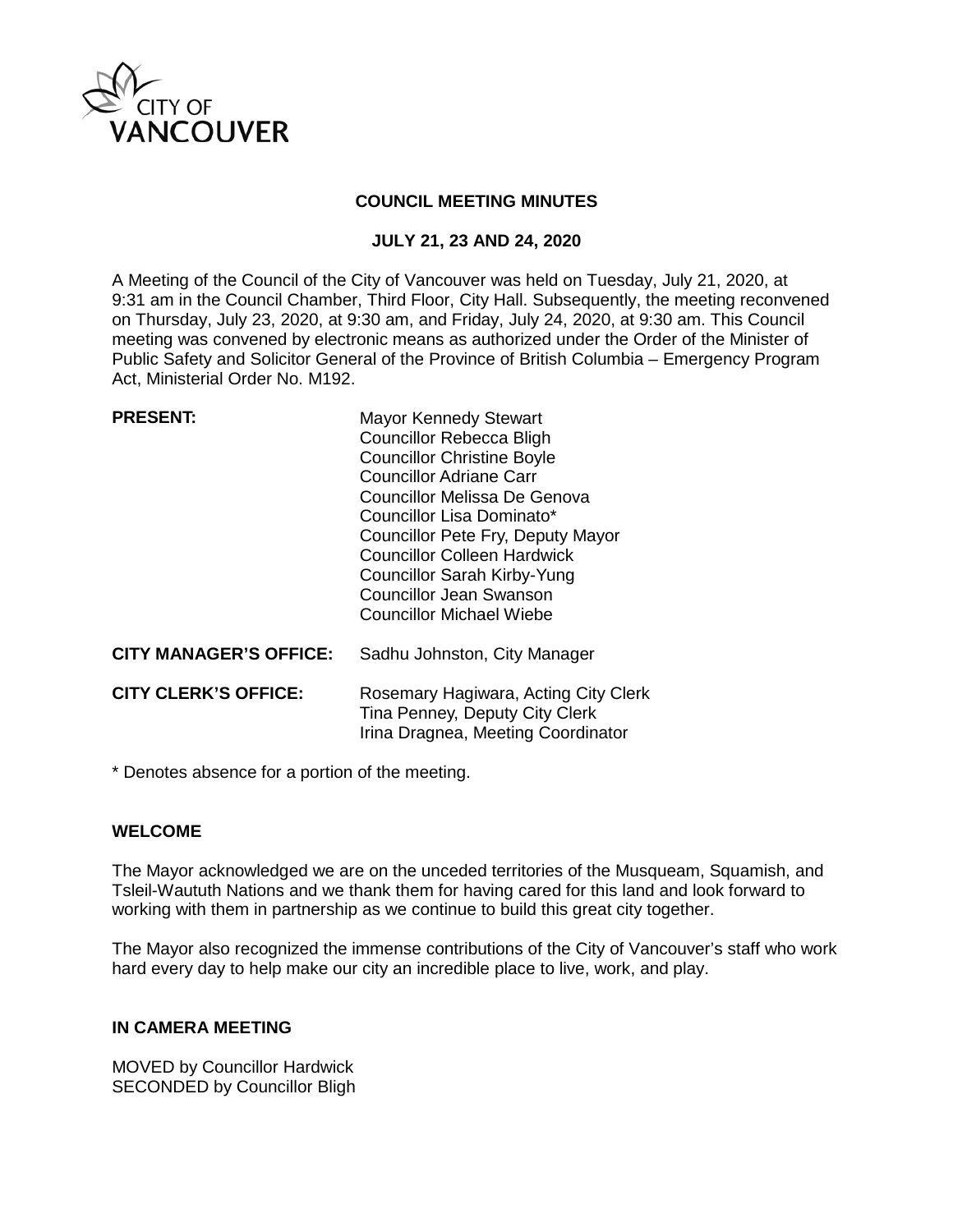THAT Council will go into meetings later this week which are closed to the public, pursuant to Section 165.2(1) of the *Vancouver Charter*, to discuss matters related to paragraph(s):

(a) personal information about an identifiable individual who holds or is being considered for a position as an officer, employee or agent of the city or another position appointed by the city;

(c) labour relations or other employee relations;

(d) the security of the property of the city;

(e) the acquisition, disposition or expropriation of land or improvements, if the Council considers that disclosure could reasonably be expected to harm the interests of the city;

(g) litigation or potential litigation affecting the city;

(i) the receipt of advice that is subject to solicitor-client privilege, including communications necessary for that purpose;

(j) information that is prohibited, or information that if it were presented in a document would be prohibited, from disclosure under section 21 [disclosure harmful to business interests of a third party] of the Freedom of Information and Protection of Privacy Act; and

(k) negotiations and related discussions respecting the proposed provision of an activity, work or facility that are at their preliminary stages and that, in the view of the Council, could reasonably be expected to harm the interests of the city if they were held in public.

# CARRIED UNANIMOUSLY

## **ADOPTION OF MINUTES**

1. Council COVID-19 Recovery Committee – July 3, 2020

MOVED by Councillor Carr SECONDED by Councillor Hardwick

> THAT the Minutes of the Council COVID-19 Recovery Committee meeting of July 3, 2020, be approved.

CARRIED UNANIMOUSLY

2. Council – July 7, 2020

MOVED by Councillor Hardwick SECONDED by Councillor Bligh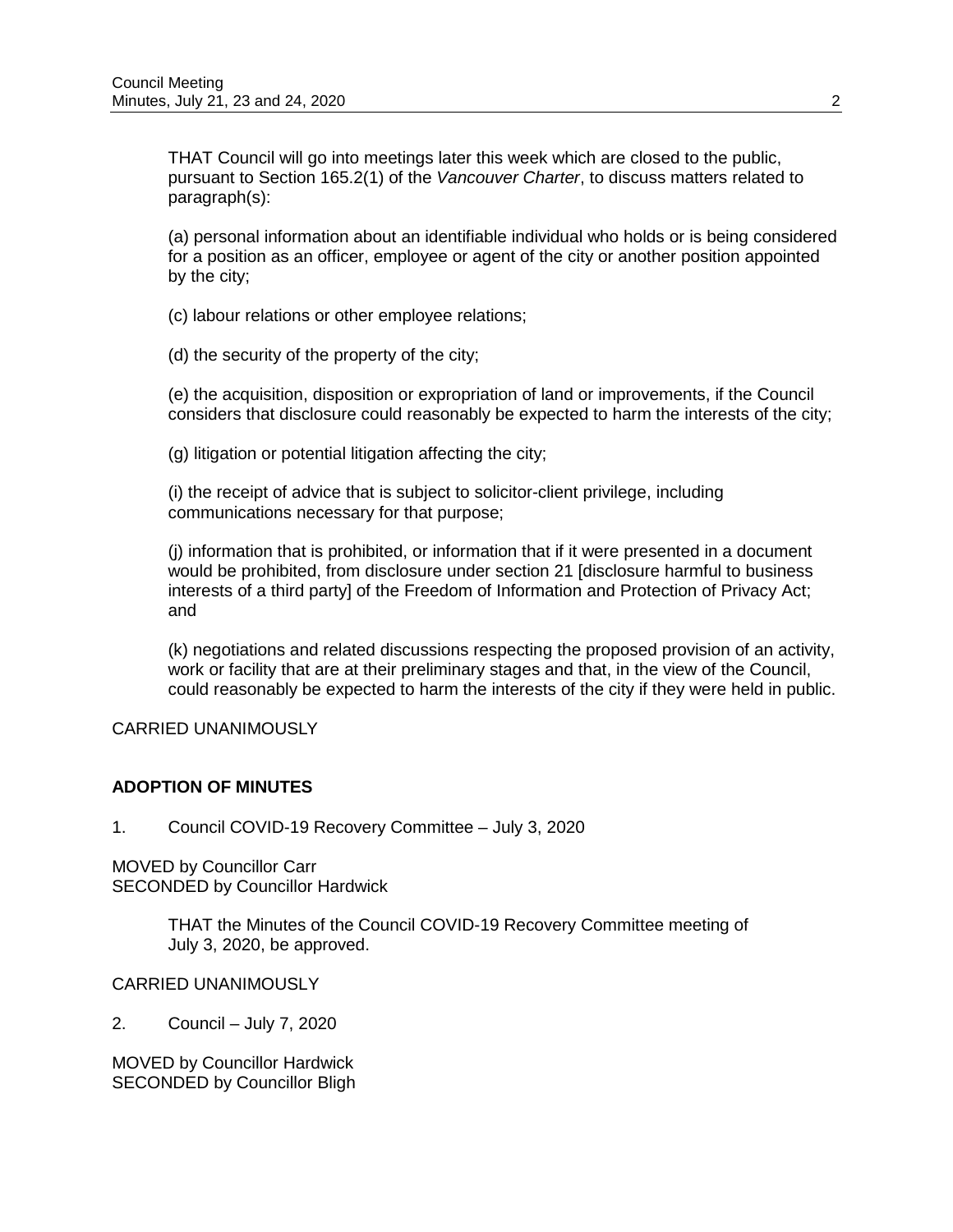THAT the Minutes of the Council meeting of July 7, 2020, be approved.

CARRIED UNANIMOUSLY

3. Public Hearing – July 7, 2020

MOVED by Councillor Bligh SECONDED by Councillor Hardwick

THAT the Minutes of the Public Hearing meeting of July 7, 2020, be approved.

CARRIED UNANIMOUSLY

4. Council (City Finance and Services) – July 8, 2020

MOVED by Councillor Kirby-Yung SECONDED by Councillor Hardwick

> THAT the Minutes of the Council meeting following the Standing Committee on City Finance and Services meeting of July 8, 2020, be approved.

### CARRIED UNANIMOUSLY

5. Public Hearing – July 9, 10, and 14, 2020

MOVED by Councillor Hardwick SECONDED by Councillor Wiebe

> THAT the Minutes of the Public Hearing meeting of July 9, 10, and 14, 2020, be approved.

CARRIED UNANIMOUSLY

6. Council COVID-19 Recovery Committee – July 15, 2020

MOVED by Councillor Carr SECONDED by Councillor Swanson

> THAT the Minutes of the Council COVID-19 Recovery Committee meeting of July 15, 2020, be approved.

CARRIED UNANIMOUSLY

## **MATTERS ADOPTED ON CONSENT**

MOVED by Councillor Boyle SECONDED by Councillor Bligh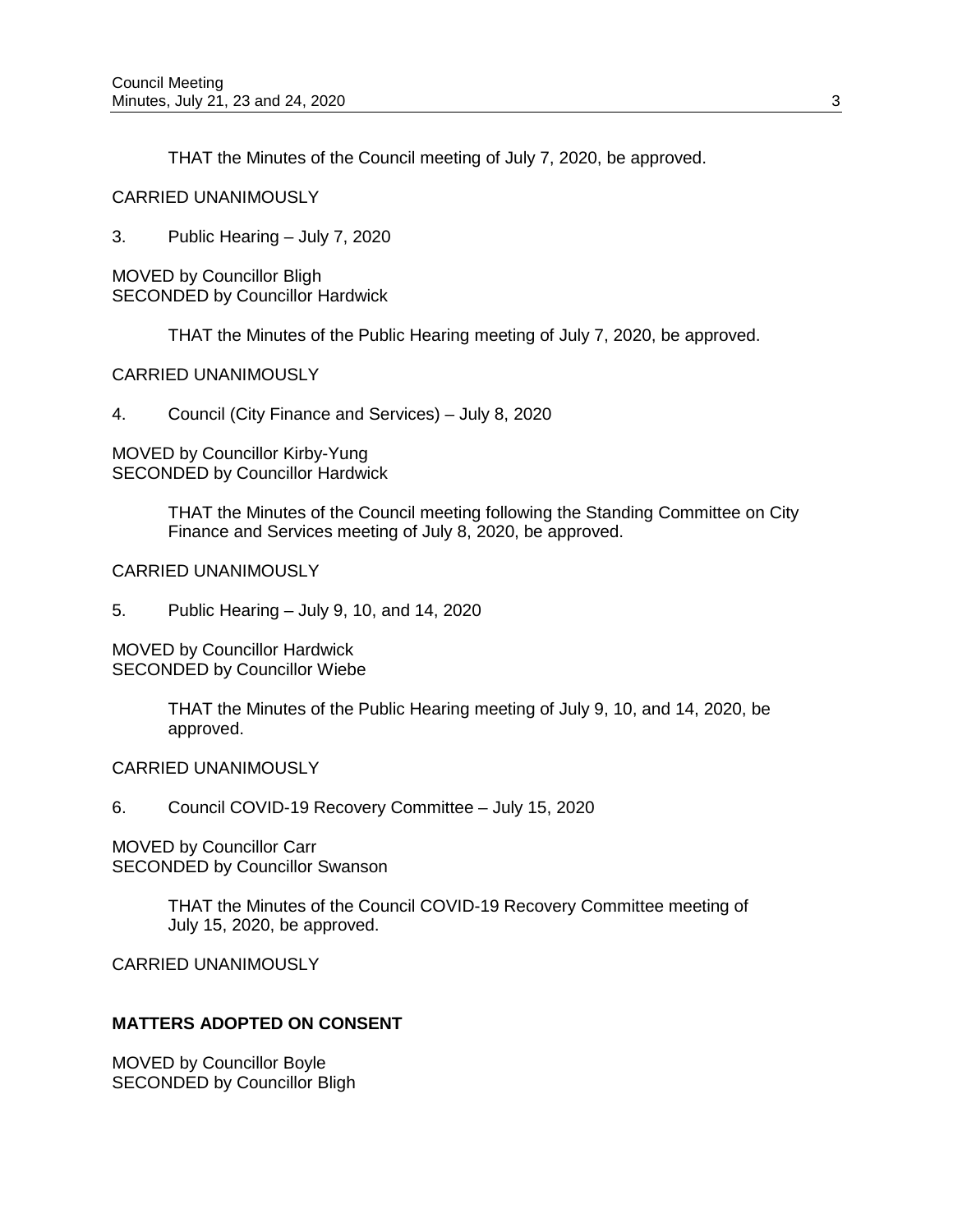THAT Council adopt Reports 3 and 4, and Referral Reports 1 to 4, on consent.

CARRIED UNANIMOUSLY AND BY THE REQUIRED MAJORITY

# **UNFINISHED BUSINESS**

## **1. CD-1 AMENDMENT: 2538 Birch Street (formerly 1296 West Broadway)**

At the Public Hearing of July 9, 10, and 14, 2020, Council referred closing comments from the applicant and staff, debate and decision, on the above-noted item, to the Council meeting on July 21, 2020, as Unfinished Business.

## **Applicant Closing Comments**

Anthony Pappajohn, Jameson Development Corp., provided closing comments.

### **Staff Closing Comments**

Staff from Planning, Urban Design and Sustainability, reviewed the Memorandum dated July 14, 2020, entitled "2538 Birch Street (formerly 1296 West Broadway)- RTS # 13730 Response to Council's questions" and the Memorandum dated July 21, 2020, entitled "2538 Birch Street (formerly 1296 West Broadway)- RTS # 13730 Response to Council's questions on July 14, 2020", as well as responded to questions.

\* \* \* \* \*

At 11:43 am, it was

MOVED by Councillor Dominato SECONDED by Councillor De Genova

THAT Council ask an additional round of questions to staff.

CARRIED UNANIMOUSLY

On July 21, 2020, Council recessed at 11:57 am and reconvened at 2:15 pm, continuing with questions to staff.

\* \* \* \* \*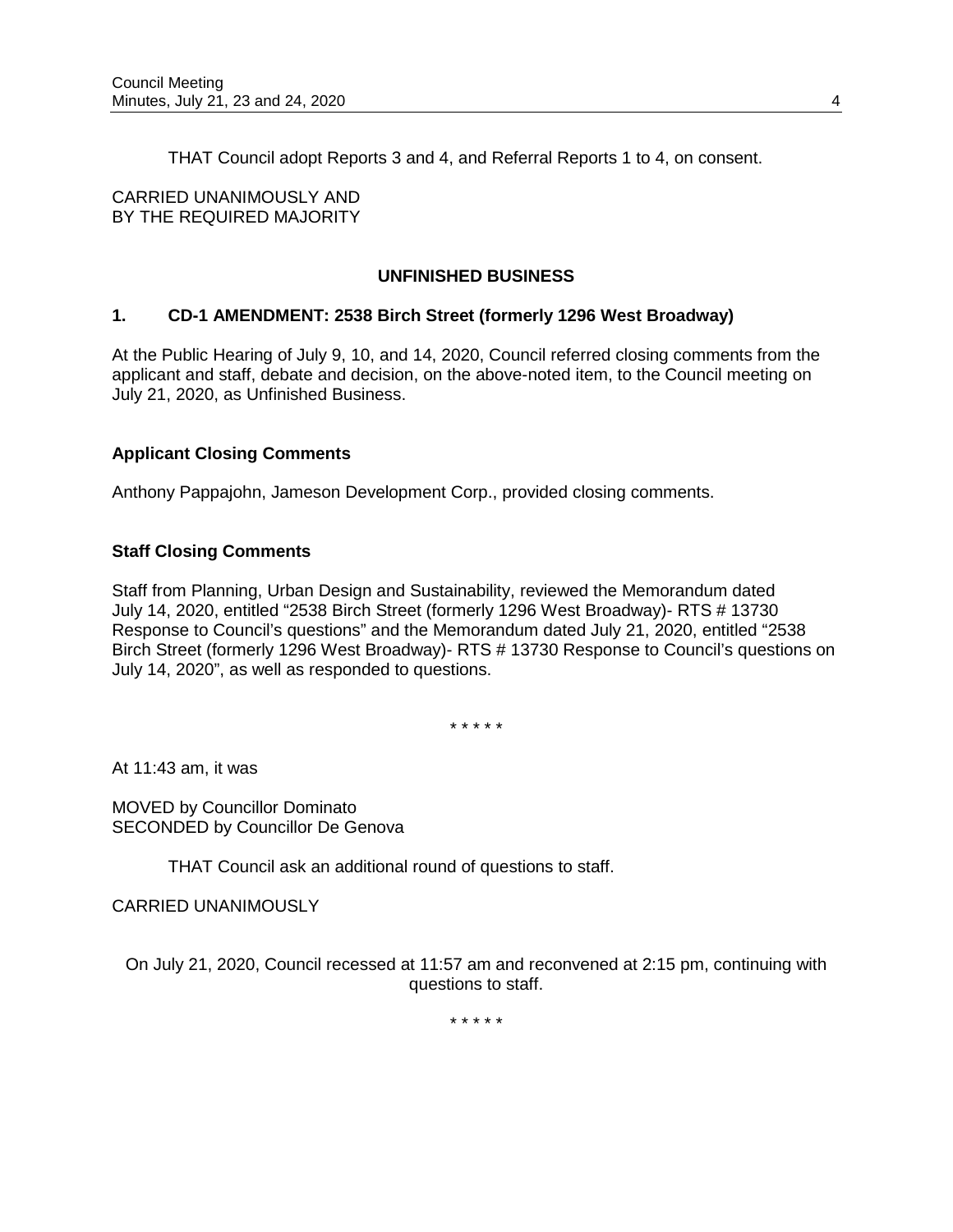## **Council Decision**

MOVED by Councillor De Genova SECONDED by Councillor Boyle

> A. THAT the application by IBI Group on behalf of 1061511 B.C. Ltd (Jameson Development Corporation), the registered owner, to amend CD-1 (708) (Comprehensive Development) District, By-law No. 12179 for 2538 Birch Street [Lot 1, Block 353, District Lot 526, Group 1 New Westminster District Plan EPP 81033; PID 030-417-261] to increase the permitted floor space ratio (FSR) from 7.07 to 10.55 and the maximum building height from 52.14 m (171.1 ft.) (99.24 m geodetic) to 86.19 m (282.78 ft.) to permit a taller mixed-use building (27 storey with a mezzanine) with approximately 258 secured rental units on the upper floors with 22 per cent of the residential floor area being secured as moderate income units, generally as presented in Appendix A of the Referral Report dated March 17, 2020, entitled "CD-1 Amendment: 2538 Birch Street (formerly 1296 West Broadway)" be approved in principle;

FURTHER THAT the proposed form of development also be approved in principle, generally as prepared by IBI Group and received on May 17, 2019, provided the Director of Planning may allow minor alterations to this form of development when approving the detailed scheme of development;

AND FURTHER THAT the above approvals be subject to the Conditions of Approval contained in Appendix B of the above-noted report.

- B. THAT, if Council approves in principle the rezoning and the Housing Agreement described in Part 2 of Appendix B of the Referral Report, dated March 17, 2020, entitled "CD-1 Amendment: 2538 Birch Street (formerly 1296 West Broadway)", the Director of Legal Services be instructed to prepare the necessary Housing Agreement By-law for enactment prior to enactment of the zoning by-law, subject to such terms and conditions as may be required at the discretion of the Director of Legal Services and the General Manager of Planning, Urban Design and Sustainability.
- C. THAT A and B above be adopted on the following conditions:
	- (i) THAT the passage of the above resolutions creates no legal rights for the applicant or any other person, or obligation on the part of the City; and any expenditure of funds or incurring of costs is at the risk of the person making the expenditure or incurring the cost;
	- (ii) THAT any approval that may be granted following the Public Hearing shall not obligate the City to enact a bylaw rezoning the property, and any costs incurred in fulfilling requirements imposed as a condition of rezoning are at the risk of the property owner; and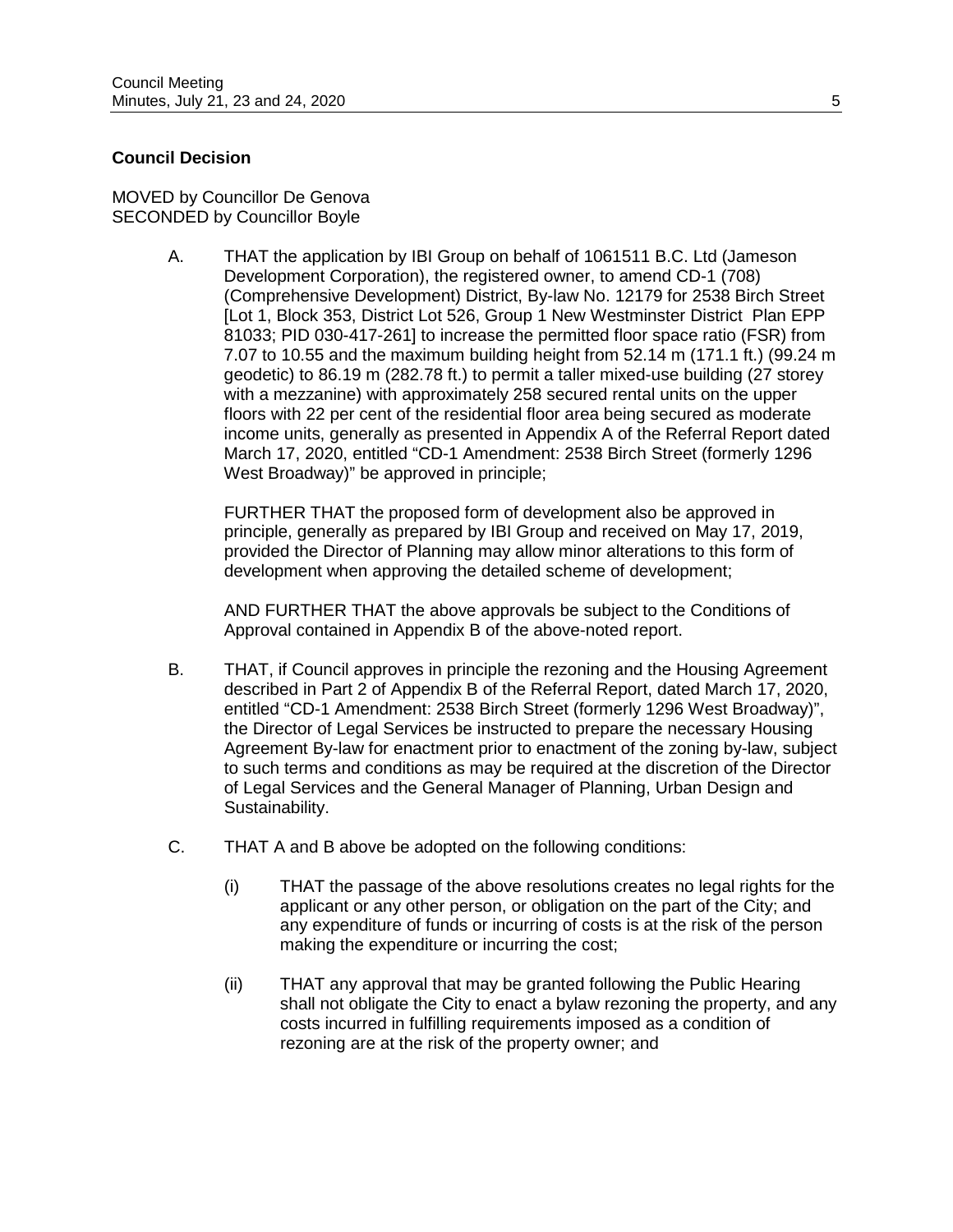(iii) THAT the City and all its officials, including the Approving Officer, shall not in any way be limited or directed in the exercise of their authority or discretion, regardless of when they are called upon to exercise such authority or discretion.

#### carried

#### REFERRAL MOVED by Councillor Bligh

THAT Council refer the application for CD-1 Amendment: 2538 Birch Street (formerly 1296 West Broadway), to staff, as part of the ongoing Broadway Plan and related planning work, for the purpose of re-evaluating the impacts of increases in density, height, floor space ratios (FSR), and associated Development Cost Levy (DCL) waivers and to report in detail the impact of this application on the surrounding housing affordability upon council adoption of the Broadway Plan.

#### not put

After consulting with staff, the Mayor ruled the above referral out of order because in order to consider the above-noted application after the Broadway Plan, the application would require a whole new Public Hearing process.

The referral having not been put, the motion was put and CARRIED (Vote No. 06219) with Councillors Bligh, Carr, Fry, Hardwick and Swanson opposed.

#### **2. Ending Street Checks in Vancouver**

At the Council meeting on July 7, 2020, due to time constraints, Council did not deal with the above-noted Council Member's Motion, as such, the motion was placed on the July 21, 2020, Council meeting agenda, as Unfinished Business.

*During discussion on the motion below, Mayor Stewart relinquished the Chair to Deputy Mayor Fry, in order to participate in discussion and resumed as Chair when completed.*

MOVED by Mayor Stewart SECONDED by Councillor Swanson

#### **WHEREAS**

- 1. People and organizations around the world and in Vancouver (including the British Columbia Civil Liberties Association, Union of British Columbia Indian Chiefs, Black Lives Matter Vancouver, and the Hogan's Alley Society) are calling for reforms to how police services are delivered, including ending street checks the practice of stopping a person outside of an investigation, and often obtaining and recording their personal information;
- 2. Data released by the Vancouver Police Department in 2018 showed almost 100,000 street checks were conducted by the VPD between 2008 and 2017, with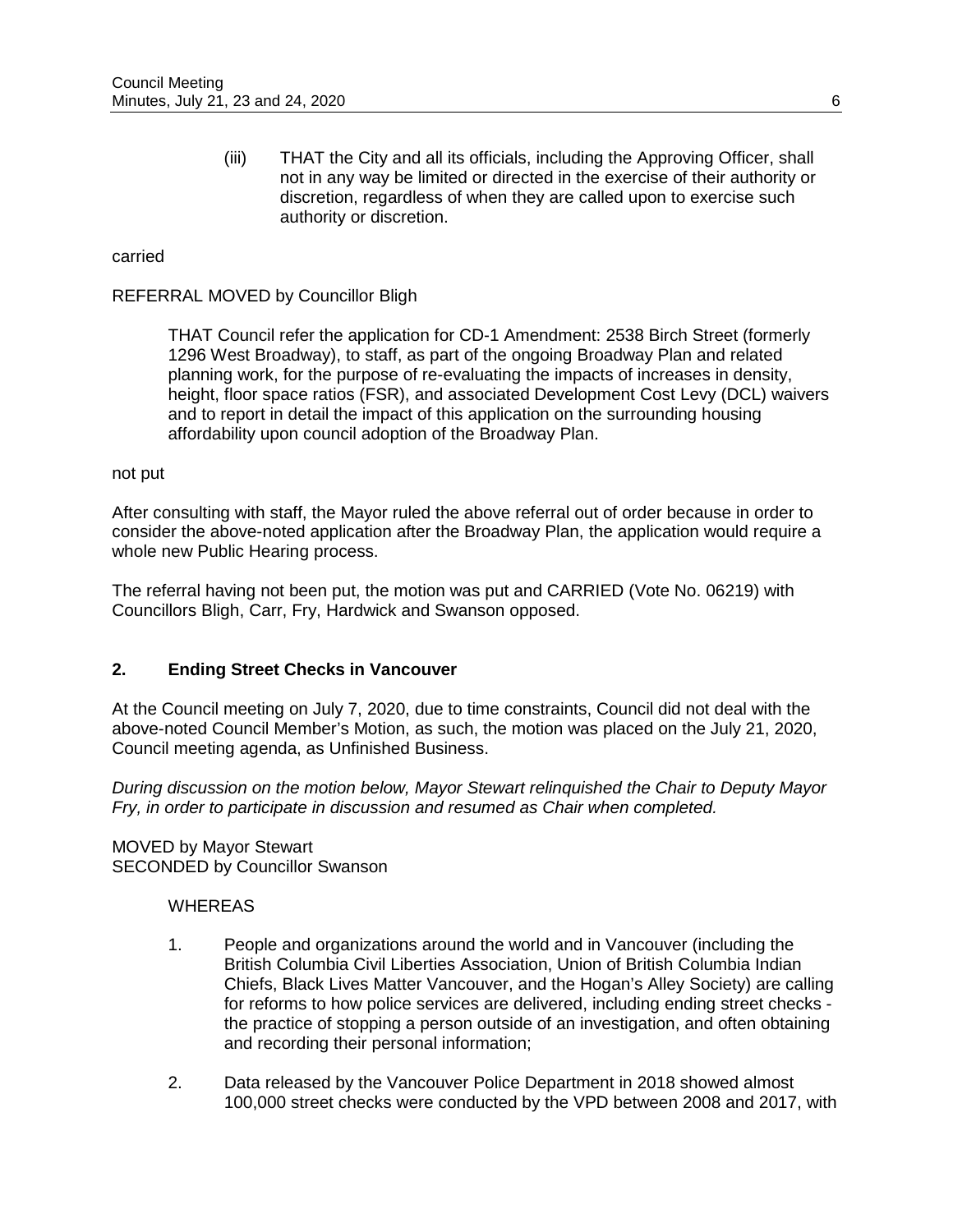Indigenous and Black people being significantly overrepresented in these checks compared to their proportion of the population;

- 3. Following the implementation of new provincial guidelines in January 2020, VPD has reported a 91% reduction in street checks;
- 4. The Vancouver Police Board has recently committed to new actions to improve policing services including: establishing a new Black and African Diaspora Advisory Committee, providing historical awareness and cultural sensitivity training for current and future officers regarding the experiences of Black people, participating in anti-bias and cultural sensitivity training, working with the existing Indigenous Advisory Committee to improve training for current and future officers regarding Indigenous Peoples cultural sensitivity, enhancing communication between the Board, Vancouver City Council, and the Musqueam regarding the provision of policing services in Vancouver, and, reviewing the efficacy of the new street check policy;
- 5. Police Act Section 26 states "In consultation with the chief constable, the municipal police board must determine the priorities, goals and objectives of the municipal police department" and that "in determining the priorities, goals and objectives of the municipal police department, the municipal police board must take into account….the priorities, goals and objectives of the council of the municipality";
- 6. The Vancouver Police Board has the authority to end the practice of street checks in Vancouver; and
- 7. *While Police Act* Section 25 states the Mayor of Vancouver chairs the Vancouver Police Board in an ex-officio capacity without the ability to vote on Police Board matters except in the event of a tie and cannot move board motions.

THEREFORE BE IT RESOLVED THAT Council direct the Mayor to write to the Vancouver Police Board to inform the Board that while Council deeply appreciates recent efforts to reform policing services and the efforts of the Police Department to quickly implement related changes, Vancouver City Council's priority is to end the practice of street checks in Vancouver.

referred

\* \* \* \* \*

At the Council meeting on July 7, 2020, during discussion on the above-noted motion, the following referral motion was on the floor of Council and was not dealt with due to time constraints.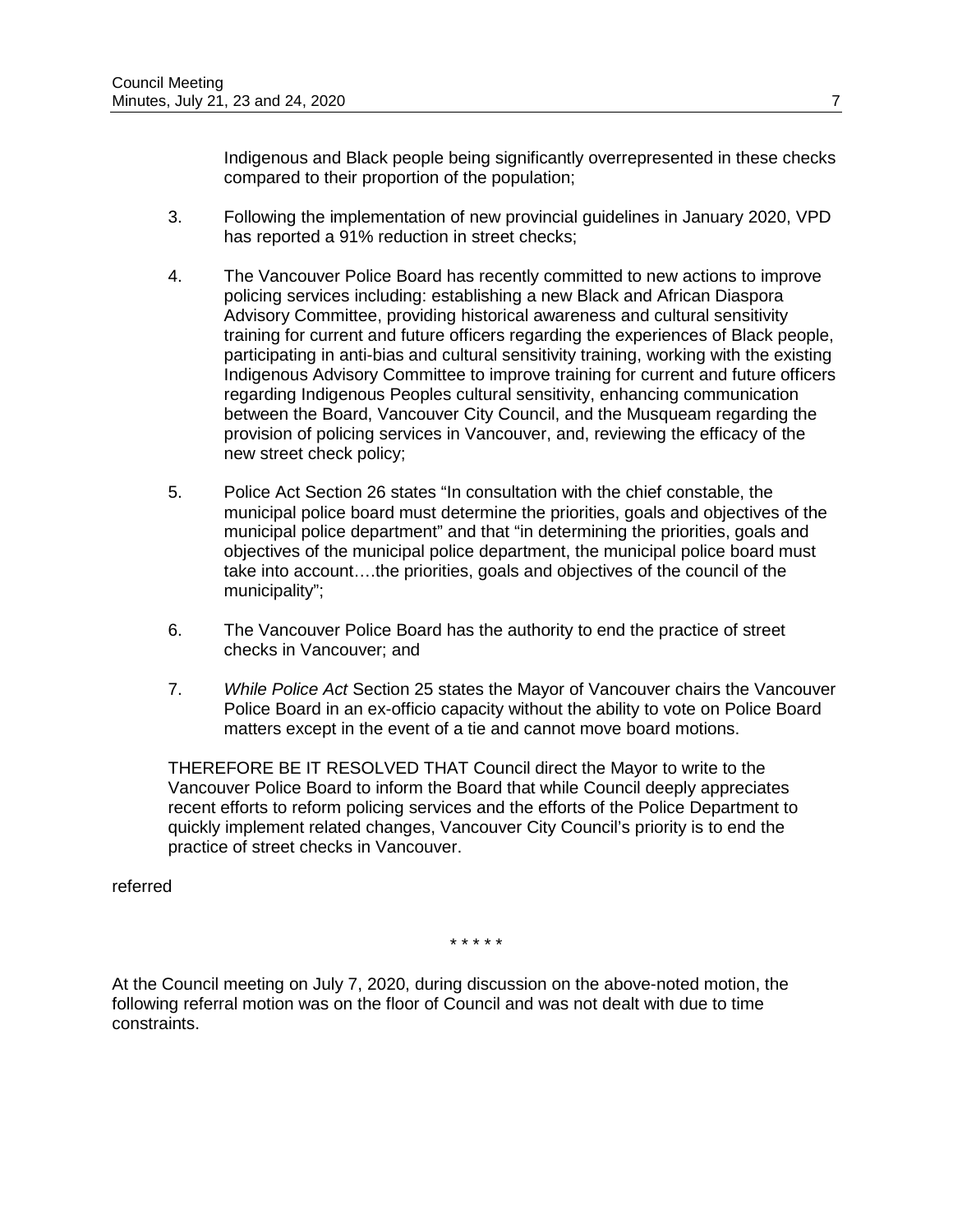REFERRAL MOVED by Councillor Boyle SECONDED by Councillor Swanson

> THAT the motion entitled "Ending Street Checks in Vancouver", be referred to the Council meeting following the Standing Committee on City Finance and Services meeting on Wednesday, July 8, 2020.

withdrawn

Subsequently, at the Council meeting on July 21, 2020, Councillor Boyle withdrew the above-noted referral motion, and all of Council unanimously agreed.

\* \* \* \* \*

REFERRAL MOVED by Councillor Carr SECONDED by Councillor Boyle

> THAT the motion entitled "Ending Street Checks in the City of Vancouver", be referred to the Standing Committee on Policy and Strategic Priorities meeting on Wednesday, July 22, 2020, in order to hear from speakers.

CARRIED UNANIMOUSLY

\* \* \* \* \*

*VARY AGENDA*

*On July 21, 2020, at 3:49 pm, it was*

*MOVED by Councillor Kirby-Yung SECONDED by Councillor De Genova*

*THAT Council continue with the order of business as set out in the agenda until 4:15 pm;*

*FURTHER THAT Council, at 4:15 pm, deal with Council Members' Motions, Notice of Council Member's Motions, New Business, Enquiries and Other Matters, and after return to the remaining items on the agenda.*

*CARRIED UNANIMOUSLY AND BY THE REQUIRED MAJORITY*

*Note: for ease of reference, the minutes are recorded in numerical order.*

\* \* \* \* \*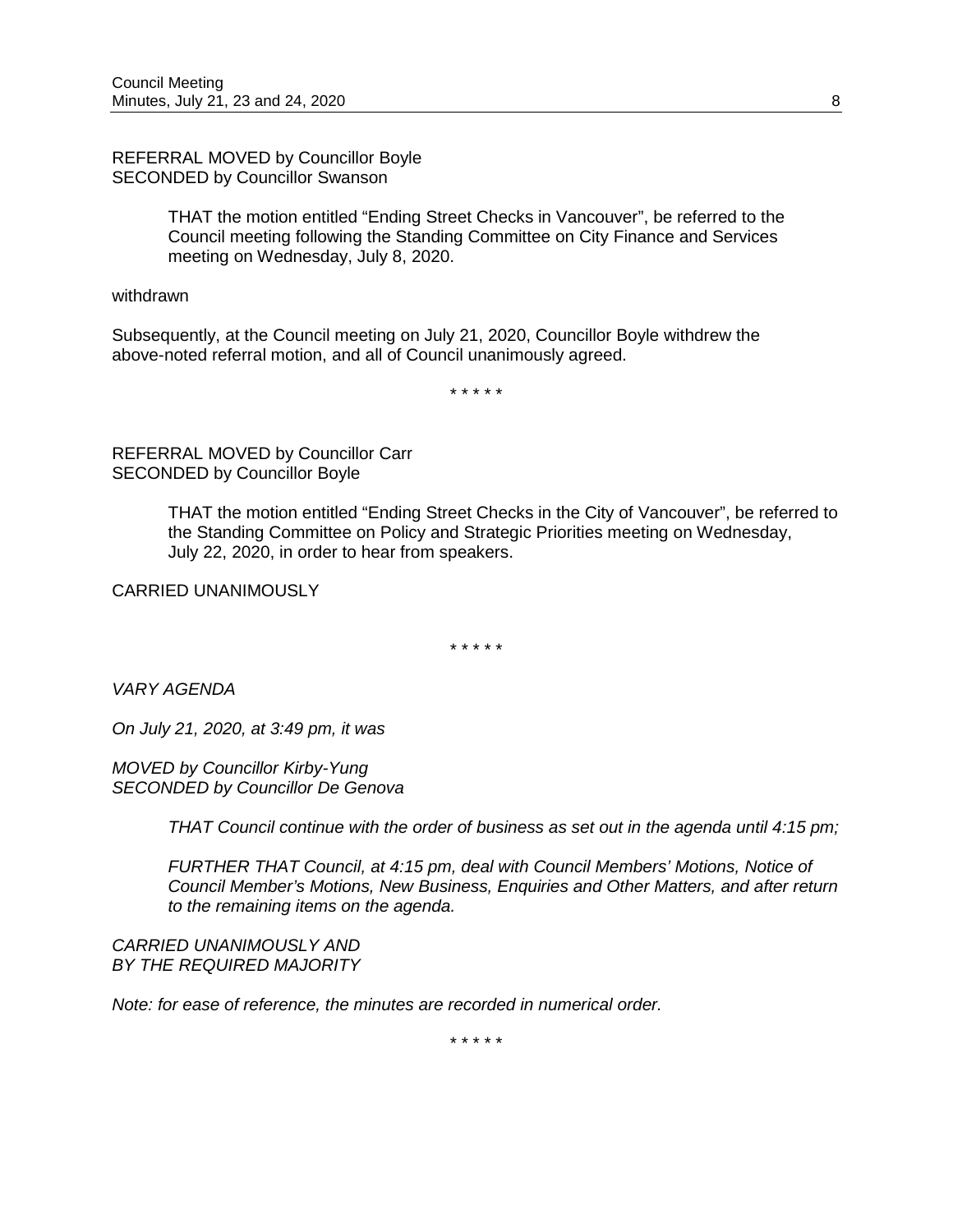# **REPORTS**

### **1. Amendment to the City's Audit Committee June 17, 2020**

On July 21, 2020, staff from Internal Audit responded to questions.

MOVED by Councillor Hardwick SECONDED by Councillor Dominato

- A. THAT Council amend the composition of the City's Audit Committee to include two Councillors and two members of the public.
- B. THAT Council appoint two Councillors and two members of the public to the City's Audit Committee under the new structure.
- C. THAT the terms of the appointed members be set for four years, or in the case of Council members, the lesser of four years or until their term of office ends. Successive terms may be served totalling not more than eight consecutive years.

#### referred

REFERRAL MOVED by Councillor Hardwick SECONDED by Councillor De Genova

> THAT Council refer the Report dated June 17, 2020, entitled "Amendment to the City's Audit Committee", to the Standing Committee on Policy and Strategic Priorities July 22, 2020, after decision is made on Item 3. Report Back on Establishing the Office of the Auditor General for the City of Vancouver, in order to hear from speakers and to consider the item.

CARRIED (Vote No. 06220) (Councillors Kirby-Yung and Swanson abstained from the vote)

#### **2. 2020 Cultural Grants (Community Arts, Theatre Rental, Cultural Spaces, Grants to Artists, Indigenous Grants, and COVID-19 Recovery) April 4, 2020**

On July 21, 2020, the registered speaker for this report was not in attendance.

MOVED by Councillor Kirby-Yung SECONDED by Councillor Boyle

> A. THAT Council approve 87 grants, totaling \$470,000, in Community Arts Grants to 87 organizations in the amounts recommended for each organization in the "2020 Recomm." column in Appendix A of the Report dated April 4, 2020, entitled "2020 Cultural Grants (Community Arts, Theatre Rental, Cultural Spaces, Grants to Artists, Indigenous Grants, and COVID-19 Recovery)". Source of funding is the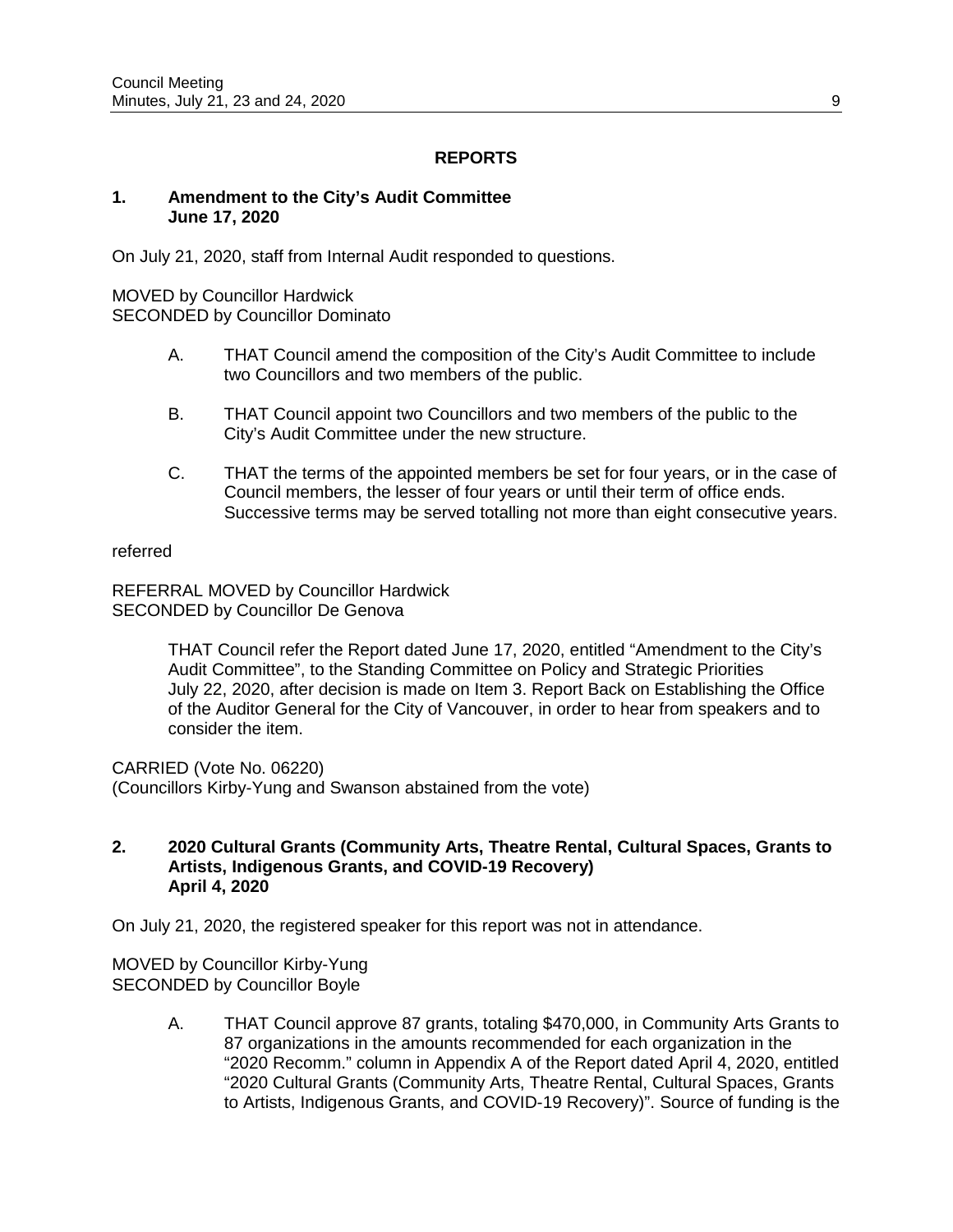2020 Cultural Grants Operating Budget (Community Arts).

- B. THAT Council approve Theatre Rental Grants to 34 organizations totalling \$1,230,955 for use of the Civic Theatres from September 1 - December 31, 2020 in the amounts recommended for each organization in the "2020 Recomm." column in Appendix B of the Report dated April 4, 2020, entitled "2020 Cultural Grants (Community Arts, Theatre Rental, Cultural Spaces, Grants to Artists, Indigenous Grants, and COVID-19 Recovery)". Source of funding is the 2020 Cultural Grants Operating budget (Theatre Rental Grants).
- C. THAT Council approve a grant of \$60,000 to ArtStarts in Schools to support individual artists working with youth in creating and adapting their work, in the amount recommended in the "2020 Recomm." column in Appendix A of the Report dated April 4, 2020, entitled "2020 Cultural Grants (Community Arts, Theatre Rental, Cultural Spaces, Grants to Artists, Indigenous Grants, and COVID-19 Recovery)". Source of funding is the 2020 Cultural Grants Operating budget (Individual Artists Fund).
- D. THAT Council approve 3 grants of \$25,000 each, totaling \$75,000, to the Musqueam, Squamish, and Tseil-Waututh Nations to support Indigenous artists most impacted by COVID-19, in the amounts recommended for each organization in the "2020 Recomm." column in Appendix A of the Report dated April 4, 2020, entitled "2020 Cultural Grants (Community Arts, Theatre Rental, Cultural Spaces, Grants to Artists, Indigenous Grants, and COVID-19 Recovery)". Source of funding is the 2020 Cultural Grants Operating Budget (Indigenous Grants).
- E. THAT Council approve that the existing cultural spaces Critical Assistance Program to support critical time sensitive space related restart and recovery projects, as detailed in this report, for a total budget of \$500,000. Source of funds for capital projects to be \$280,000 from the 2020 Cultural Infrastructure Grants (capital) and for operating projects \$220,000 from the 2020 Cultural Grants Operating Budget – unallocated Affordable Spaces Grants.
- F. THAT Council approve a grant of \$53,000 to BC Artscape Society, as detailed in this report, to support affordable cultural spaces. Source of funding is the 2020 Cultural Grants Operating Budget (unallocated Affordable Spaces Grants).
- G. THAT Council approve 19 Cultural Infrastructure Grants, totaling \$766,400, 4 Small Grants for Cultural Spaces totaling \$39,500 and 4 Making Space for Arts and Culture priority capital grants totaling \$275,000 for a total of \$1,080,900 to the organizations listed in Appendix C of the Report dated April 4, 2020, entitled "2020 Cultural Grants (Community Arts, Theatre Rental, Cultural Spaces, Grants to Artists, Indigenous Grants, and COVID-19 Recovery)", for the amounts recommended in the "Recomm" column. Source of funding is the 2020 Cultural Infrastructure Grants (Capital).
- H. THAT Council approve additional purposes for the grants (and any 2019 Culture|Shift strategic grants that may be impacted by COVID-19, approved on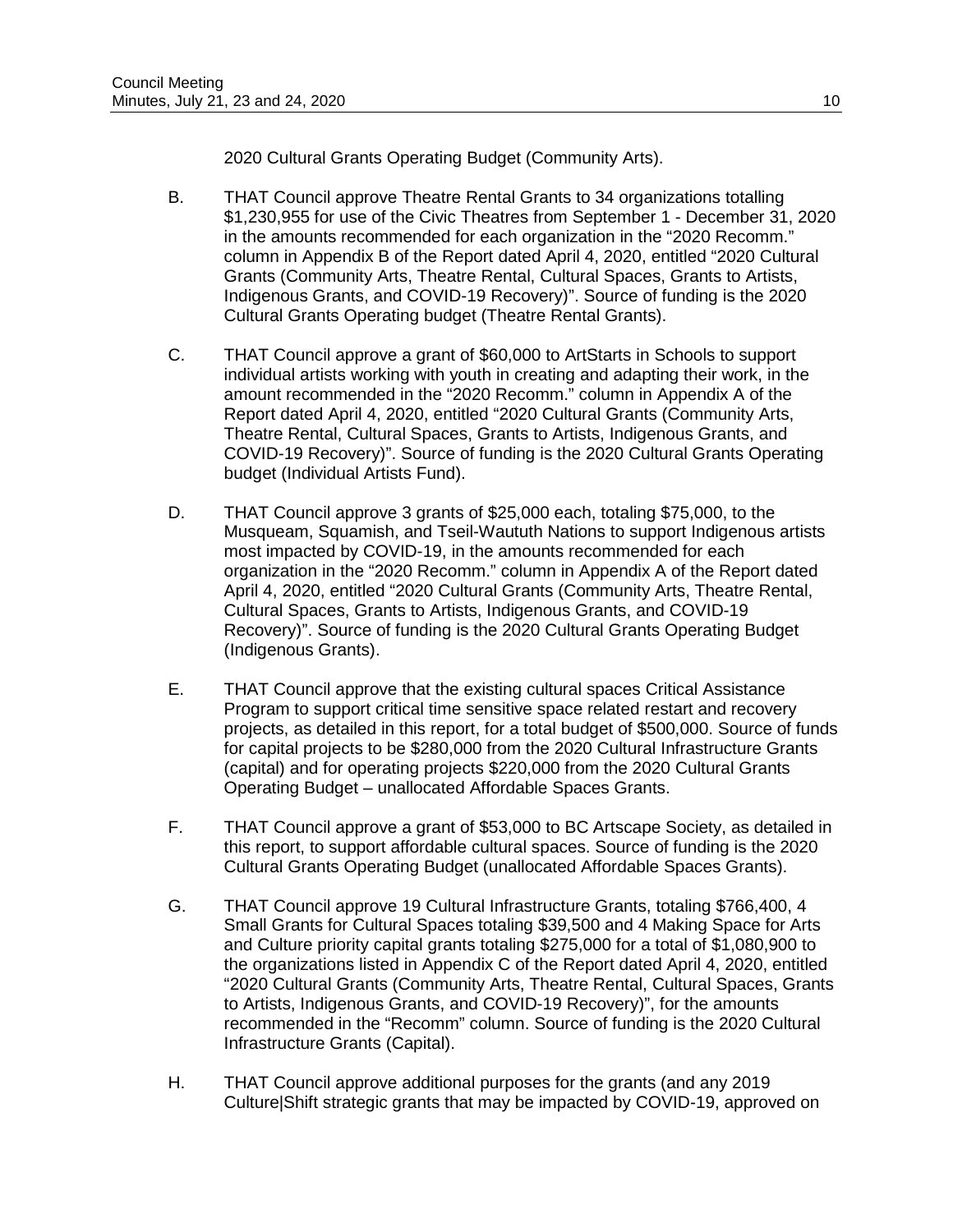Nov. 26, 2019 RTS 13442 such as strategic grants to equity seeking organizations and Indigenous grants) that may be outside of proposed activity detailed in the 2020 grant application, to allow organizations to respond to the impacts of COVID-19 subject to the following conditions:

- a. The grant still be used for the benefit of the applicant organization and the communities it serves; and
- b. That the grant can be used to cover eligible costs incurred, and reasonable costs of cancellations, directly related to the funded project, as a result of impacts of COVID-19.
- I. THAT, pursuant to Section 206 (1) (j) of the *Vancouver Charter*, Council deems any organization listed in Appendix A, B, and C, of the Report dated April 4, 2020, entitled "2020 Cultural Grants (Community Arts, Theatre Rental, Cultural Spaces, Grants to Artists, Indigenous Grants, and COVID-19 Recovery)", that is not otherwise a charity registered with the Canada Revenue Agency to be contributing to the culture of Vancouver.
- J. THAT the General Manager of Arts, Culture, and Community Services (GM of ACCS) (or their designate) is authorized to negotiate and execute agreements to disburse the grants described in this report on the terms and conditions generally set out below, and on such other terms and conditions as are satisfactory to the GM of ACCS and the City Solicitor.
- K. THAT no legal rights or obligations are created by the approval of A to G above unless and until the applicable grant agreement or letter of agreement is approved by the City in accordance with J above and executed and delivered by both the grant recipient and General Manager of Arts, Culture, and Community Services (GM of ACCS) (or their designate).

CARRIED UNANIMOUSLY AND A TO H BY THE REQUIRED MAJORITY (Vote No. 06224)

- **3. Childcare Operator Appointments, Lease and Sublease Approvals, Social Policy Grants June 29, 2020**
	- A. THAT Council appoint the following non-profit organizations to be the operators for new licensed group childcare centres:
		- a. Association of Neighbourhood Houses of British Columbia ("ANHBC") to be the non-profit operator for the new licensed group child care centre that will be co-located with the seismically replaced David Lloyd George Elementary School at 8370 Cartier Street, legally described as: PID 007- 697-333; Lot 46, Block B, District Lot 324, Plan 15074, subject to the City being granted a long-term lease of the childcare facility by The Vancouver Board of Education of School District No. 39 (Vancouver) ("VBE");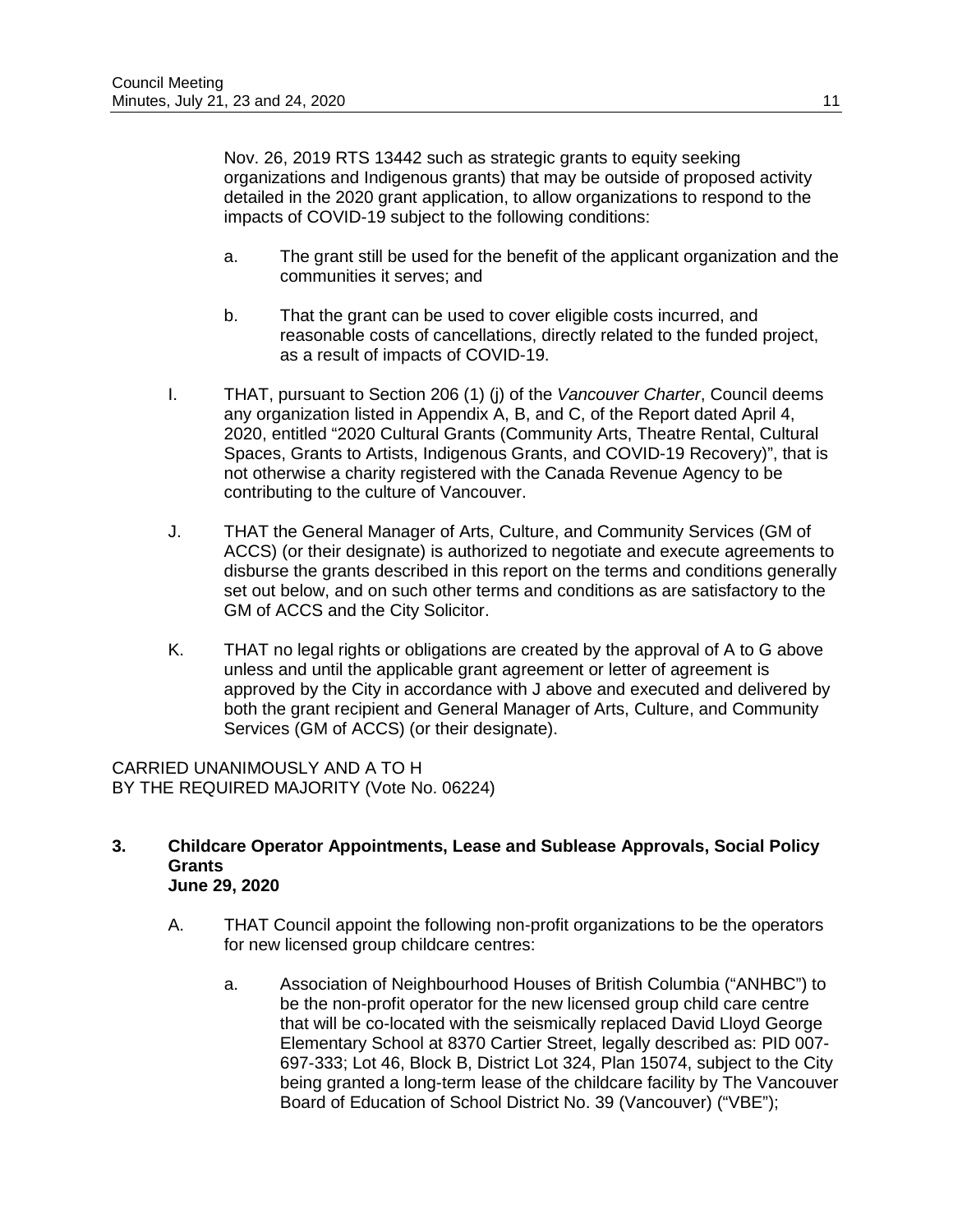- b. ANHBC to be the non-profit operator for Fraser Commons, a new development with a licensed group childcare centre and adjoining social purpose facility to be located within a separate air space parcel to be owned by the City and located at 8188 Fraser Street, legally described as: PID 030-263-476; Lot 1, District Lot 327, Group 1, New Westminster District, Plan EPP73971; and
- c. Vancouver Society of Children's Centres ("VSOCC") to be the non-profit operator for a new licensed group childcare centre to be located within a separate air space parcel to be owned by the City and located at 1444 Alberni Street and 740 Nicola Street, currently legally described as: PID 007-561-938; Lot I (Explanatory Plan 10081), Block 43, District Lot 185, Plan 92; and, PID 009-175-105, Lot 16, Block 43, District Lot 185, Plan 92.
- B. THAT Council authorize the Director of Real Estate Services to negotiate and execute the following lease agreements for the three new licensed childcare centres with the non-profit operators recommended in A above:
	- a. Sublease with ANHBC as the subtenant and childcare operator for David Lloyd George Elementary School;
	- b. Lease with ANHBC as the tenant and childcare/social purpose facility operator for Fraser Commons;
	- c. Lease with VSOCC as the tenant and childcare operator for 1444 Alberni / 740 Nicola;

on the following basic terms, and upon such other terms and conditions satisfactory to the Director of Real Estate Services, the Director of Legal Services, and the Managing Director of Social Policy and Projects:

> Term and Renewals: Five (5) years with two (2) options to renew, each for a further five (5) years (fifteen (15) years total possible term).

Each renewal option is conditional upon the City being satisfied that ANHBC and VSOCC, respectively, have the capacity to operate, maintain and program the respective licensed childcare centres in accordance with the lease terms and the public service requirements for the duration of the renewal term contemplated.

Total Rent: Ten dollars (\$10.00) for each term or renewal term, inclusive of payment in lieu of property taxes, payable in advance.

Form of Lease: For ANHBC, the sublease for David Lloyd George and lease for Fraser Commons are to be based on the City's Precedent Childcare Lease (General) as provided in the RFEOI described in the body of this report. For 1444 Alberni / 740 Nicola, the lease to VSOCC is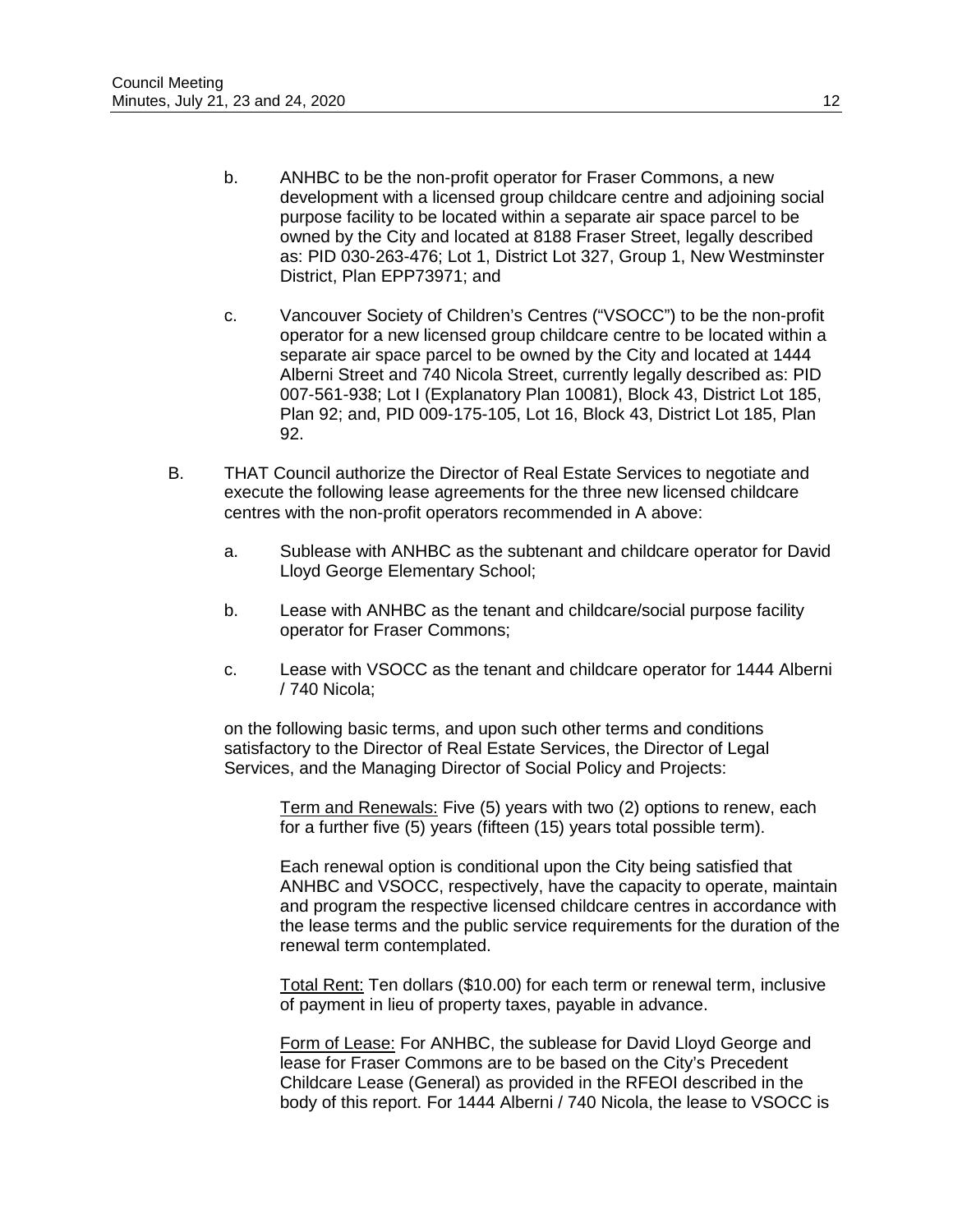to be based on the City's Precedent Childcare Lease (VSOCC).

For all sites, the rent under the leases will be below the applicable market rate and include payment-in-lieu of property taxes. Therefore, B(a) to B(c) above constitute grants valued at the estimated amounts listed below, based on the first year of each term:

- d. Sublease with ANHBC for David Lloyd George constitutes a grant valued at approximately \$187,600 per annum;
- e. Lease with ANHBC for Fraser Commons constitutes a grant valued at approximately \$189,100 per annum; and
- f. Lease with VSOCC for 1444 Alberni / 740 Nicola constitutes a grant valued at approximately \$283,100 per annum.
- C. THAT Council approve the following one-time grants for operational start-up costs of the new licensed childcare facilities, to be disbursed over two years:
	- a. Up to \$138,000 to ANHBC for David Lloyd George;
	- b. Up to \$74,000 to ANHBC for Fraser Commons; and
	- c. Up to \$112,000 to VSOCC for 1444 Alberni;

Source of funds: Funding for the start-up grants will be considered as part of the annual budget process;

FURTHER THAT no legal rights or obligations will arise or be created by Council's adoption of B or C above unless and until all legal documentation has been executed and delivered by the respective parties.

- D. THAT Council approve a one-time grant of \$235,000 from the cash Community Amenity Contribution received as a condition of rezoning for 725-747 SE Marine Drive (now 8188 Fraser Street, or Fraser Commons) to ANHBC for facility startup costs, including supplies and equipment for the childcare (\$170,000) and the adjoining social purpose facility (\$65,000).
- E. THAT Council authorize the Director of Real Estate Services to negotiate and execute a new land lease with Boat Day Care Society as the licensed non-profit operator of the group childcare centre located at 2908 Victoria Drive, legally described as: PID's 012-072-133, 012-072-141, and 012-072-231; Lots 9, 10 and 11 of Block 168, Plan VAP3886, District 264A, NWD, Except W 7 Ft Now Road, of Lot A, on the following basic terms, and upon such other terms and conditions to the satisfaction of the Director of Real Estate Services, the Director of Legal Services, and the Managing Director of Social Policy and Projects:

Term and Renewals: Five (5) years with two (2) options to renew, each for a further five (5) years (fifteen (15) years total possible term).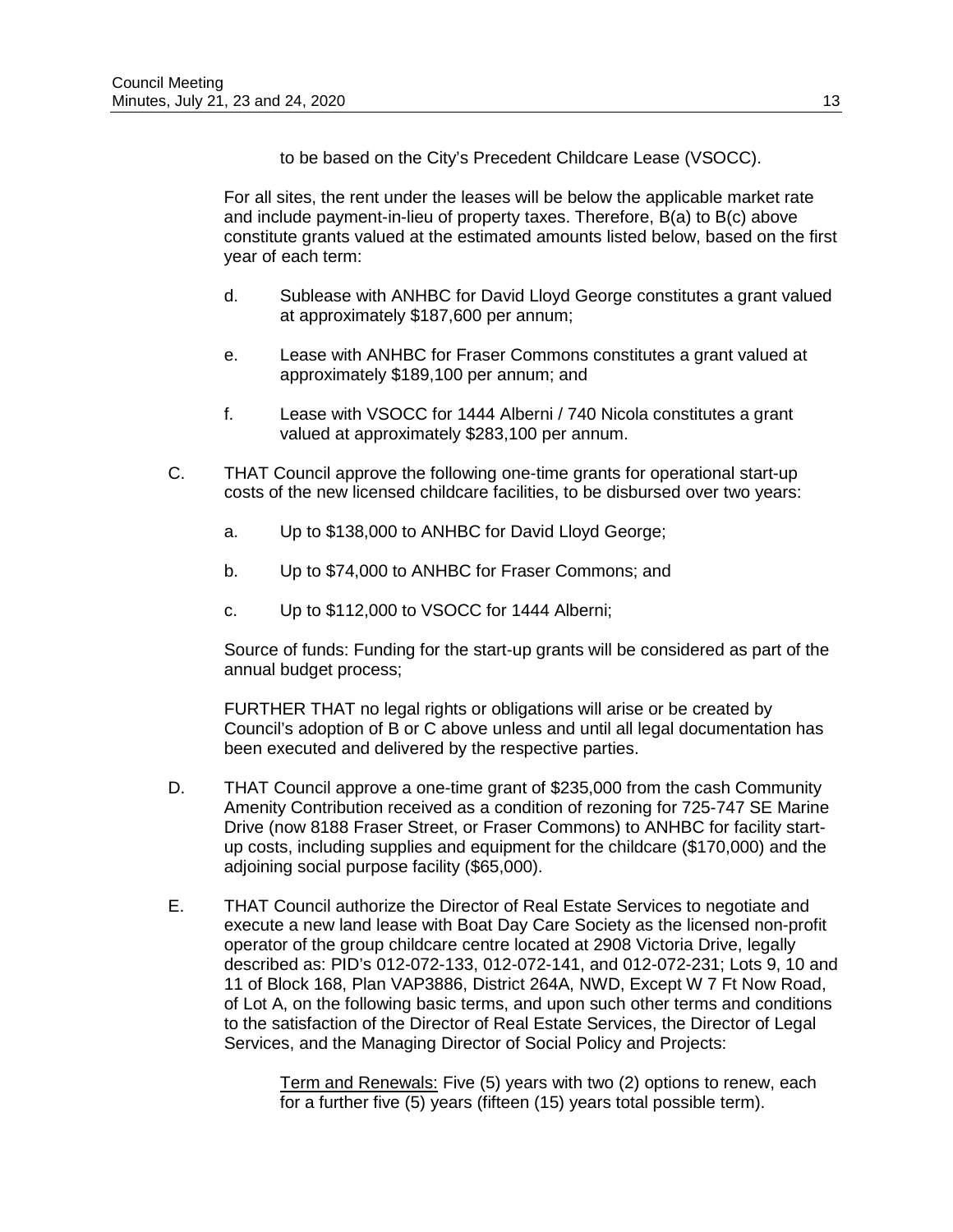Each renewal option is conditional upon the City being satisfied that Boat Day Care Society has the capacity to operate, maintain and program the licensed childcare centre in accordance with the lease terms and the public service requirements for the duration of the renewal term contemplated.

Total Rent: Ten dollars (\$10.00) for each term or renewal term, inclusive of payment in lieu of property taxes, payable in advance.

Form of Lease: The lease is to be based on the current form of land lease between the City and Boat Day Care Society.

As the rent under the lease for Boat Day Care Society will be below the applicable market rate, E above constitutes a grant valued at approximately \$70,700 per annum, based on the first year of the term;

FURTHER THAT no legal rights or obligations will arise or be created by Council's adoption of E above unless and until all legal documentation has been executed and delivered by the respective parties.

F. THAT Council authorize the Director of Real Estate Services to negotiate and execute a new land lease with Sunset Childcare Society as the licensed nonprofit operator of the group childcare centre located at 8064 Buscombe Street, legally described as: PID's 008-484-210, 008-484-228, and 008-484-236; Lots D, E and F of Block 31, Plan VAP14166, District Lot 313, NWD, of Lot A, on the following basic terms, and upon such other terms and conditions to the satisfaction of the Director of Real Estate Services, the Director of Legal Services, and the Managing Director of Social Policy and Projects:

> Term and Renewals: Five (5) years with two (2) options to renew, each for a further five (5) years (fifteen (15) years total possible term).

Each renewal option is conditional upon the City being satisfied that Sunset Childcare Society has the capacity to operate, maintain and program the licensed childcare centre in accordance with the lease terms and the public service requirements for the duration of the renewal term contemplated.

Total Rent: Ten dollars (\$10.00) for each term or renewal term, inclusive of payment in lieu of property taxes, payable in advance.

Form of Lease: The lease is to be based on the current form of land lease between the City and Sunset Childcare Society.

As the rent under the lease for Sunset Childcare Society will be below the applicable market rate, F above constitutes a grant valued at approximately \$70,900 per annum, based on the first year of the term;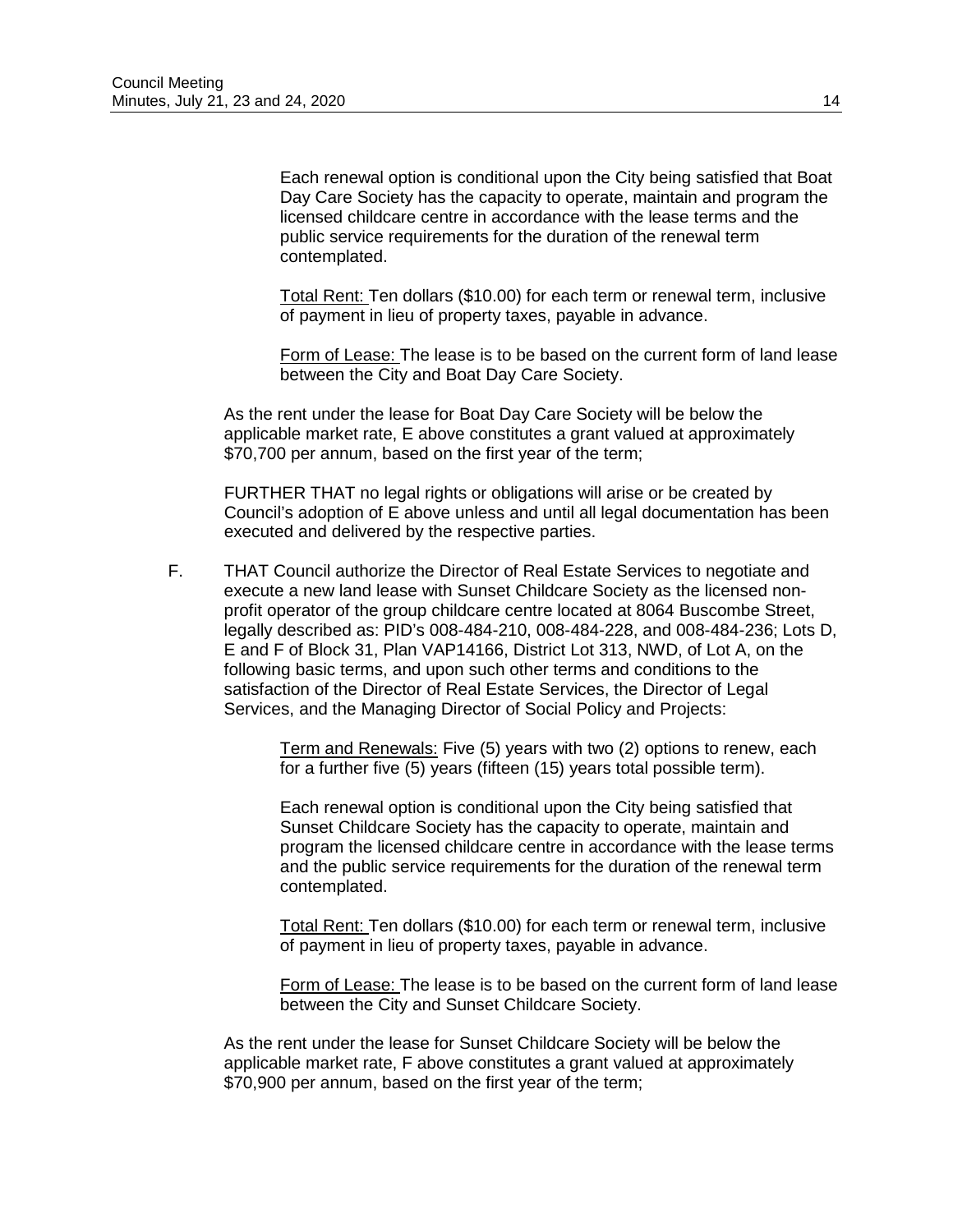FURTHER THAT no legal rights or obligations will arise or be created by Council's adoption of F above unless and until all legal documentation has been executed and delivered by the respective parties.

- G. THAT Council approve 5 time-sensitive Rapid Response Grants for Urban Indigenous Child and Family Programs, totaling \$190,000 and as outlined in Appendix E of the Report dated June 29, 2020, entitled "Childcare Operator Appointments, Lease and Sublease Approvals, Social Policy Grants". This funding will help to expand and support culturally safe child and family programs whose total summer capacity has been greatly reduced by COVID health and safety protocols. Source of funds is the 2020 Childcare Operating Grants budget.
- H. THAT Council approve 5 time-sensitive, Rapid Response Grants for Child and Family programs serving communities disproportionately affected by the COVID pandemic, totaling \$171,000 and as outlined in Appendix F of the Report dated June 29, 2020, entitled "Childcare Operator Appointments, Lease and Sublease Approvals, Social Policy Grants". This funding will help to expand programs whose total summer capacity has been greatly reduced by COVID health and safety protocols. Source of funds is the 2020 Childcare Operating Grants budget.
- I. THAT Council approve 2 Social Policy grants to ANHBC, totalling \$140,000, as outlined in Appendix G of the Report dated June 29, 2020, entitled "Childcare Operator Appointments, Lease and Sublease Approvals, Social Policy Grants", to strengthen the capacity and resilience of childcare operations across ANHBC's 7 Vancouver houses. Source of funding is the 2020 Social Policy Childcare Grants Operating Budget.
- J. THAT Council authorize a grant of \$320,105 to the Collingwood Neighbourhood House Society (CNH). Source of funding is \$280,105 from the 2020 General Government Operating budget (CNH Gym) and \$40,000 from the 2020 Social Policy Grants Operating budget (CNH Annex).
- K. THAT Council authorize the General Manager, Arts, Culture and Community Services to negotiate and execute agreements to disperse the grants described in C, G, H, I, and J above, on the terms and conditions set out herein or such other terms and conditions as are satisfactory to the General Manager, Arts, Culture and Community Services and Director of Legal Services;

FURTHER THAT no legal rights or obligations will arise or be created by Council's adoption of C, G, H, I and J above unless and until all legal documentation has been executed and delivered by the respective parties.

ADOPTED ON CONSENT AND B TO J BY THE REQUIRED MAJORITY (Vote No. 06221)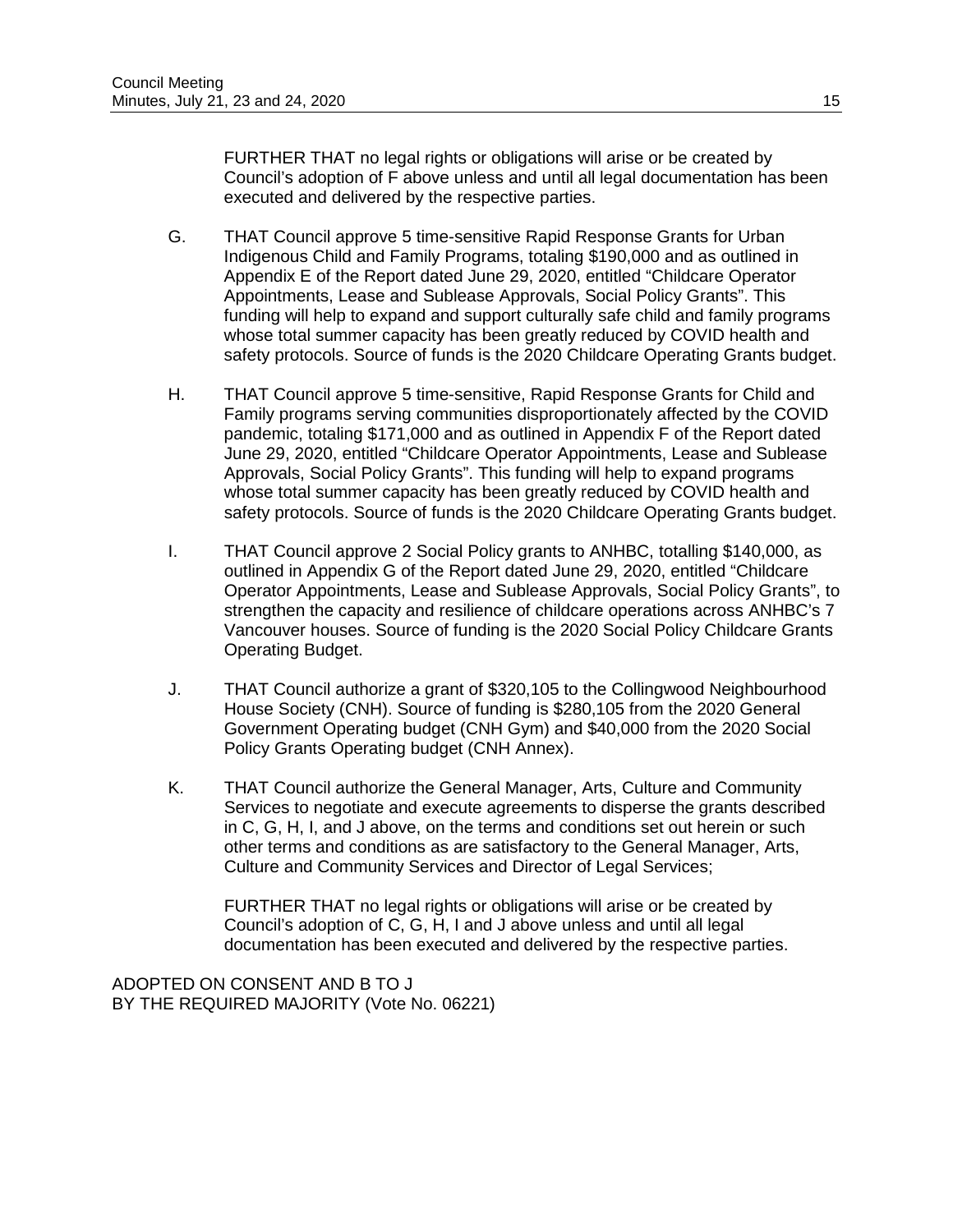#### **4. Debenture Program 2020 June 23, 2020**

A. THAT Council authorize the issuance of up to \$100 million of City of Vancouver debentures, utilizing borrowing authorities approved as part of the 2017, 2018 and 2019 Capital Budgets as follows:

| Borrowing authorities from the 2015 -2018 Capital Plan: |          |             |
|---------------------------------------------------------|----------|-------------|
| Parks                                                   | \$       | 2,441,000   |
| <b>Recreation and Exhibition Facilities</b>             |          | 6,287,406   |
| <b>Public Safety Facilities</b>                         | \$<br>\$ | 2,829,225   |
| Streets and Bridge Infrastructure                       |          | 7,000,996   |
| Street Lighting, Traffic Signals and                    |          |             |
| <b>Communication Systems</b>                            | \$       | 2,809,402   |
| <b>Community Facilities</b>                             |          | 5,774,850   |
| <b>Civic Facilities and Infrastructure</b>              | \$<br>\$ | 2,885,020   |
| Subtotal 2015-2018 Capital Plan                         |          | 30,027,899  |
| Borrowing authorities from the 2019 -2022 Capital Plan: |          |             |
| <b>Sewers</b>                                           | \$       | 38,500,000  |
| Street and bridge infrastructure                        | \$       | 15,000,000  |
| Street lighting, traffic signals &                      |          |             |
| communications systems                                  | \$       | 5,000,000   |
| Technology renewal projects                             | \$       | 2,500,000   |
| Maintenance of community and civic facilities           | \$       | 4,000,000   |
| Renovations of community and civic facilities           |          | 2,972,101   |
| Maintenance and renovations of parks                    | \$\$     | 2,000,000   |
| Subtotal 2019-2022 Capital Plan                         |          | 69,972,101  |
| Total                                                   | \$       | 100,000,000 |

B. THAT, until the borrowing authorities established pursuant to A above are exercised, the Director of Finance, in consultation with the Mayor, the Chair of the City Finance and Services Committee, and the City Manager, or a majority of them, be empowered to act and instruct the City's bank syndicate to proceed with the issuance of the debentures, and to set the interest rate, price, and other terms and conditions on which the debentures will be issued by the City.

It should be noted that once the Director of Finance instructs the bank syndicate to offer the debentures in the public market, Council will be required to enact the appropriate borrowing by-law to authorize issuance of the debentures.

ADOPTED ON CONSENT (Vote No. 06222)

### **5. Regulating Exploding Animal Deterrent Devices (Bear Bangers) July 6, 2020**

On July 21, 2020, one speaker spoke in opposition of the report recommendations.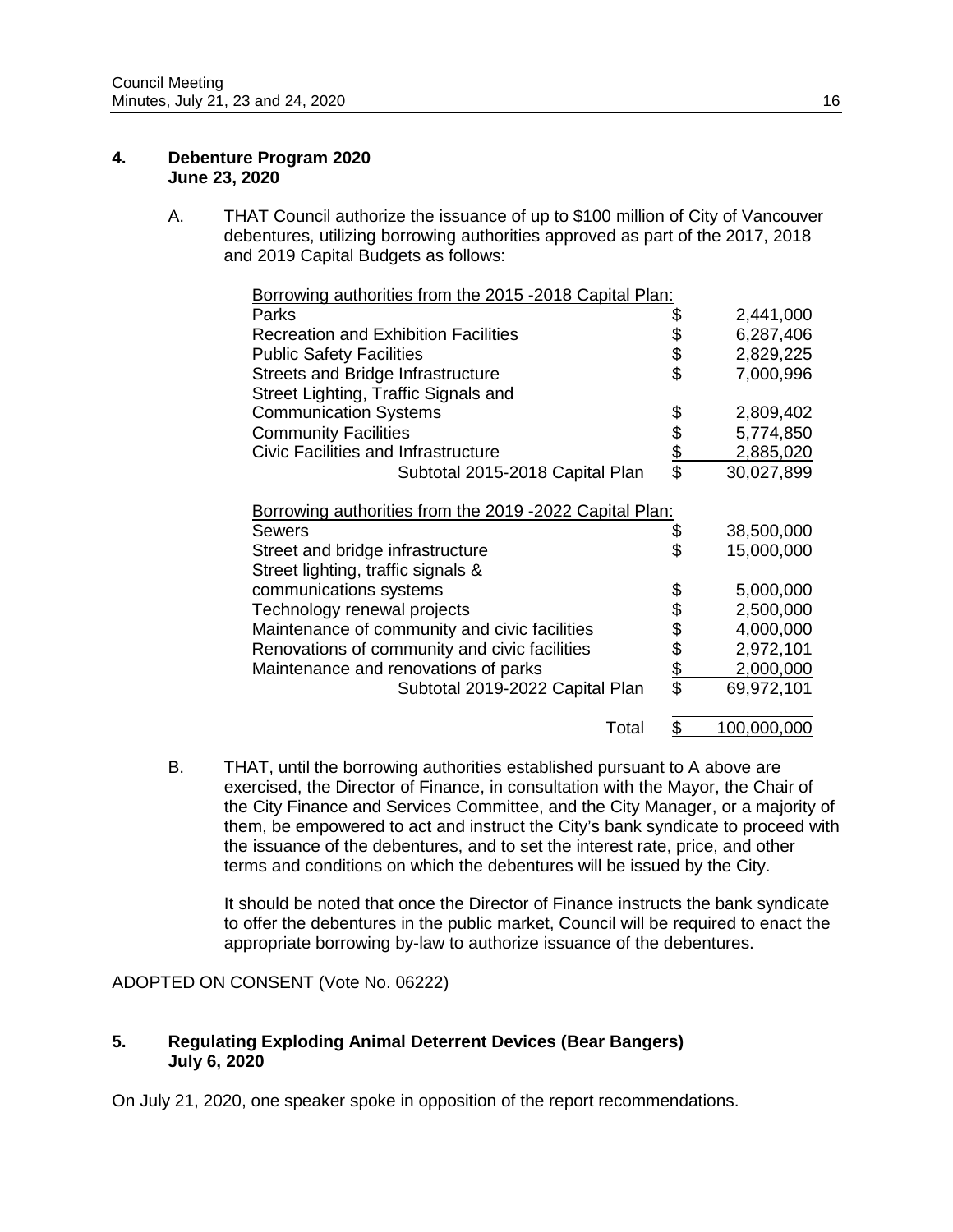MOVED by Councillor De Genova SECONDED by Councillor Boyle

> A. THAT Council approve, in principle, amendments to the Fire By-law No. 12472 to prohibit the discharge of exploding animal deterrents in Vancouver;

FURTHER THAT the Director of Legal Services be instructed to bring forward for enactment by Council a By-law to amend the *Fire By-law*, set out in Appendix A of the Report dated July 6, 2020, entitled "Regulating Exploding Animal Deterrent Devices (Bear Bangers)", to be effective immediately.

B. THAT Council approve, in principle, amendments to the Fire By-law No. 12472 to prohibit the sale of exploding animal deterrents in Vancouver;

FURTHER THAT the Director of Legal Services be instructed to bring forward for enactment by Council a By-law to amend the *Fire By-law*, set out in Appendix A of the Report dated July 6, 2020, entitled "Regulating Exploding Animal Deterrent Devices (Bear Bangers)", to be effective immediately.

C. THAT Council approve, in principle, amendments to the Ticket Offences By-law No. 9360 to make discharge of exploding animal deterrents in Vancouver a ticketable offence;

FURTHER THAT the Director of Legal Services be instructed to bring forward for enactment by Council a By-law to amend the *Ticket Offences By-law*, set out in Appendix B of the Report dated July 6, 2020, entitled "Regulating Exploding Animal Deterrent Devices (Bear Bangers)", to be effective immediately.

amended

\* \* \* \* \*

*On July 21, 2020, at 4:15 pm, it was*

*MOVED by Councillor De Genova SECONDED by Councillor Kirby-Yung*

> *THAT Council table Report 5 - Regulating Exploding Animal Deterrent Devices (Bear Bangers), in order to deal with Council Members' Motions, Notice of Council Member's Motions, New Business, Enquiries and Other Matters.*

*CARRIED UNANIMOUSLY*

\* \* \* \* \*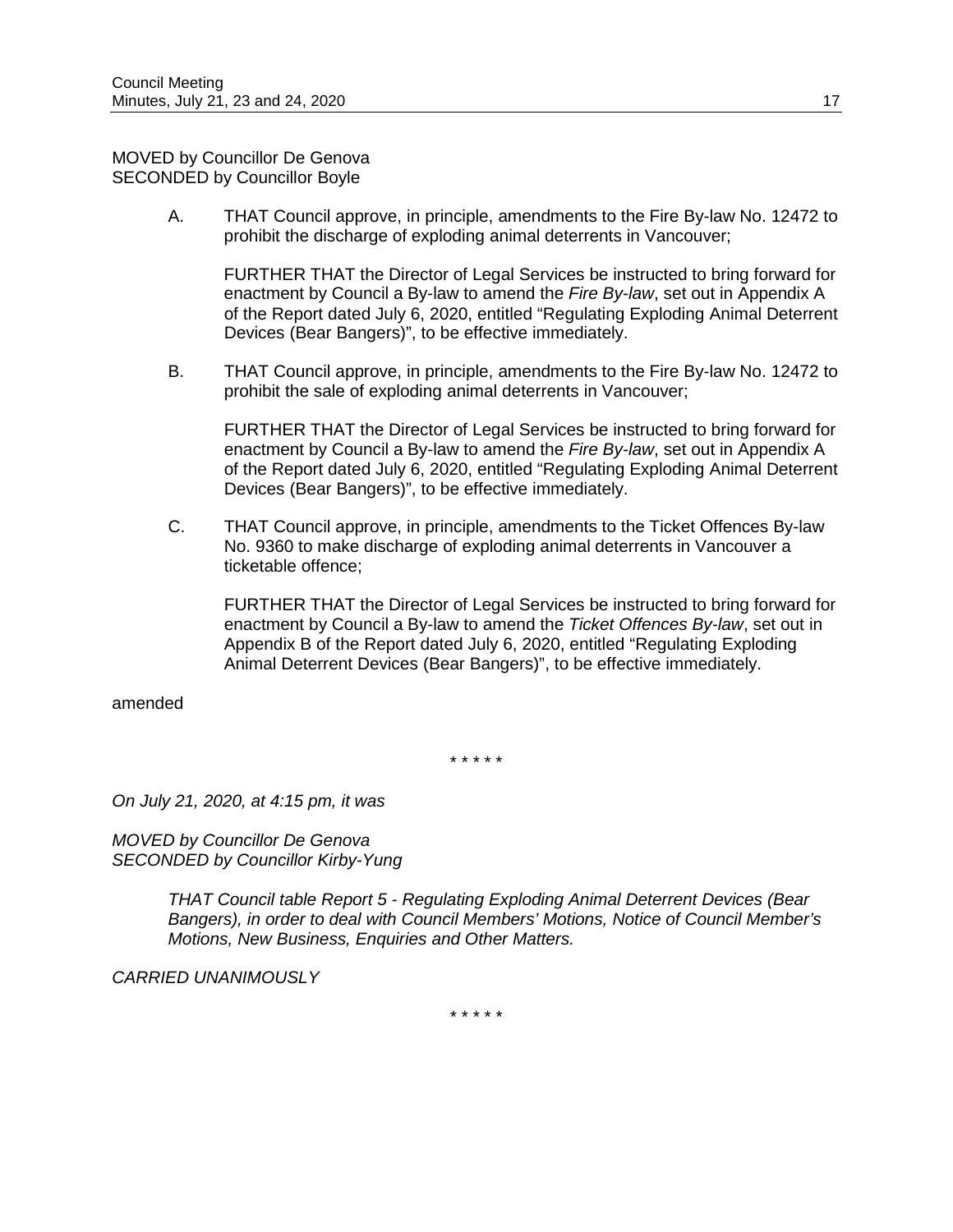On July 23, 2020, at 9:37 am, it was

AMENDMENT MOVED by Councillor Swanson SECONDED by Councillor Bligh

THAT B be stricken and replaced with the following:

THAT staff work with the registered speaker to develop a permitting system for bear bangers.

amended

AMENDMENT TO THE AMENDMENT MOVED by Councillor Carr SECONDED by Councillor De Genova

THAT the amendment be stricken;

FURTHER THAT the following be added as D:

THAT staff consult with appropriate stakeholders and consider incorporating into the amendments arising from these recommendations a permitting system for the sale of bear bangers to professionals who use bear bangers as a part of their jobs (e.g., guides and outfitters, professional scientists, search and rescue teams).

CARRIED (Vote No. 06235) (Councillor Kirby-Yung opposed)

The amendment to the amendment having carried, the amendment as amended was put and CARRIED (Vote No. 06236) with Councillors De Genova, Hardwick and Kirby-Yung opposed.

The amended amendment having carried, the motion as amended was put and severed with A to C having CARRIED UNANIMOUSLY (Vote No. 06237) and D having CARRIED (Vote No. 06238) with Councillors Hardwick and Kirby-Yung opposed.

## **FINAL MOTION AS APPROVED**

A. THAT Council approve, in principle, amendments to the Fire By-law No. 12472 to prohibit the discharge of exploding animal deterrents in Vancouver;

FURTHER THAT the Director of Legal Services be instructed to bring forward for enactment by Council a By-law to amend the *Fire By-law*, set out in Appendix A of the Report dated July 6, 2020, entitled "Regulating Exploding Animal Deterrent Devices (Bear Bangers)", to be effective immediately.

B. THAT Council approve, in principle, amendments to the Fire By-law No. 12472 to prohibit the sale of exploding animal deterrents in Vancouver;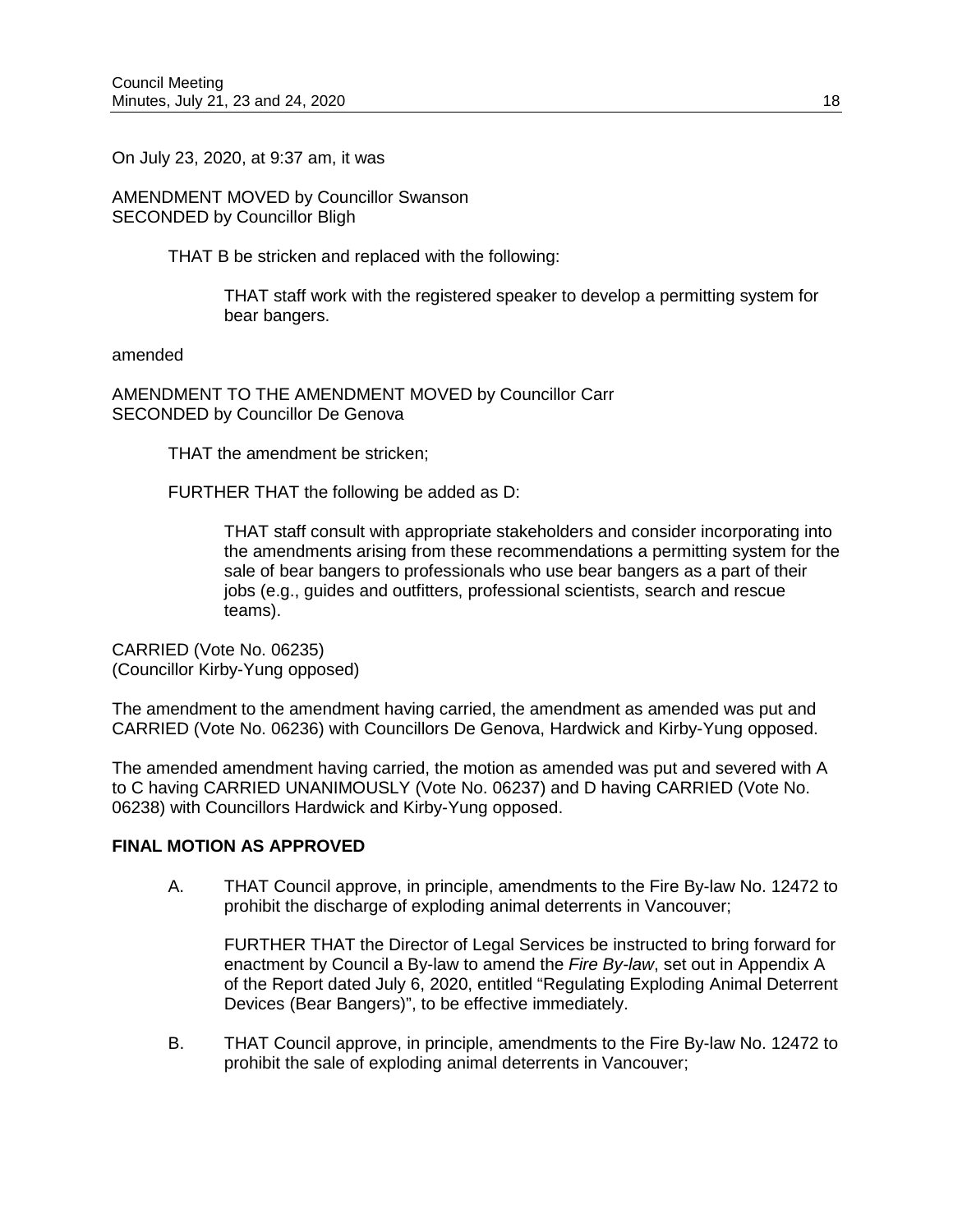FURTHER THAT the Director of Legal Services be instructed to bring forward for enactment by Council a By-law to amend the *Fire By-law*, set out in Appendix A of the Report dated July 6, 2020, entitled "Regulating Exploding Animal Deterrent Devices (Bear Bangers)", to be effective immediately.

C. THAT Council approve, in principle, amendments to the Ticket Offences By-law No. 9360 to make discharge of exploding animal deterrents in Vancouver a ticketable offence;

FURTHER THAT the Director of Legal Services be instructed to bring forward for enactment by Council a By-law to amend the *Ticket Offences By-law*, set out in Appendix B of the Report dated July 6, 2020, entitled "Regulating Exploding Animal Deterrent Devices (Bear Bangers)", to be effective immediately.

D. THAT staff consult with appropriate stakeholders and consider incorporating into the amendments arising from these recommendations a permitting system for the sale of bear bangers to professionals who use bear bangers as a part of their jobs (e.g., guides and outfitters, professional scientists, search and rescue teams).

#### **6. 2020 Annual Inflationary Rate Adjustment to Development Contributions & Associated CAC Target Amendments June 10, 2020**

On July 23, 2020, staff from Planning, Urban Design and Sustainability, responded to questions.

MOVED by Councillor De Genova SECONDED by Councillor Boyle

> A. THAT Council approve, in principle, the 2020 inflationary rate adjustments for the Vancouver (City-wide) Development Cost Levy (DCL), Vancouver Utilities DCL By-law and Area Specific DCL By-law Districts, with new rates to be effective September 30, 2020, as shown in Appendix A of the Report dated June 10, 2020, entitled "2020 Annual Inflationary Rate Adjustment to Development Contributions & Associated CAC Target Amendments";

FURTHER THAT Council approve the planned rate increase associated with the phase-in of the Vancouver Utilities DCL for residential developments over 1.5 FSR on the East Side, as shown in Appendix A of the above-noted report, with the new rate to be effective September 30, 2020;

FURTHER THAT Council maintain the existing Vancouver (City-wide) DCL By-law rates, Vancouver Utilities DCL By-law rates, and Area Specific DCL By-law rates for artist studio, community centres/neighbourhood house, library, public authority use, social service centre, parking garage, temporary building, school, childcare, community energy centre, and works yard uses;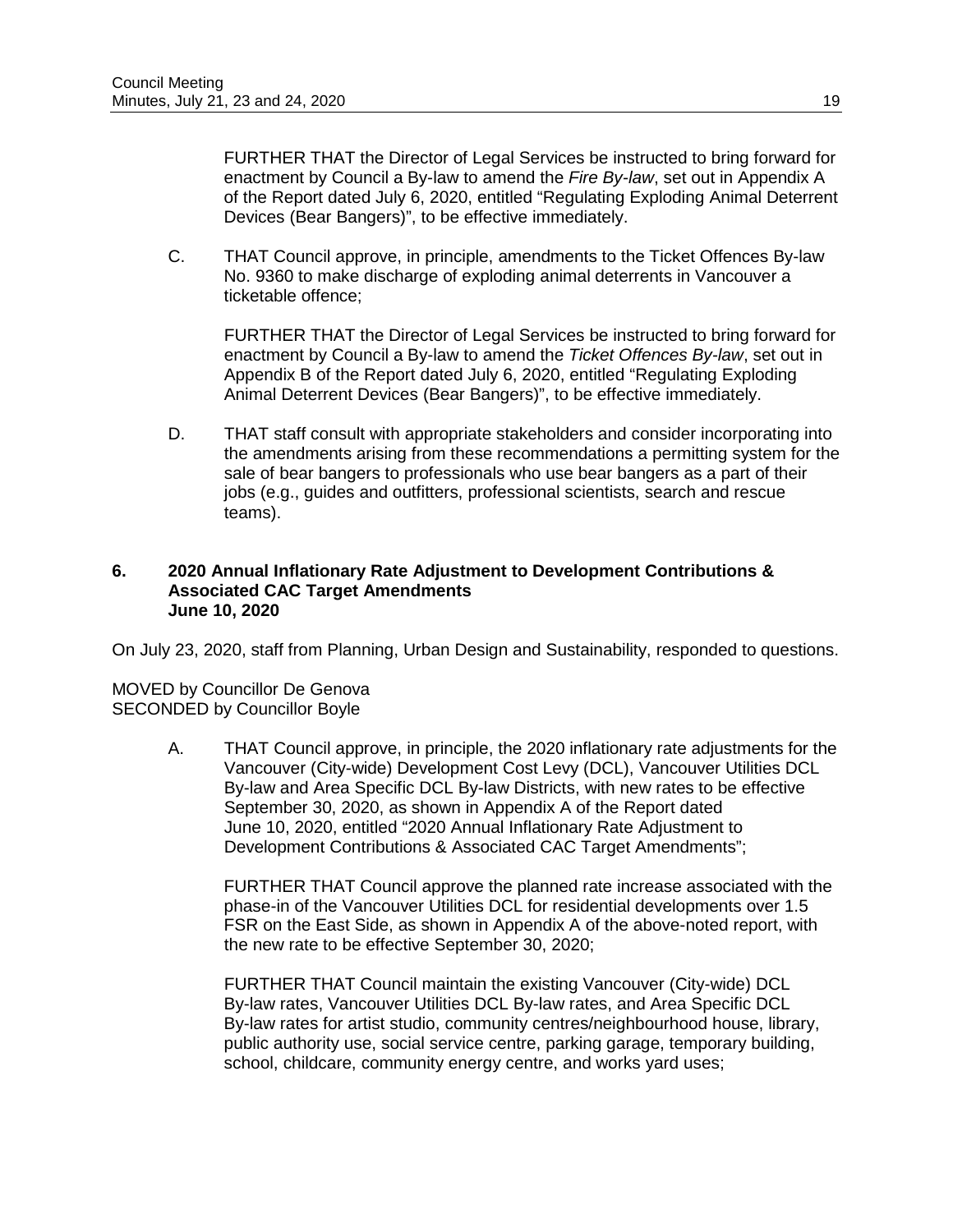AND FURTHER THAT the Director of Legal Services be instructed to bring forward for enactment amendments to the Vancouver DCL By-law No. 9755, Vancouver Utilities DCL By-law No. 12183, and the Area Specific DCL By-law No. 9418 to implement the 2020 inflationary rate adjustment, as shown in Appendix B, Appendix C, and Appendix D of the above-noted report.

- B. THAT Council approve the 2020 inflationary rate adjustments for Community Amenity Contribution (CAC) targets, with new target rates to be effective September 30, 2020, as shown in Appendix E of the Report dated June 10, 2020, entitled "2020 Annual Inflationary Rate Adjustment to Development Contributions & Associated CAC Target Amendments".
- C. THAT Council approve adjustments of the Little Mountain Adjacent and Southeast False Creek CAC Targets to \$47.00/sf and \$67.00/sf respectively with the new rates to be effective September 30, 2020, as shown in Appendix E of the Report dated June 10, 2020, entitled "2020 Annual Inflationary Rate Adjustment to Development Contributions & Associated CAC Target Amendments".

CARRIED UNANIMOUSLY (Vote No. 06239)

# **REFERRAL REPORTS**

### **1. 2020 Annual Inflationary Rate Adjustments to Density Bonus Contributions June 23, 2020**

THAT the General Manager of Planning, Urban Design and Sustainability be instructed to make an application to implement 2020 inflationary rate adjustments for density bonus contributions by amending Schedule F of the Zoning and Development By-law to be effective September 30, 2020, as shown in Appendix A of the Referral Report dated June 23, 2020, entitled "2020 Annual Inflationary Rate Adjustments to Density Bonus Contributions";

FURTHER THAT the application be referred to a Public Hearing;

AND FURTHER THAT the Director of Legal Services be instructed to prepare the amending by-law, generally in accordance with Appendix A of the above-noted report, for consideration at the Public Hearing.

## ADOPTED ON CONSENT

### **2. CD-1 Rezoning: 2336-2366 Charles Street July 7, 2020**

A. THAT the application by Human Studio Architecture + Urban Design, on behalf of 2366 Charles St Properties GP Ltd., the registered owner, to rezone 2336-2366 Charles Street *[Lots 9 to 12 of Lot C, Block 134, District Lot 264A, Plan 5712; PIDs 011-085-614, 011-085-622, 011-085-631, and 004-172-973 respectively]*,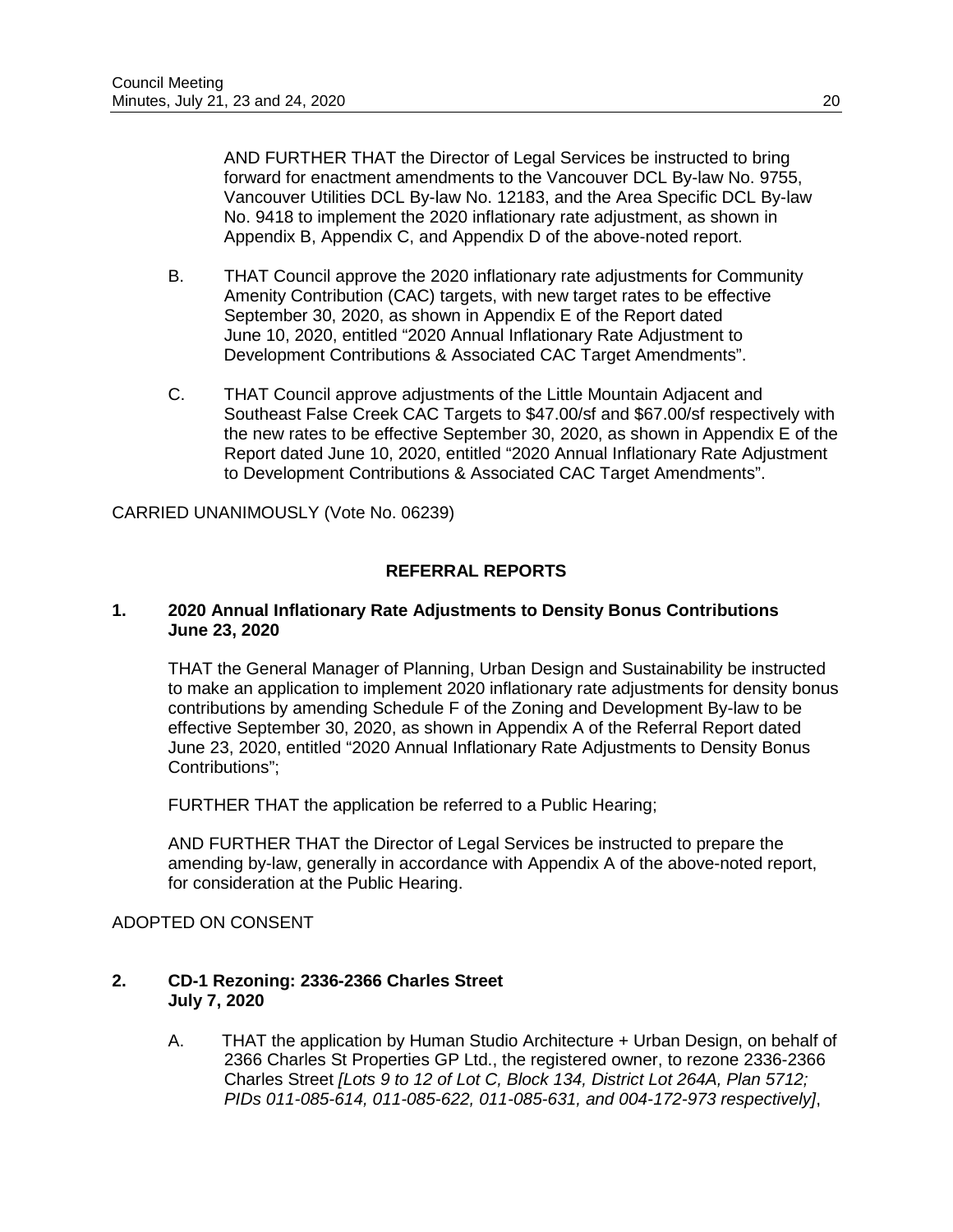from C-1 (Commercial) District and RT-5 (Two-Family Dwelling) District to CD-1 (Comprehensive Development) District to increase the floor space ratio (FSR) from 1.2 (C-1) and 0.7 (RT-5) to 3.2 and the building height from 10.7 m (35.1 ft.) to 22.0 m (72.2 ft.) to permit the development of a six-storey mixed-use building containing commercial spaces at-grade and secured market rental residential units, be referred to a Public Hearing, together with:

- (i) plans prepared by Human Studio Architecture + Urban Design, received December 12, 2019;
- (ii) draft CD-1 By-law provisions, generally as presented in Appendix A of the Referral Report dated July 7, 2020, entitled "CD-1 Rezoning: 2336-2366 Charles Street"; and
- (iii) the recommendation of the General Manager of Planning, Urban Design and Sustainability to approve the application in principle, including approval in principle of the form of development, subject to the Conditions of Approval contained in Appendix B of the above-noted report;

FURTHER THAT the Director of Legal Services be instructed to prepare the necessary CD-1 By-law generally in accordance with Appendix A of the abovenoted report for consideration at the Public Hearing.

- B. THAT, if after Public Hearing, Council approves in principle this rezoning and the Housing Agreement described in Part 2 of Appendix B of the Referral Report dated July 7, 2020, entitled "CD-1 Rezoning: 2336-2366 Charles Street", the Director of Legal Services be instructed to prepare the necessary Housing Agreement By-law for enactment prior to enactment of the CD-1 By-law, subject to such terms and conditions as may be required at the discretion of the Director of Legal Services and the General Manager of Planning, Urban Design and Sustainability.
- C. THAT, subject to enactment of the CD-1 By-law, the *Sign By-law* be amended generally as set out in Appendix C of the Referral Report dated July 7, 2020, entitled "CD-1 Rezoning: 2336-2366 Charles Street";

FURTHER THAT the Director of Legal Services be instructed to bring forward the amendment to the *Sign By-law* at the time of enactment of the CD-1 By-law.

D. THAT, subject to enactment of the CD-1 By-law, the *Noise Control By-law* be amended generally as set out in Appendix C of the Referral Report dated July 7, 2020, entitled "CD-1 Rezoning: 2336-2366 Charles Street";

FURTHER THAT the Director of Legal Services be instructed to bring forward the amendment to the *Noise Control By-law* at the time of enactment of the CD-1 By-law.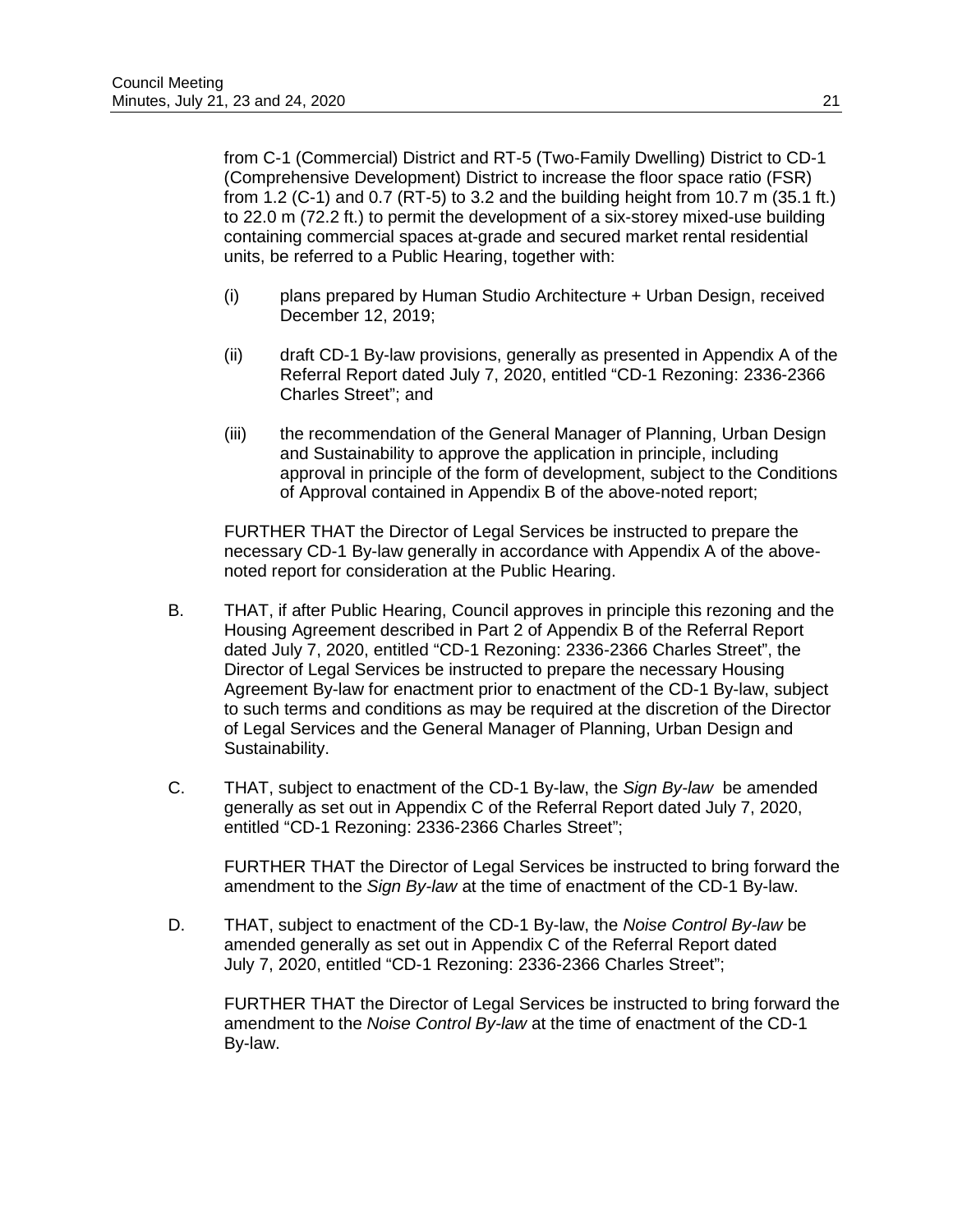E. THAT, subject to enactment of the CD-1 By-law, the *Parking By-law* be amended to include this CD-1 in Schedule C and to provide parking regulations generally as set out in Appendix C of the Referral Report dated July 7, 2020, entitled "CD-1 Rezoning: 2336-2366 Charles Street";

FURTHER THAT the Director of Legal Services be instructed to bring forward the amendment to the *Parking By-law* at the time of enactment of the CD-1 By-law.

- F. THAT A to E above be adopted on the following conditions:
	- (i) THAT the passage of the above resolutions creates no legal rights for the applicant or any other person, or obligation on the part of the City; and any expenditure of funds or incurring of costs is at the risk of the person making the expenditure or incurring the cost;
	- (ii) THAT any approval that may be granted following the Public Hearing shall not obligate the City to enact a bylaw rezoning the property, and any costs incurred in fulfilling requirements imposed as a condition of rezoning are at the risk of the property owner; and
	- (iii) THAT the City and all its officials, including the Approving Officer, shall not in any way be limited or directed in the exercise of their authority or discretion, regardless of when they are called upon to exercise such authority or discretion.

## ADOPTED ON CONSENT

## **3. CD-1 (715) Amendment: 1649 East Broadway (formerly 1619-1651 East Broadway) July 7, 2020**

- A. THAT the application by IBI Group Architects, on behalf 0923172 B.C. Ltd., the registered owner, a company related to the developer, Jameson Development Corp., to amend the text of CD-1 (Comprehensive Development) District (715) By-law No. 12299 for 1649 East Broadway [*PID: 030-467-365, Lot 1 Block 154 District Lot 264A Group 1 New Westminster District Plan EPP82462*], to increase the floor space ratio (FSR) from 4.0 to 5.0 and to increase the maximum building height from 33.2 m (108.9 ft.) to 36.5 m (119.8 ft.) thereby adding an additional two floors to permit a 12-storey mixed-use building consisting of commercial uses at grade and 114 secured rental residential units, of which not less than 20 per cent of the residential floor area that is counted in the calculation of the floor space ratio (23 residential units) will be secured as below-market rental units and the remaining 91 residential units will be secured market rental units, be referred to Public Hearing, together with:
	- (i) plans prepared by IBI Group Architects, received March 9, 2020;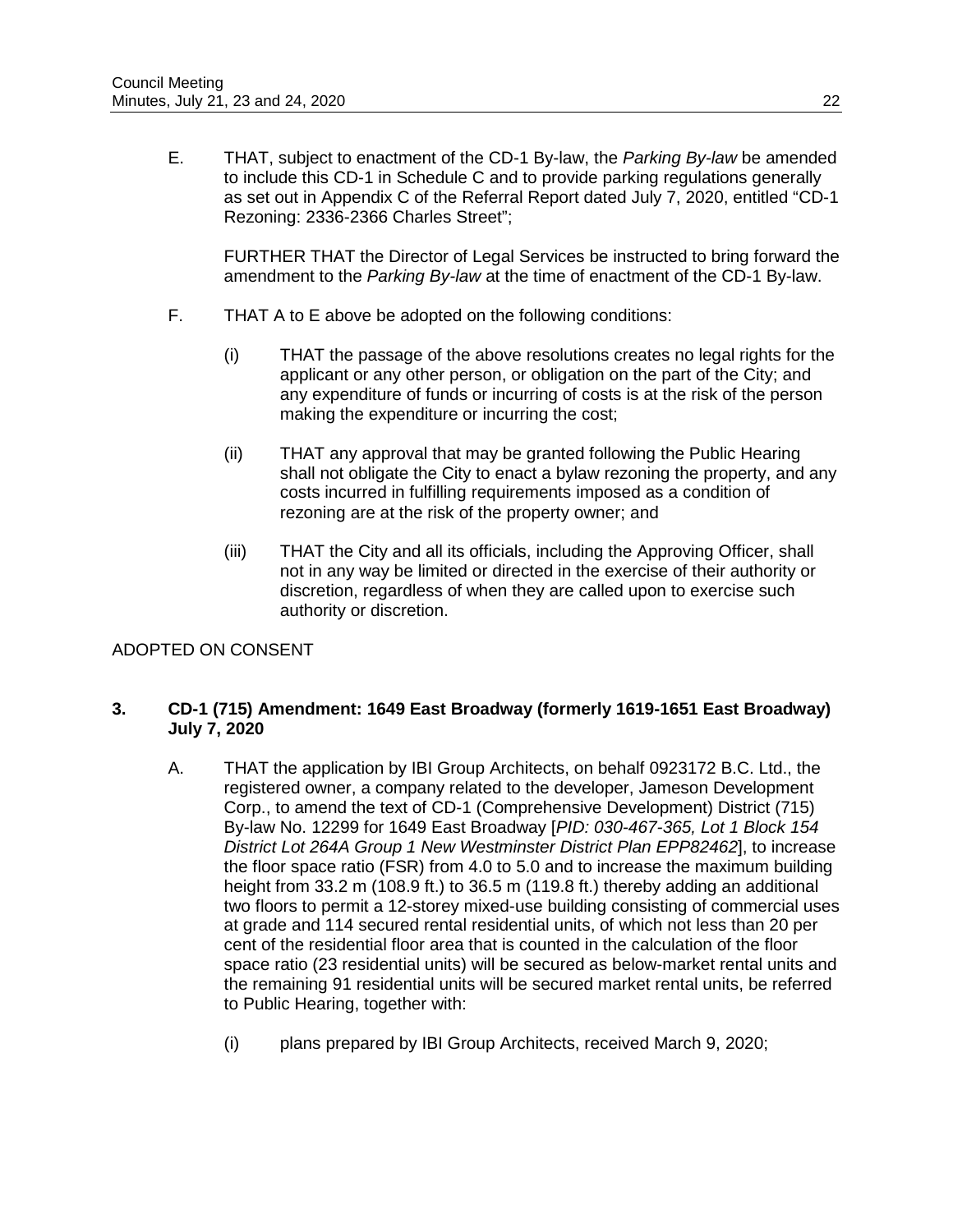- (ii) draft CD-1 By-law provisions, generally as presented in Appendix A of the Referral Report dated July 7, 2020, entitled "CD-1 (715) Amendment: 1649 East Broadway (formerly 1619-1651 East Broadway)"; and
- (iii) the recommendation of the General Manager of Planning, Urban Design and Sustainability to approve the application in principle, including approval in principle of the form of development, subject to the Conditions of Approval contained in Appendix B of the above-noted report;

FURTHER THAT the Director of Legal Services be instructed to prepare the necessary CD-1 By-law generally in accordance with Appendix A of the abovenoted report for consideration at the Public Hearing.

- B. THAT, if after Public Hearing, Council approves in principle this rezoning and the Housing Agreement described in Part 2 of Appendix B of the Referral Report dated July 7, 2020, entitled "CD-1 (715) Amendment: 1649 East Broadway (formerly 1619-1651 East Broadway)", the Director of Legal Services be instructed to prepare the necessary Housing Agreement By-law for enactment prior to enactment of the CD-1 By-law, subject to such terms and conditions as may be required at the discretion of the Director of Legal Services and the General Manager of Planning, Urban Design and Sustainability.
- C. THAT A and B above be adopted on the following conditions:
	- (i) THAT the passage of the above resolutions creates no legal rights for the applicant or any other person, or obligation on the part of the City and any expenditure of funds or incurring of costs is at the risk of the person making the expenditure or incurring the cost;
	- (ii) THAT any approval that may be granted following the public hearing shall not obligate the City to enact a by-law rezoning the property, and any costs incurred in fulfilling requirements imposed as a condition of rezoning are at the risk of the property owner; and
	- (iii) THAT the City and all its officials, including the Approving Officer, shall not in any way be limited or directed in the exercise of their authority or discretion, regardless of when they are called upon to exercise such authority or discretion.

## ADOPTED ON CONSENT

### **4. CD-1 Rezoning: 1247 Kingsway July 16, 2020**

A. THAT the application by Tatla Developments Ltd. on behalf of Da Hua Investment Holdings Ltd., the registered owners, to rezone 1247 Kingsway [Parcel Identifier: 029-602-530; Lot 1, Block 38, District Lot 301, Group 1, NWD, Plan EPP47836] from C-2 (Commercial) District to CD-1 (Comprehensive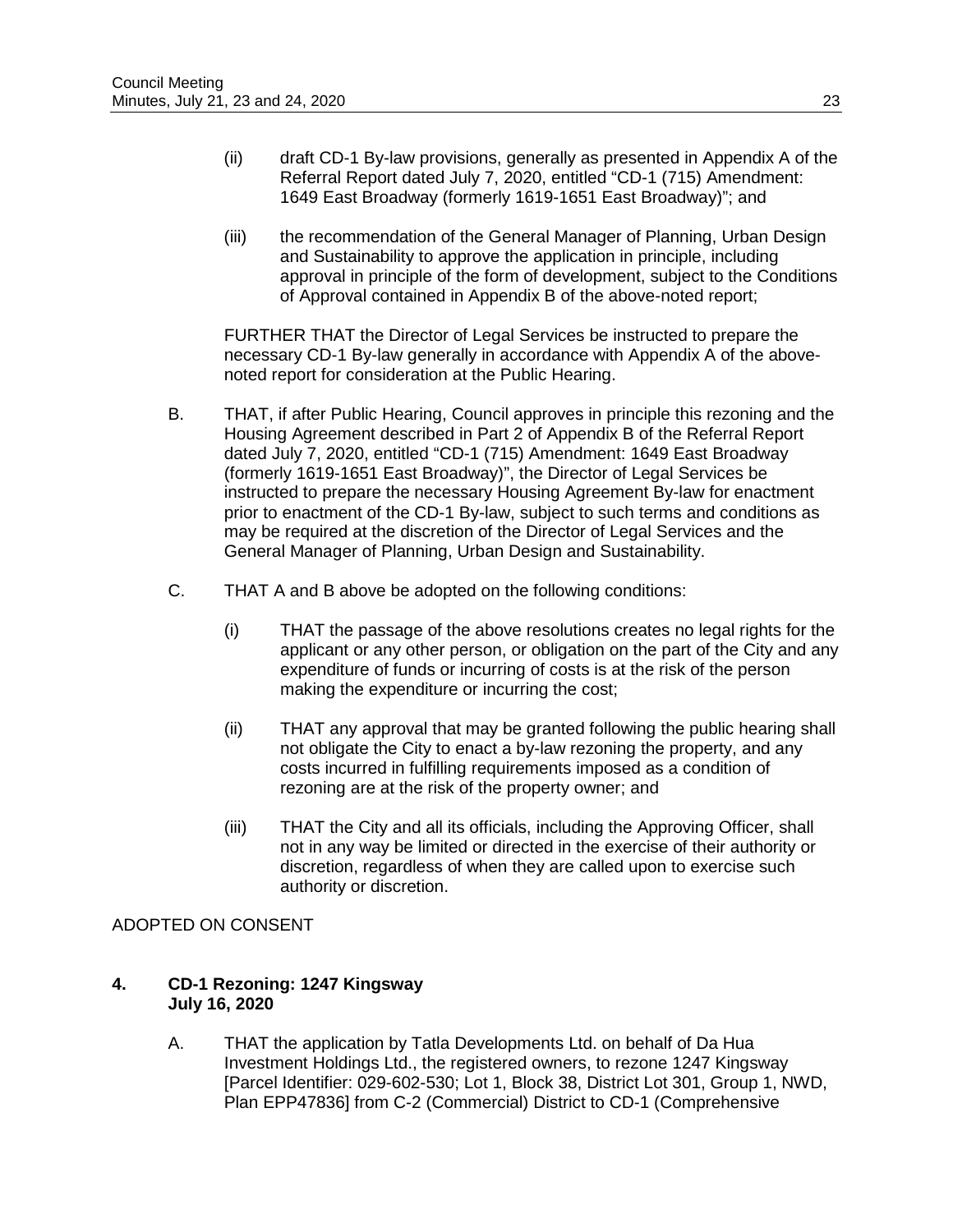Development) District to increase the permitted floor space ratio (FSR) from 2.5 FSR to 3.61 FSR and the building height from 13.8 m (45.3 ft.) to 21.9 m (71.9 ft.) to permit the development of a six-storey, mixed use building with 31 secured rental residential units, be referred to Public Hearing together with:

- (i) plans prepared by Stuart Howard Architects, received December 20, 2019;
- (ii) draft CD-1 By-law provisions, generally as presented in Appendix A of the Referral Report dated July 16, 2020, entitled "CD-1 Rezoning: 1247 Kingsway"; and
- (iii) the recommendation of the General Manager of Planning, Urban Design and Sustainability to approve the application, including approval in principle of the form of development, subject to the Conditions of Approval contained in Appendix B of the above-noted report;

FURTHER THAT the Director of Legal Services be instructed to prepare the necessary CD-1 By-law generally in accordance with Appendix A of the abovenoted report for consideration at the Public Hearing.

- B. THAT, if after Public Hearing, Council approves in principle the rezoning and the Housing Agreement described in Part 2 of Appendix B of the Referral Report dated July 16, 2020, entitled "CD-1 Rezoning: 1247 Kingsway", the Director of Legal Services be instructed to prepare the necessary Housing Agreement Bylaw for enactment prior to enactment of the CD-1 By-law, subject to such terms and conditions as may be required at the discretion of the Director of Legal Services and the General Manager of Arts, Culture and Community Services.
- C. THAT, if the application is referred to a Public Hearing, the application to amend the *Sign By-law* to establish regulations for this CD-1, generally as set out in Appendix C of the Referral Report dated July 16, 2020, entitled "CD-1 Rezoning: 1247 Kingsway", be referred to the same Public Hearing;

FURTHER THAT the Director of Legal Services be instructed to prepare the necessary by law, generally as set out in Appendix C of the above-noted report, for consideration at the Public Hearing.

D. THAT, subject to approval of the rezoning application, the *Noise Control By-law*  be amended to include this CD-1 in Schedule A, generally as set out in Appendix C of the Referral Report dated July 16, 2020, entitled "CD-1 Rezoning: 1247 Kingsway";

FURTHER THAT the Director of Legal Services be instructed to bring forward the amendment to the *Noise Control By-law* at the time of enactment of the CD-1 By-law.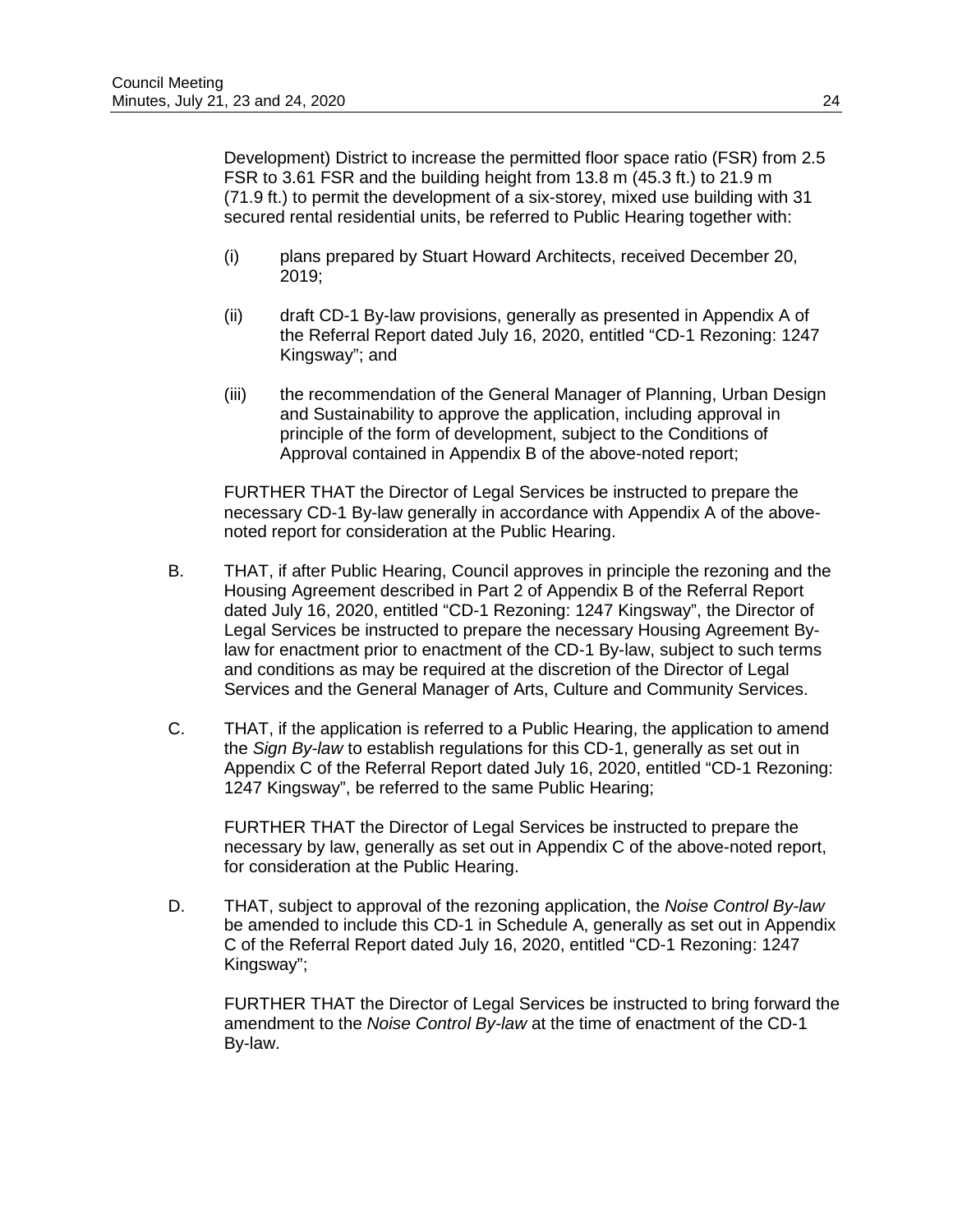- E. THAT A through D above be adopted on the following conditions:
	- (i) THAT the passage of the above resolutions creates no legal rights for the applicant or any other person, or obligation on the part of the City; and any expenditure of funds or incurring of costs is at the risk of the person making the expenditure or incurring the cost;
	- (ii) THAT any approval that may be granted following the Public Hearing shall not obligate the City to enact a By-law rezoning the property, and any costs incurred in fulfilling requirements imposed as a condition of rezoning are at the risk of the property owner; and
	- (iii) THAT the City and all its officials, including the Approving Officer, shall not in any way be limited or directed in the exercise of their authority or discretion, regardless of when they are called upon to exercise such authority or discretion.

# ADOPTED ON CONSENT

#### **5. CD-1 Rezoning: 949 West 41st Avenue and 5469-5507 Willow Street (Oakridge Transit Centre) June 10, 2020**

On July 23, 2020, the City Manager and staff from Planning, Urban Design and Sustainability, responded to questions.

MOVED by Councillor De Genova SECONDED by Councillor Kirby-Yung

- A. THAT the application by James KM Cheng Architects, on behalf of Modern Green Asset Holdings (Canada) Ltd. and 1069503 B.C. Ltd., the registered owners, to rezone 949 West 41st Avenue and 5469-5507 Willow Street (Oakridge Transit Centre) [*That Part of Block 866 in Reference Plan 15238, District Lot 526, Plan 7764, and Block 866 Except Part in Reference Plan 15238, District Lot 526, Plan 7764, and Lots 4-6, all of Block 867, District Lot 526, Plan 8454; PIDs: 010-328-700, 010-328-637, 004-338-367, 010-075-577 and 010- 075-607, respectively*] , from RS-1 (One-Family Dwelling) District to CD-1 (Comprehensive Development) District to increase the floor space ratio (FSR) from 0.70 to 2.32 and the building height from 10.7 m (35 ft.) to 83.8 m (275 ft.) to permit a mixed-use development including:
	- 17 buildings between 1 to 26 storeys in height;
	- 23,559.2 sq. m (253,589 sq. ft.) for social housing, equal to approximately 300 units;
	- 11,738.5 sq. m (126,352 sq. ft.) for secured rental housing units, at least 25% of which is moderate income rental housing. This is equal to approximately 180 units, including 45 moderate income rental units;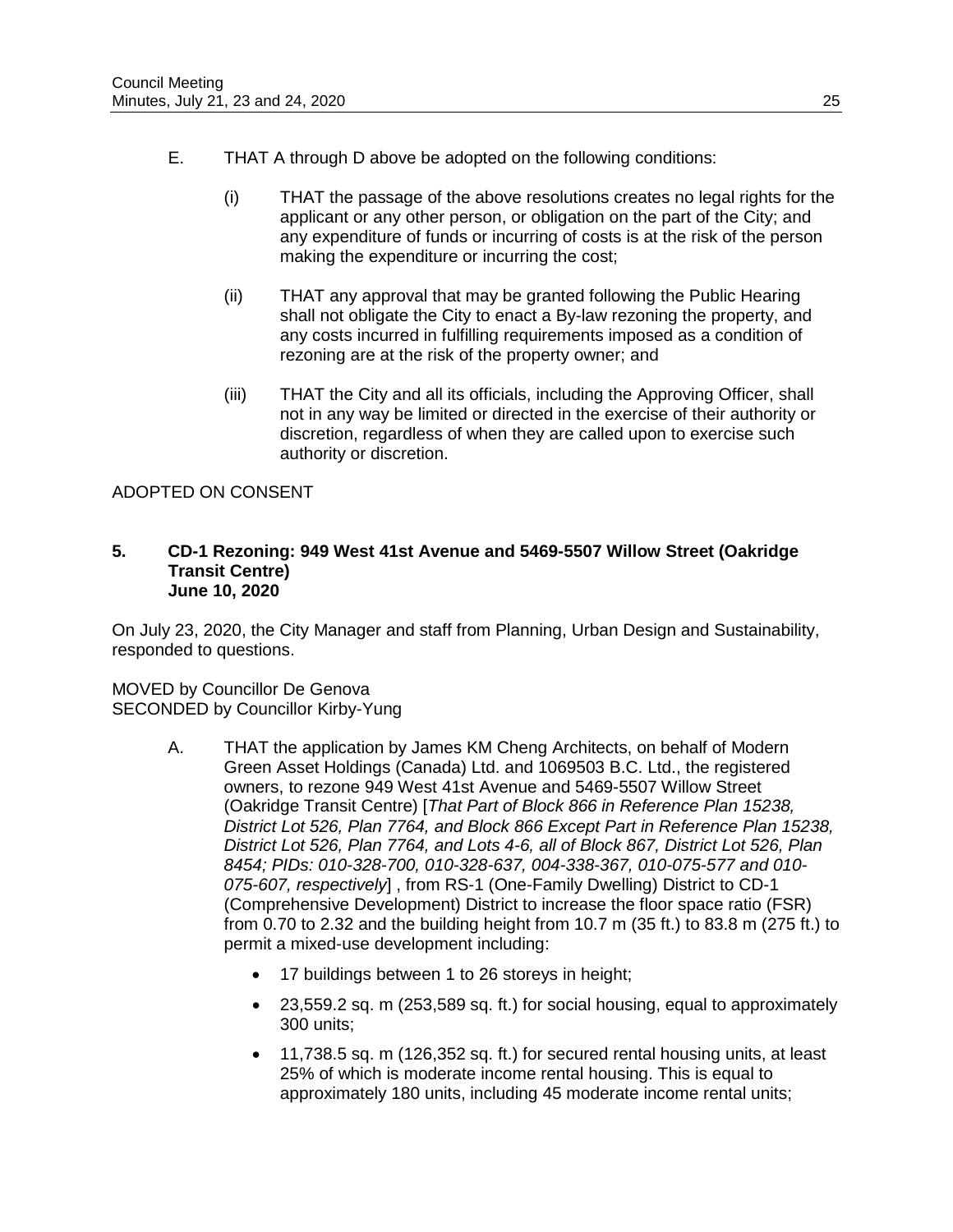- 95,856.3 sq. m (1,031,789 sq. ft.) for strata residential housing, equal to approximately 1,120 units;
- 2,229.7 sq. m (24,000 sq. ft.) of commercial space;
- a 69-space childcare; and
- a 2-acre public park,

be referred to Public Hearing, together with:

- (i) plans prepared by James KM Cheng Architects, received July 26, 2019, with revisions submitted on May 8, 2020;
- (ii) draft CD-1 By-law provisions, generally as presented in Appendix A of the Referral Report dated July 10, 2020, entitled "CD-1 Rezoning: 949 West 41st Avenue and 5469-5507 Willow Street (Oakridge Transit Centre)";
- (iii) draft Oakridge Transit Centre Design Guidelines, generally as presented in Appendix F of the above-noted report; and
- (iv) the recommendation of the General Manager of Planning, Urban Design and Sustainability to approve the application in principle, including approval in principle of the form of development, subject to the Conditions of Approval contained in Appendix B of the above-noted report;

FURTHER THAT the Director of Legal Services be instructed to prepare the necessary CD-1 By-law generally in accordance with Appendix A of the abovenoted report for consideration at the Public Hearing.

- B. THAT, if after the Public Hearing, Council approves in principle the rezoning and the Housing Agreements (Social Housing and Secured Rental Housing) described in Part 2 of Appendix B of the Referral Report dated July 10, 2020, entitled "CD-1 Rezoning: 949 West 41st Avenue and 5469-5507 Willow Street (Oakridge Transit Centre)", the Director of Legal Services be instructed to prepare the necessary Housing Agreement By-laws for enactment prior to enactment of the CD-1 By-law, subject to such terms and conditions as may be required at the discretion of the Director of Legal Services and the General Manager of Planning, Urban Design and Sustainability.
- C. THAT, if the application is referred to a Public Hearing, the application to amend the *Sign By-law* to establish regulations for this CD-1, generally as set out in Appendix C of the Referral Report dated July 10, 2020, entitled "CD-1 Rezoning: 949 West 41st Avenue and 5469-5507 Willow Street (Oakridge Transit Centre)", be referred to the same Public Hearing;

FURTHER THAT the Director of Legal Services be instructed to prepare the necessary *Sign By-law* amendment generally in accordance with Appendix C of the above-noted report for consideration at the Public Hearing.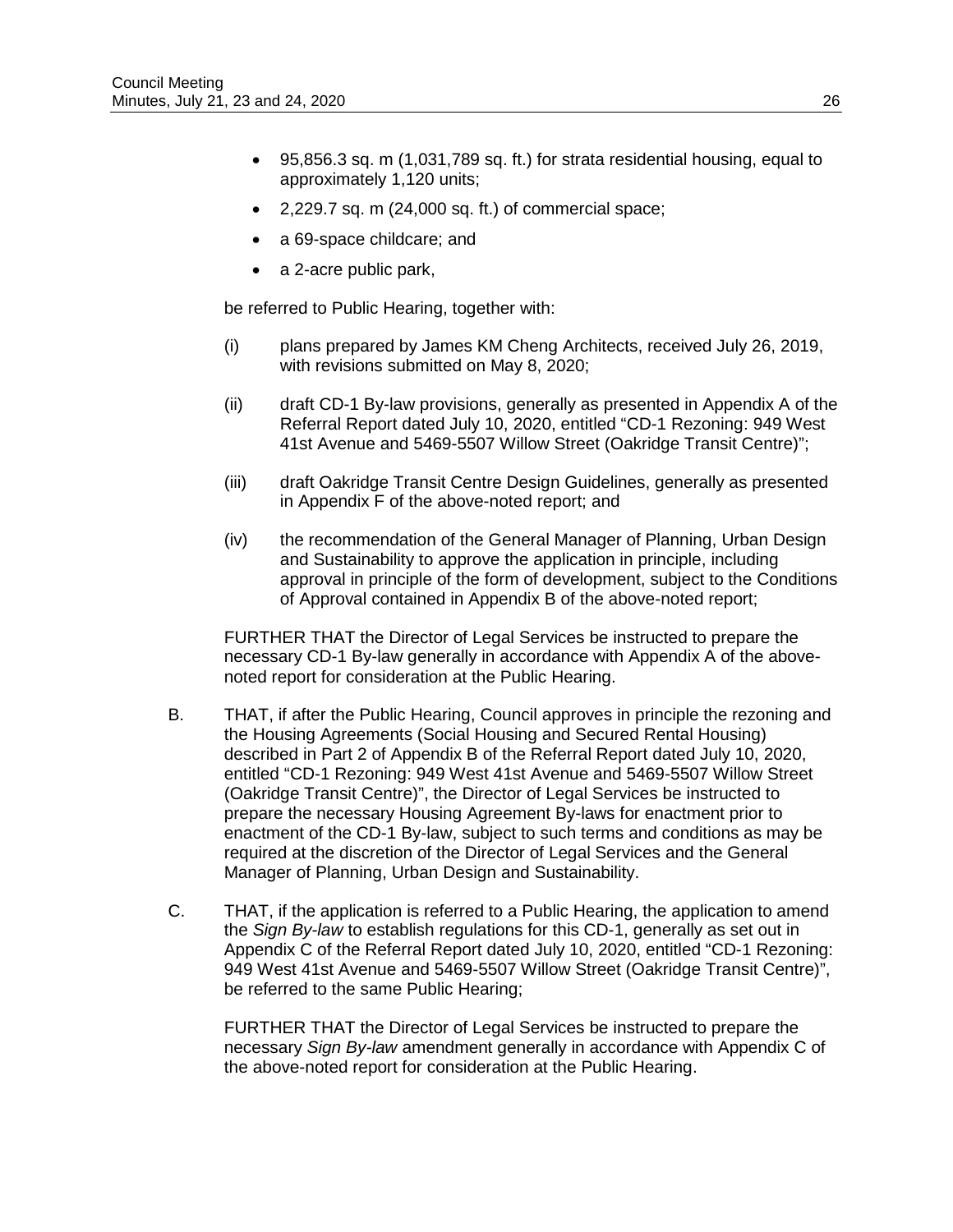D. THAT, subject to enactment of the CD-1 By-law, the *Subdivision By-law* be amended generally as set out in Appendix C of the Referral Report dated July 10, 2020, entitled "CD-1 Rezoning: 949 West 41st Avenue and 5469-5507 Willow Street (Oakridge Transit Centre)";

FURTHER THAT the Director of Legal Services be instructed to prepare the amendment to the *Subdivision By-law* at the time of enactment of the CD-1 By-law.

E. THAT, subject to enactment of the CD-1 By-law, the *Noise Control By-law* be amended to include this CD-1 in Schedule B, generally as set out in Appendix C of the Referral Report dated July 10, 2020, entitled "CD-1 Rezoning: 949 West 41st Avenue and 5469-5507 Willow Street (Oakridge Transit Centre)";

FURTHER THAT the Director of Legal Services be instructed to prepare the amendment to the *Noise Control By-law* at the time of enactment of the CD-1 By-law.

- F. THAT, at the time of enactment of the CD-1 By-law, the General Manager of Planning, Urban Design and Sustainability be instructed to bring forward for approval the Oakridge Transit Centre Design Guidelines, generally as presented in Appendix F of the Referral Report dated July 10, 2020, entitled "CD-1 Rezoning: 949 West 41st Avenue and 5469-5507 Willow Street (Oakridge Transit Centre)".
- G. THAT, if after the Public Hearing, Council approves in principle this rezoning application and the draft CD-1 By-law generally as set out in Appendix A of the Referral Report dated July 10, 2020, entitled "CD-1 Rezoning: 949 West 41st Avenue and 5469-5507 Willow Street (Oakridge Transit Centre)", Council rescinds concurrently the previous rezoning approval in principle for 5469-5507 Willow Street, approved on May 16, 2017.
- H. THAT A to G above be adopted on the following conditions:
	- (i) THAT the passage of the above resolution creates no legal rights for the applicant or any other person, or obligation on the part of the City, and any expenditure of funds or incurring of costs is at the risk of the person making the expenditure or incurring the cost;
	- (ii) THAT any approval that may be granted following the Public Hearing shall not obligate the City to enact a by-law rezoning the property, and any costs incurred in fulfilling the requirements imposed as a condition of rezoning are at the risk of the property owner;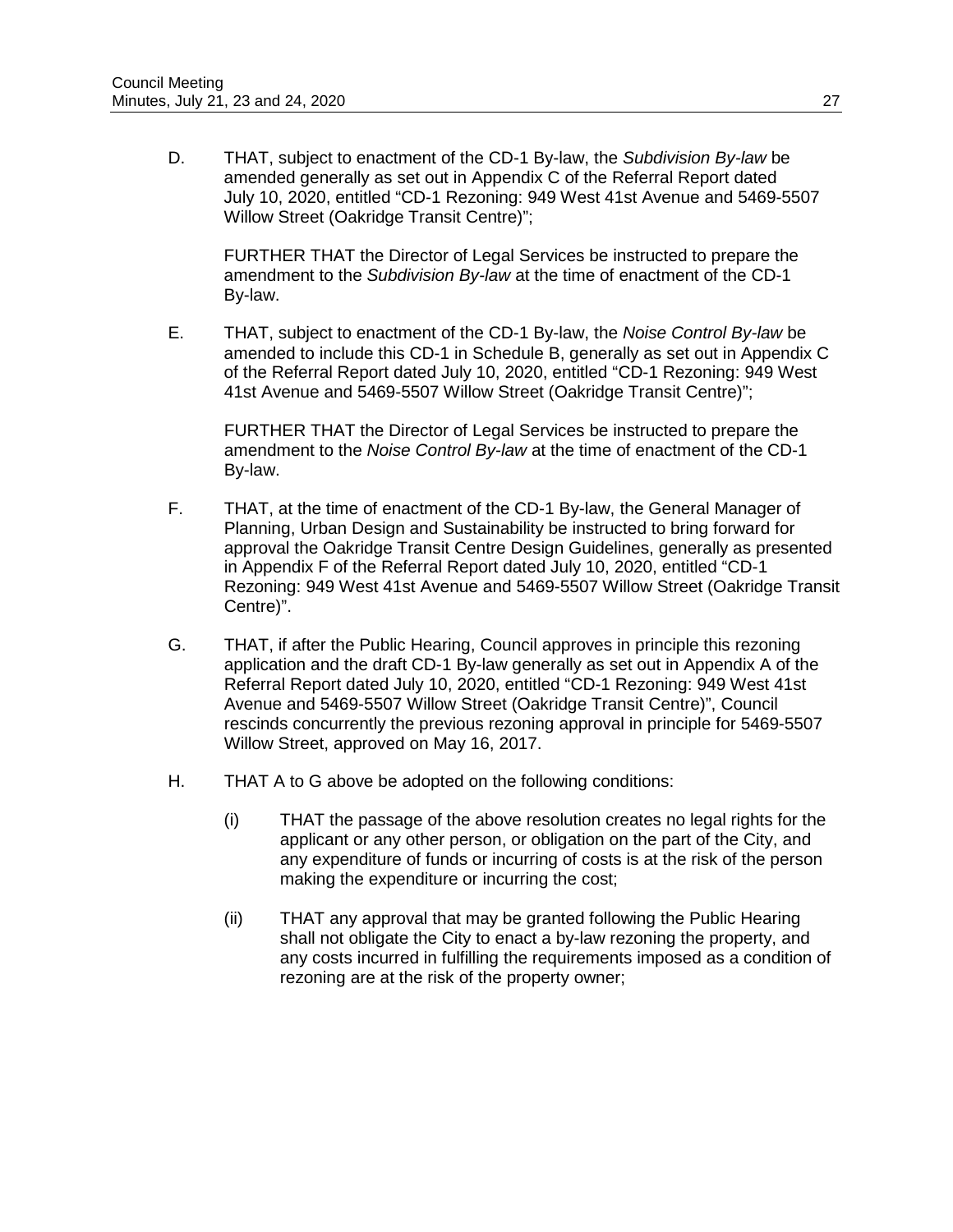(iii) THAT the City and all its officials, including the Approving Officer, shall not in any way be limited or directed in the exercise of their authority or discretion, regardless of when they are called upon to exercise such authority or discretion.

#### referred

REFERRAL MOVED by Councillor Swanson SECONDED by Councillor Fry

> THAT Council refer Referral Report dated June 10, 2020, entitled "CD-1 Rezoning: 949 West 41st Avenue and 5469-5507 Willow Street (Oakridge Transit Centre)", back to staff to try to find more housing affordability.

#### amended

AMENDMENT TO THE REFERRAL MOVED by Councillor Dominato

THAT the phrase "and report back to Council with an update by August 31, 2020." be added at the end.

#### not put

After consulting with staff, the Mayor ruled the above amendment to the referral out of order as there are no Council meetings in August.

AMENDMENT TO THE REFERRAL MOVED by Councillor Carr SECONDED by Councillor Swanson

> THAT the phrase "and ensure plans include measures to achieve climate emergency targets." be added at the end.

CARRIED (Vote No. 06240)

(Councillors De Genova and Kirby-Yung and Mayor Stewart opposed)

*On July 23, 2020, at 11:49 am, during discussion on the above amended referral, Mayor Stewart relinquished the Chair to Deputy Mayor Fry, in order to participate in discussion and resumed as Chair when completed.*

\* \* \* \* \*

*On July 23, 2020, at 11:54 am, it was*

*MOVED by Councillor De Genova SECONDED by Councillor Bligh*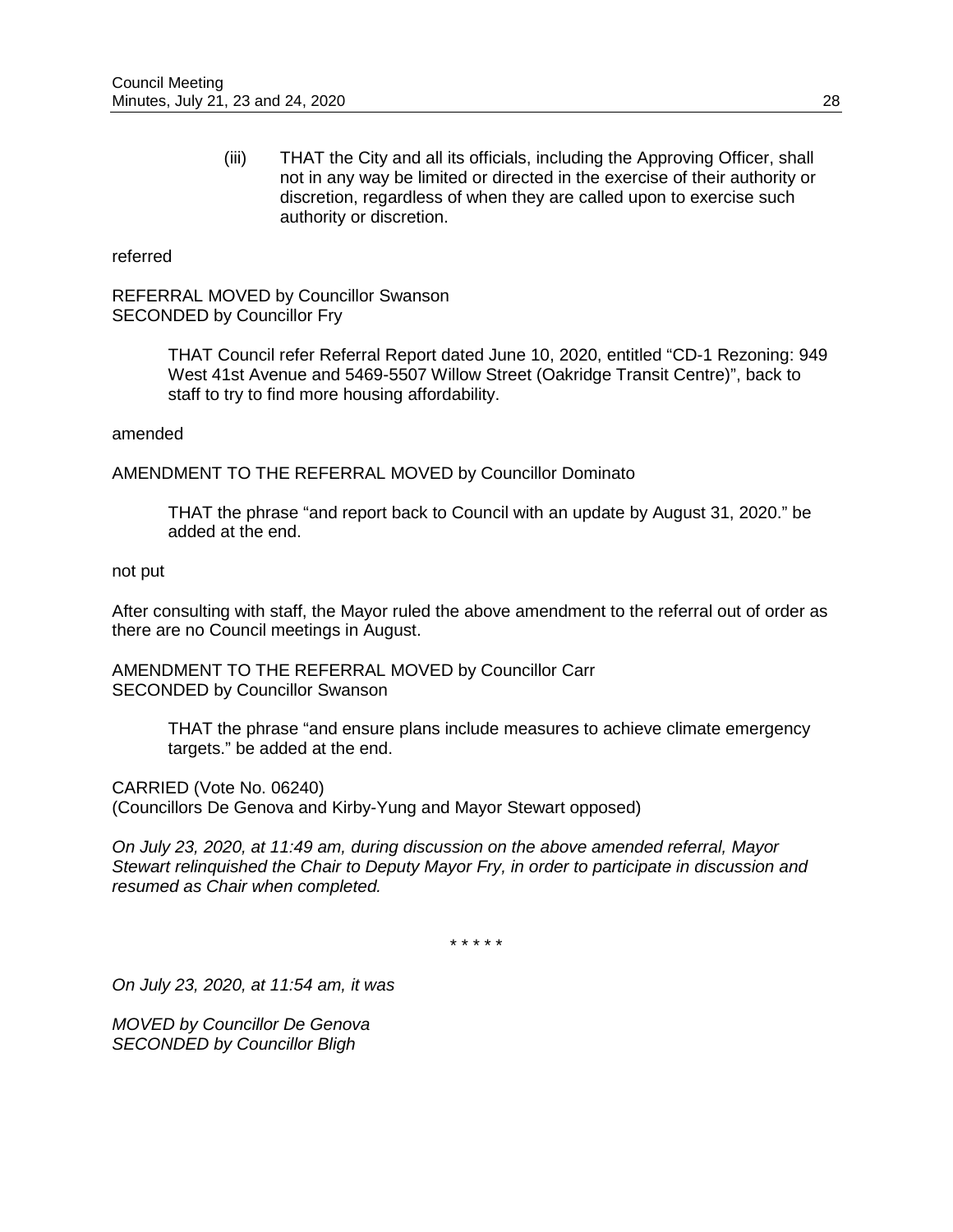*THAT Council extend the meeting past noon in order to complete Referral Report 5.*

*CARRIED UNANIMOUSLY*

\* \* \* \* \*

AMENDMENT TO THE REFERRAL MOVED by Councillor Kirby-Yung SECONDED by Councillor Fry

THAT the phrase "and report back by October 2020." be added at the end.

CARRIED (Vote No. 06241) (Councillor De Genova opposed)

The amendments to the referral having carried, the referral as amended was put and CARRIED (Vote No. 06242) *(reconsidered)* with Councillors Boyle, De Genova and Kirby-Yung opposed.

\* \* \* \* \*

On July 23, 2020, Council recessed at 12:03 pm and reconvened on July 24, 2020, at 9:30 am.

\* \* \* \* \*

*On July 24, 2020, at 9:34 am, Mayor Stewart relinquished the Chair to Deputy Mayor Fry, in order to participate in discussion on Referral Report 5 and resumed as Chair when completed.*

On July 24, 2020, at 9:34 am, it was

RECONSIDERATION MOVED by Mayor Stewart SECONDED by Councillor Wiebe

> THAT Council reconsider its final vote, done on July 23, 2020, on the referral motion for Referral Report 5 - CD-1 Rezoning: 949 West 41st Avenue and 5469-5507 Willow Street (Oakridge Transit Centre) (Vote No. 06242).

CARRIED UNANIMOUSLY (Councillor Dominato absent for the vote)

The reconsideration having carried, the amended referral was put and CARRIED (Vote No. 06249) with Councillors Boyle, De Genova, Kirby-Yung and Mayor Stewart opposed and Councillor Dominato absent for the vote.

# **FINAL REFERRAL MOTION AS APPROVED**

THAT Council refer the Referral Report dated June 10, 2020, entitled "CD-1 Rezoning: 949 West 41st Avenue and 5469-5507 Willow Street (Oakridge Transit Centre)", back to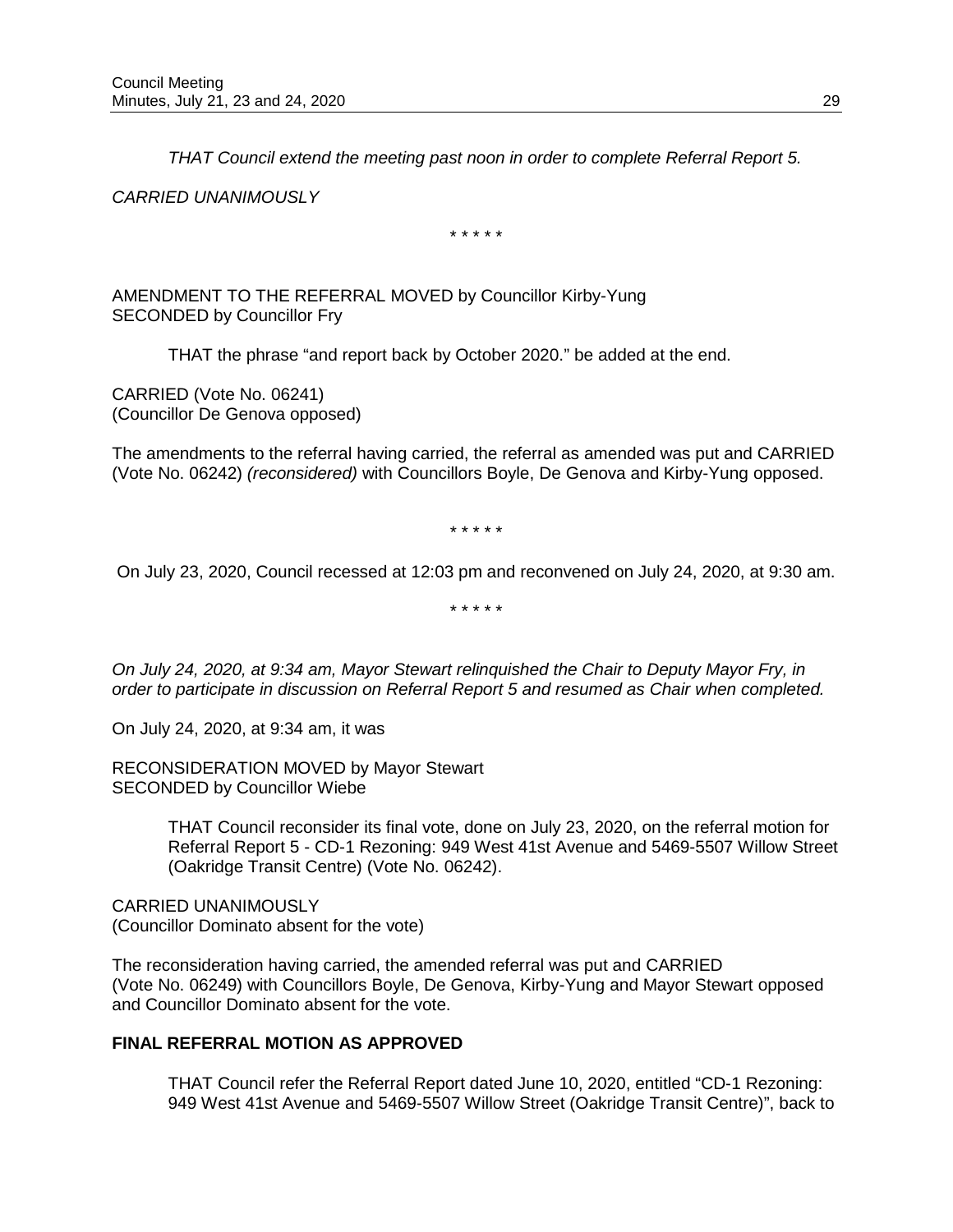staff to try to find more housing affordability, and ensure plans include measures to achieve climate emergency targets, and report back by October 2020.

### **6. CD-1 Rezoning: 601 Beach Crescent June 24, 2020**

On July 24, 2020, the City Manager responded to questions.

REFERRAL MOVED by Councillor Hardwick SECONDED by Councillor De Genova

> THAT Council refer the Referral Report dated June 24, 2020, entitled "CD-1 Rezoning 601 Beach Avenue" back to staff to ask questions in the appropriate venue, prior to recommendations for referral.

LOST (Vote No. 06250) (Councillors Bligh, Boyle, Carr, Fry, Swanson, Wiebe and Mayor Stewart opposed) (Councillors Dominato and Kirby-Yung abstained from the vote)

MOVED by Councillor Boyle SECONDED by Councillor Bligh

- A. THAT the application, by GBL Architects on behalf of Pinnacle International Lands Inc., to rezone 601 Beach Crescent *[PID 024-636-282; Lot 259 False Creek Group 1, New Westminster District Plan LMP 43682],* from CD-1 (366) to a new CD-1 (Comprehensive Development) District to increase the permitted floor area from 17,338.9 sq. m to 43,745.6 sq. m (186,641 sq. ft. to 470,889 sq. ft.) and the building height from 110 m to 163 m (361 ft. to 535 ft.) to permit the development of a 55-storey residential mixed-use building with 2,310.6 sq. m (24,872 sq. ft.) of commercial uses at grade, which would contain 152 social housing units and 303 market strata housing units, be referred to a Public Hearing, together with:
	- (i) plans prepared by GBL Architects received September 24, 2018 and supplemented by revised plans prepared by GBL Architects dated October 22, 2019;
	- (ii) draft CD-1 By-law provisions, generally as presented in Appendix A of the Referral Report dated June 24, 2020, entitled "CD-1 Rezoning: 601 Beach Crescent"; and
	- (iii) the recommendation of the General Manager of Planning, Urban Design and Sustainability to approve the application in principle, including approving in principle the form of development, subject to the Conditions of Approval contained in Appendix B of the above-noted report;

FURTHER THAT the Director of Legal Services be instructed to prepare the necessary CD-1 By-law generally in accordance with Appendix A of the above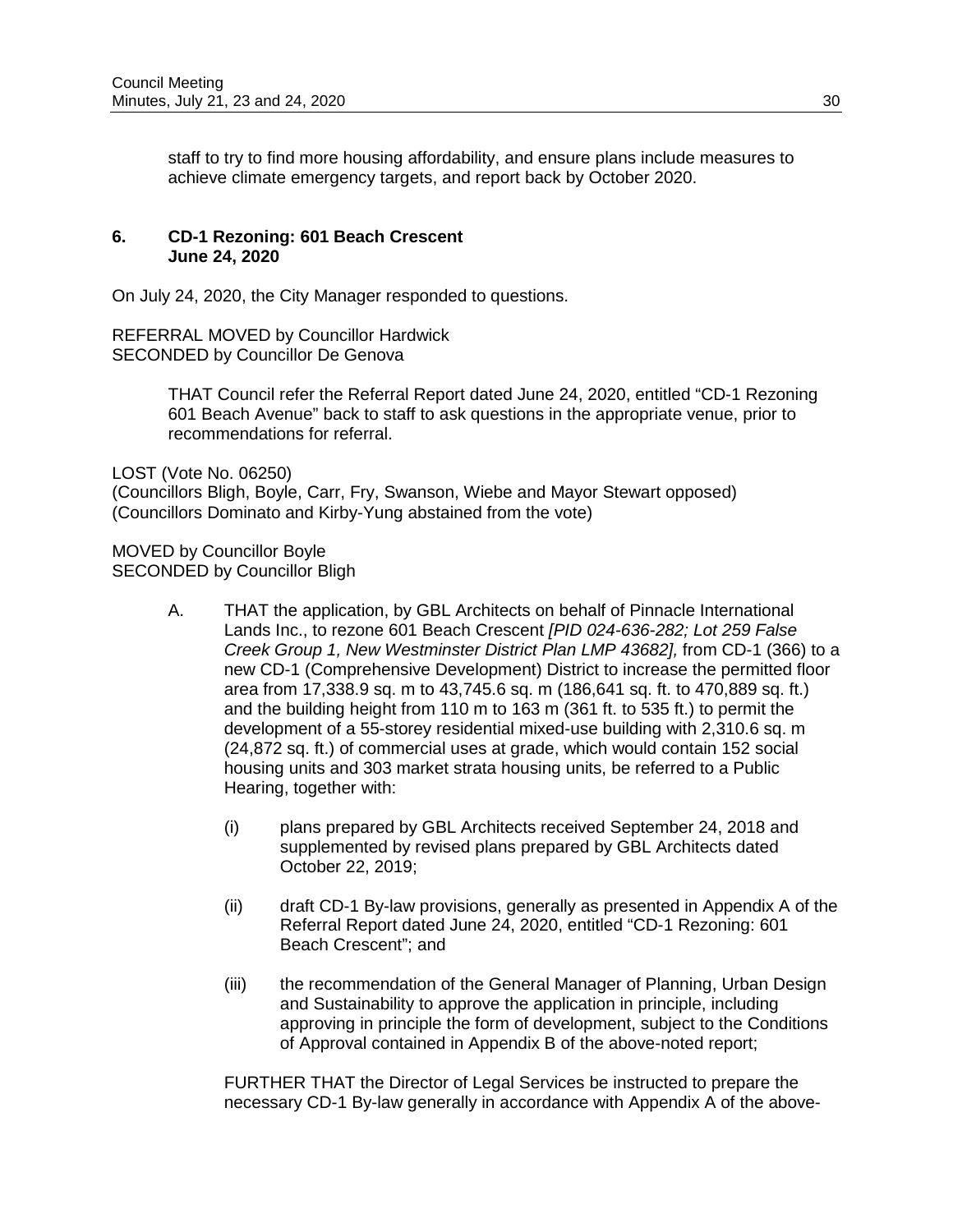noted report for consideration at Public Hearing.

B. THAT, if the application is referred to a Public Hearing, the consequential amendment to remove the site from CD-1 (366) By-law No. 7675 and adjust the by-law's maximum housing units and residential floor area correspondingly, generally as set out in Appendix C of the Referral Report dated June 24, 2020, entitled "CD-1 Rezoning: 601 Beach Crescent", be referred to the same Public Hearing;

FURTHER THAT the Director of Legal Services be instructed to prepare the necessary amending by-law, generally as set out in Appendix C of the abovenoted report, for consideration at the Public Hearing.

C. THAT, if the application is referred to a Public Hearing, the consequential amendment to the *False Creek North Official Development Plan By-law* to increase the maximum housing units and residential floor area for Area 1, generally as set out in Appendix C of the Referral Report dated June 24, 2020, entitled "CD-1 Rezoning: 601 Beach Crescent", be referred to the same Public Hearing;

FURTHER THAT the Director of Legal Services be instructed to prepare the necessary amending by-law, generally as set out in Appendix C of the abovenoted report, for consideration at the Public Hearing.

- D. THAT, if after Public Hearing, Council approves in principle the rezoning and the Housing Agreement described in Appendix B of the Referral Report dated June 24, 2020, entitled "CD-1 Rezoning: 601 Beach Crescent", the Director of Legal Services be instructed to prepare the necessary Housing Agreement Bylaw for enactment prior to enactment of the zoning by-law, subject to such terms and conditions as may be required at the discretion of the Director of Legal Services.
- E. THAT, if the application is referred to a Public Hearing, the application to amend the *Sign By-law* to establish regulations for this CD-1, generally as set out in Appendix C of the Referral Report dated June 24, 2020, entitled "CD-1 Rezoning: 601 Beach Crescent", be referred to the same Public Hearing;

FURTHER THAT the Director of Legal Services be instructed to prepare the necessary by-law, generally as set out in Appendix C of the above-noted report, for consideration at the Public Hearing.

F. THAT, subject to approval of the rezoning application, the *Noise Control By-law*  be amended to include this CD-1 in Schedule A, generally as set out in Appendix C of the Referral Report dated June 24, 2020, entitled "CD-1 Rezoning: 601 Beach Crescent";

FURTHER THAT the Director of Legal Services be instructed to bring forward the amendment to the *Noise Control By-law* at the time of enactment of the CD-1 By-law.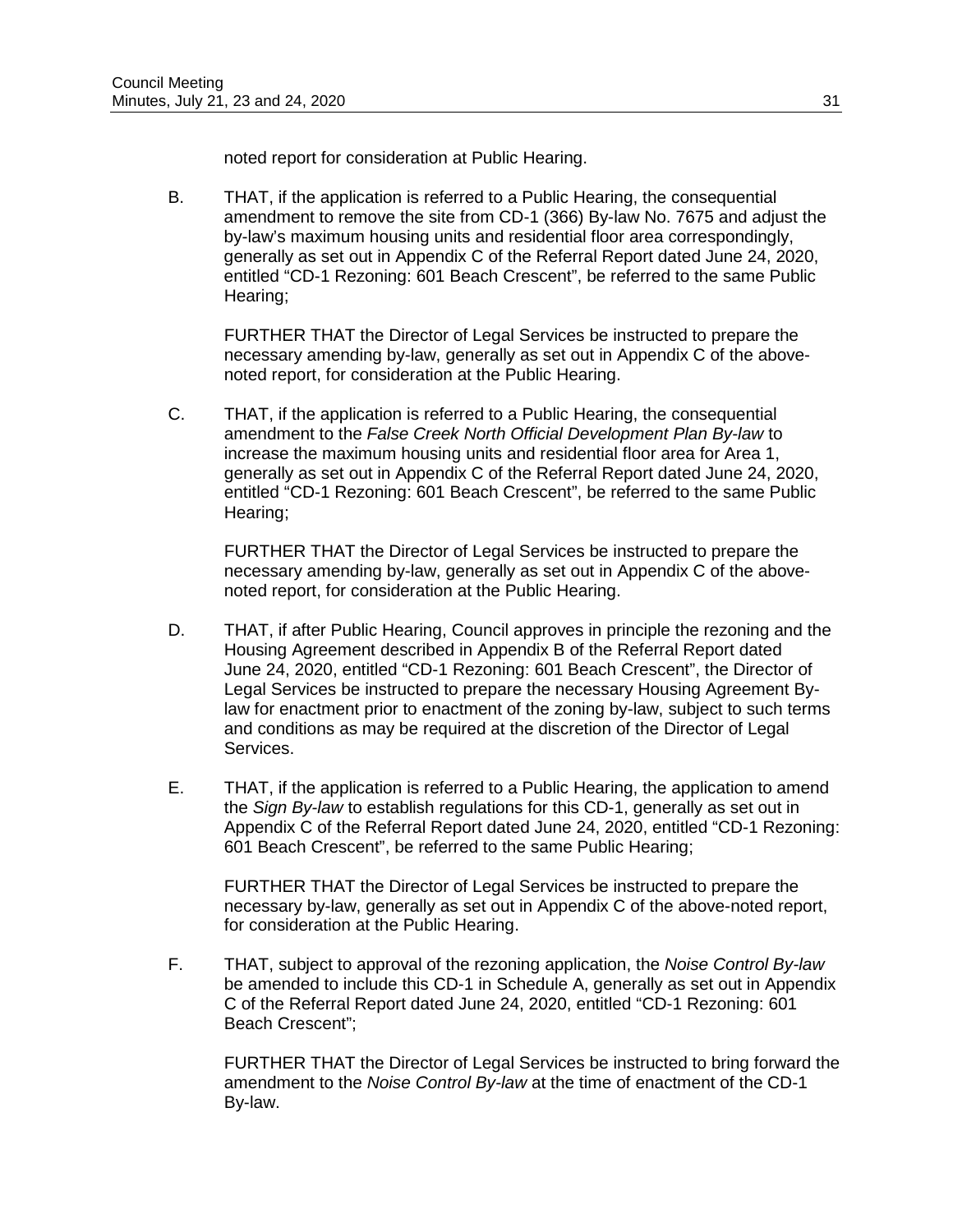- G. THAT A through F above be adopted on the following conditions:
	- (i) THAT the passage of the above resolutions creates no legal rights for the applicant or any other person, or obligation on the part of the City; and any expenditure of funds or incurring of costs is at the risk of the person making the expenditure or incurring the cost;
	- (ii) THAT any approval that may be granted following the Public Hearing shall not obligate the City to enact a bylaw rezoning the property, and any costs incurred in fulfilling requirements imposed as a condition of rezoning are at the risk of the property owner; and
	- (iii) THAT the City and all its officials, including the Approving Officer, shall not in any way be limited or directed in the exercise of their authority or discretion, regardless of when they are called upon to exercise such authority or discretion.

CARRIED (Vote No. 06251) (Councillor Hardwick opposed) (Councillor De Genova abstained from the vote)

# **BY-LAWS**

On July 24, 2020, Councillors De Genova and Hardwick advised they had reviewed the proceedings of the meeting related to by-law 14 and would be voting on the enactment.

On July 24, 2020, Councillors Kirby-Yung and Hardwick advised they had reviewed the proceedings of the meetings related to by-law 15 and would be voting on the enactment.

On July 24, 2020, Councillors Bligh, Boyle, Dominato, Fry, Hardwick, Kirby-Yung, Wiebe and Mayor Stewart advised they had reviewed the proceedings of the meetings related to by-law 17 and would be voting on the enactment.

On July 24, 2020, Councillor Fry advised to have reviewed the proceedings of the meetings related to by-law 18 and would be voting on the enactment.

On July 24, 2020, Councillors Bligh, Boyle, Dominato, Fry, Hardwick, Kirby-Yung, Wiebe and Mayor Stewart advised they had reviewed the proceedings of the meetings related to by-law 19 and would be voting on the enactment. At the Public Hearing on July 18, 2018, Councillor De Genova declared a Conflict of Interest on the application relating to by-law 19, as she has previously worked with the Applicant to provide non-profit housing in another municipality.

MOVED by Councillor Kirby-Yung SECONDED by Councillor Fry

> THAT Council, except for those members ineligible to vote as noted below, enact the by-laws listed on the agenda for this meeting as numbers 1 to 9, 11 to 14, and 17 to 25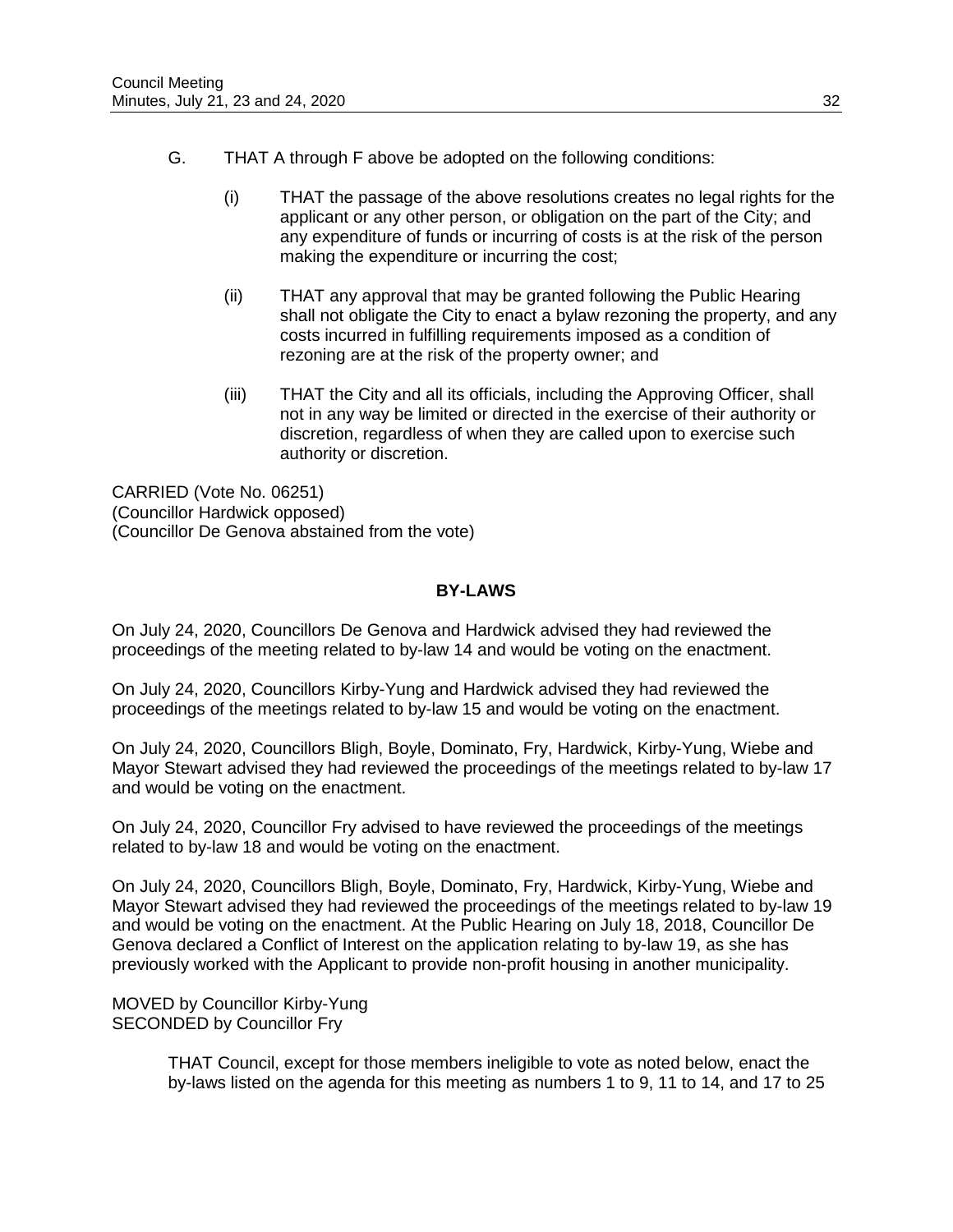inclusive, and authorize the Mayor and City Clerk to sign and seal the enacted by-laws.

CARRIED UNANIMOUSLY

MOVED by Councillor Kirby-Yung SECONDED by Councillor Fry

> THAT Council, except for those members ineligible to vote as noted below, enact the by-law listed on the agenda for this meeting as number 10, and authorize the Mayor and City Clerk to sign and seal the enacted by-law.

CARRIED (Vote No. 06252) (Councillors Hardwick and Kirby-Yung opposed)

MOVED by Councillor Fry SECONDED by Councillor Boyle

> THAT Council, except for those members ineligible to vote as noted below, enact the by-law listed on the agenda for this meeting as number 15, and authorize the Mayor and City Clerk to sign and seal the enacted by-law.

CARRIED (Vote No. 06253) (Councillors Hardwick and Swanson opposed)

MOVED by Councillor Fry SECONDED by Councillor De Genova

> THAT Council, except for those members ineligible to vote as noted below, enact the by-law listed on the agenda for this meeting as number 16, and authorize the Mayor and City Clerk to sign and seal the enacted by-law.

CARRIED (Vote No. 06254) (Councillors Hardwick and Swanson opposed)

- 1. A By-law to amend Zoning and Development By-law No. 3575 regarding porches, decks and balconies, and various housekeeping amendments (By-law No. 12731)
- 2. A By-law to amend Zoning and Development By-law No. 3575 regarding updated format for sections 3, 4 and 5, and amendments to district schedules to clarify relaxations and powers of discretion (By-law No. 12732)
- 3. A By-law to amend Parking By-law No. 6059 regarding Housekeeping Amendments (By-law No. 12733)
- 4. A By-law to amend Southeast Granville Slopes Official Development Plan By-law No. 5752 regarding porches, decks and balconies and clarifying relaxations and powers of discretion (By-law No. 12734)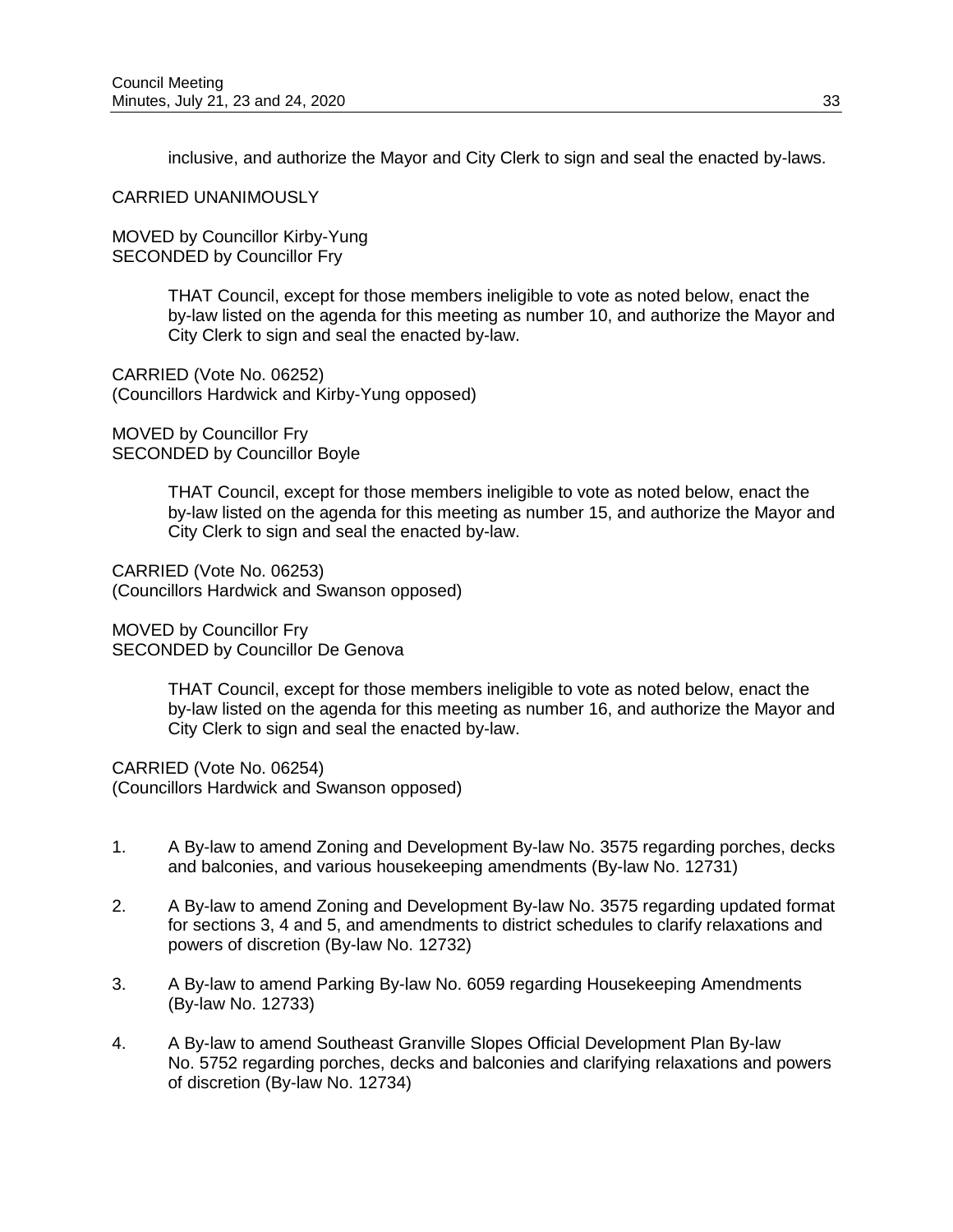- 5. A By-law to amend Coal Harbour Official Development Plan By-law No. 6754 regarding clarifying relaxations and powers of discretion (By-law No. 12735)
- 6. A By-law to amend Downtown Official Development Plan By-law No. 4912 regarding porches, decks and balconies and clarifying relaxations and powers of discretion (By-law No. 12736)
- 7. A By-law to amend Downtown Eastside/Oppenheimer Official Development Plan By-law No. 5532 regarding porches, decks and balconies and clarifying relaxations and powers of discretion (By-law No. 12737)
- 8. A By-law to amend False Creek Area Development Plan for Area 6, Phase 3 By-law No. 5550 regarding clarifying relaxations and powers of discretion (By-law No. 12738)
- 9. A By-law to amend Central Waterfront Official Development Plan By-law No. 5261 regarding clarifying relaxations and powers of discretion (By-law No. 12739)
- 10. A By-law to amend False Creek Area Development Plan for Area 10B By-law No. 5478 (By-law No. 12740)
- 11. A By-law to amend the Street and Traffic By-law No. 2849 regarding speed limits in school zones (By-law No. 12741)
- 12. A By-law to amend Fire By-law No. 12472 regarding Exploding Animal Deterrents (By-law No. 12742)
- 13. A By-law to amend the Ticket Offences By-law No. 9360 regarding Exploding Animal Deterrents (By-law No. 12743)
- 14. A By-law to amend Zoning and Development By-law No. 3575 to rezone an area to CD-1 re: 3429-3469 Fraser Street (By-law No. 12744)
- 15. A By-law to amend Zoning and Development By-law No. 3575 to rezone an area to CD-1 re: 2542-2570 Garden Drive and 2309-2369 East 10th Avenue (By-law No. 12745)
- 16. A By-law to amend Zoning and Development By-law No. 3575 to rezone an area to CD-1: 1805 Larch Street (By-law No. 12746)
- 17. A By-law to amend CD-1 (248) By-law No. 6564 for 1523 Davie Street (Gabriola Mansion, formerly known as Angus Apartments) (By-law No. 12747) *(Councillor Swanson ineligible to vote)*
- 18. A By-law to amend Zoning and Development By-law No. 3575 to rezone an area from RS-1 to RM-8A re: 847-867 West 28th Avenue (By-law No. 12748) *(Councillor Swanson ineligible to vote)*
- 19. A By-law to amend CD-1 (642) By-law No. 11658 regarding 2133 Nanton Avenue and 4189 Yew Street (By-law No. 12749) *(Councillor Swanson ineligible to vote)*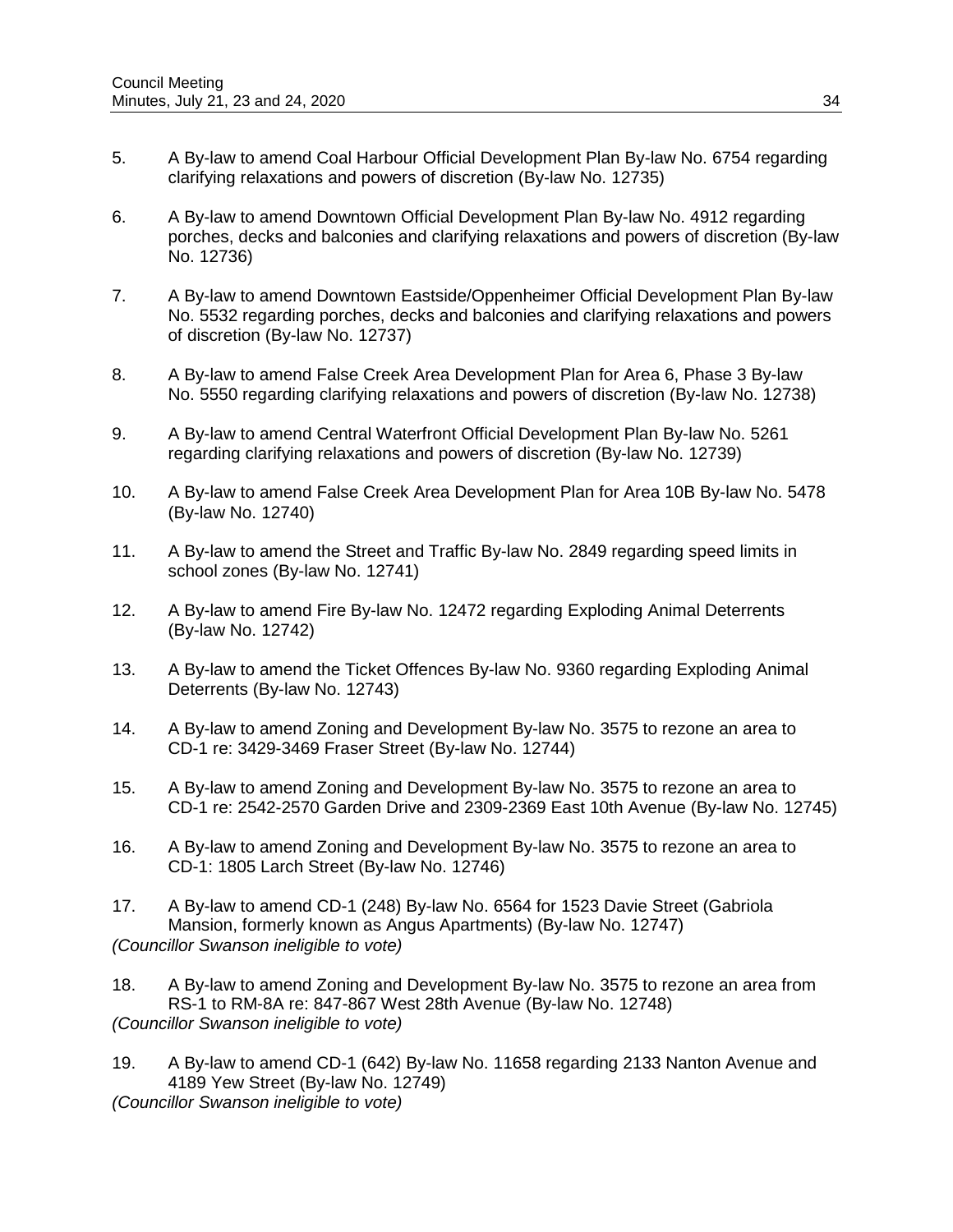*(Councillor De Genova ineligible to vote due to conflict of interest)*

- 20. A By-law to enact a Housing Agreement for 741 743 East Broadway (By-law No. 12750)
- 21. A By-law to enact a Housing Agreement for 420 Hawks Avenue (By-law No. 12751)
- 22. A By-law to amend Building By-law No. 12511 regarding BC Building Code housekeeping amendment (By-law No. 12752)
- 23. A By-law to amend Fire By-law No. 12472 regarding Occupant Load (By-law No. 12753)
- 24. A By-law to amend Fire By-law No. 12472 to Ban the Sale and Use of Consumer Fireworks (By-law No. 12754)
- 25. A By-law to amend the Ticket Offences By-law No. 9360 regarding amendments to the Fire By-law to Ban the Sale and Use of Fireworks (By-law No. 12755)

## **MOTIONS**

### **A. Administrative Motions**

### **1. Approval of Form of Development – 2542 Garden Drive**

On July 24, 2020, staff from Planning, Urban Design and Sustainability, responded to questions.

MOVED by Councillor Wiebe SECONDED by Councillor Boyle

> THAT the form of development for this portion of the site known as 2542 Garden Drive be approved generally as illustrated in the Development Application Number DP-2019- 00395, prepared by RH Architects Inc., and stamped "Received, Community Services Group, Development Services", on June 9, 2020, provided that the Director of Planning may impose conditions and approve design changes which would not adversely affect either the development character of the site or adjacent properties.

CARRIED (Vote No. 06255) (Councillor Swanson opposed) (Councillor Hardwick abstained from the vote)

### **2. Approval of Form of Development – 686 East 22nd Avenue, 3811-3833 Fraser Street and 679 East 23rd Avenue**

MOVED by Councillor Carr SECONDED by Councillor Kirby-Yung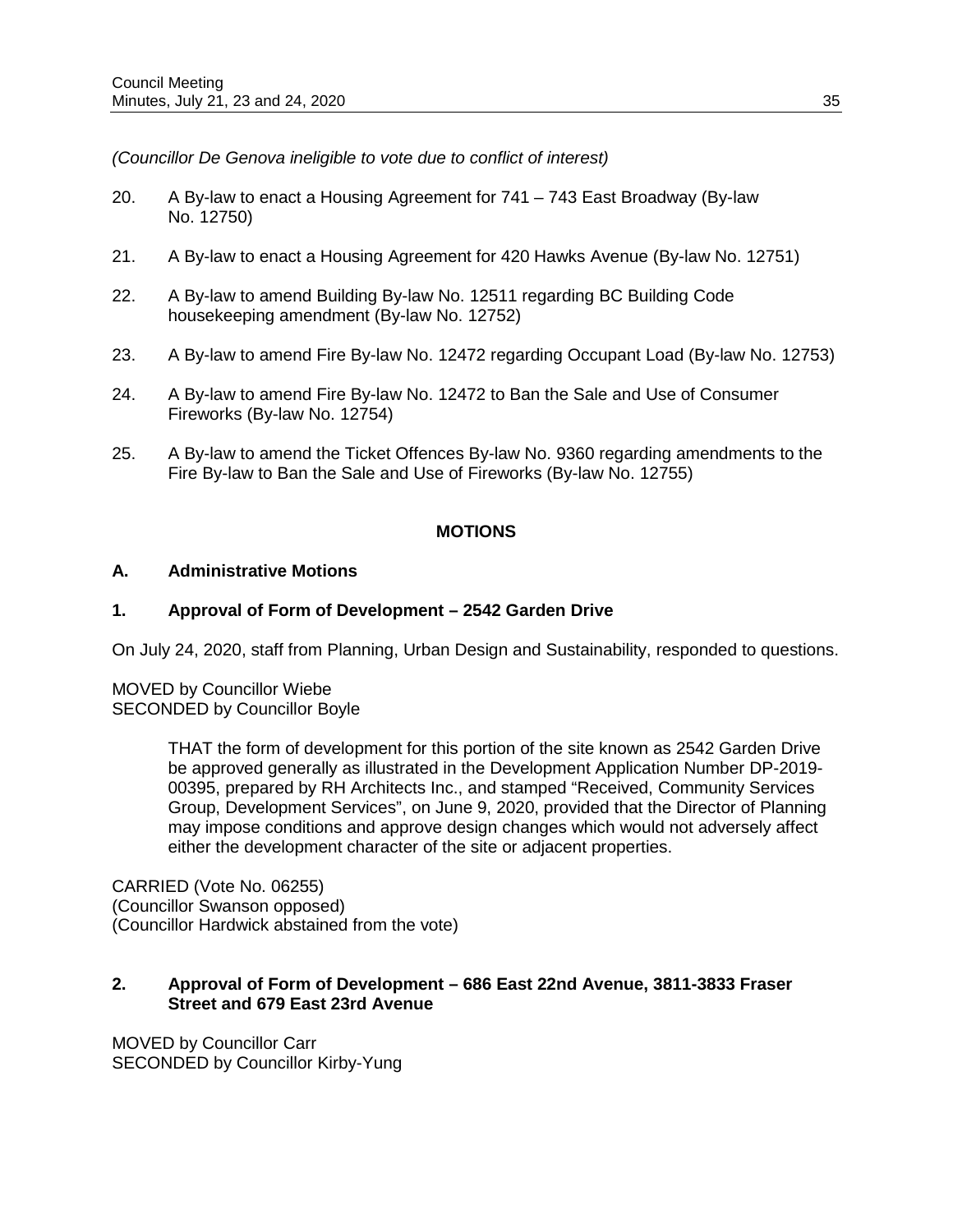THAT the form of development for this portion of the site known as 686 East 22nd Avenue, 3811-3833 Fraser Street and 679 East 23rd Avenue be approved generally as illustrated in the Development Application Number DP-2019-00903, prepared by Strand Development and Integra Architecture Inc., and stamped "Received, Community Services Group, Development Services", on March 18, 2020, provided that the Director of Planning may impose conditions and approve design changes which would not adversely affect either the development character of the site or adjacent properties.

CARRIED UNANIMOUSLY (Vote No. 06256)

## **3. Regulation Redesign – Amendments to Land Use Documents**

On July 24, 2020, the above-noted item was withdrawn by staff.

## **B. Council Members' Motions**

## **1. Requests for Leaves of Absence**

MOVED by Councillor Hardwick SECONDED by Councillor De Genova

> THAT Councillor Carr be granted a Leave of Absence for civic business from the meetings on Friday, July 24, 2020, from 10:30 am to noon, and Friday, July 31, 2020, from 9:30 am to 1 pm.

CARRIED UNANIMOUSLY

### **2. Retail Revolution: Bringing Digital Main Street to Vancouver to Support Brick and Mortar Neighbourhood Small Business**

MOVED by Councillor Kirby-Yung SECONDED by Councillor Dominato

- 1. The COVID-19 pandemic has inflicted significant negative economic impact with many Vancouver businesses forced to close or severely limit operations due to health and physical distancing restrictions;
- 2. According to Statistics Canada, retail sales fell 26.4 percent to \$34.7 billion in April from March, leaving them down 33.6 percent since physical distancing measures were implemented in mid-March. StatsCan says about one-third of retailers were closed because of the pandemic. On average, economists had expected a lower drop in April of 15.1 percent according to financial markets data firm Refinitiv;
- 3. While essential services like grocery stores remained open, most retailers did not offer in-store shopping in April due to public health restrictions. Online sales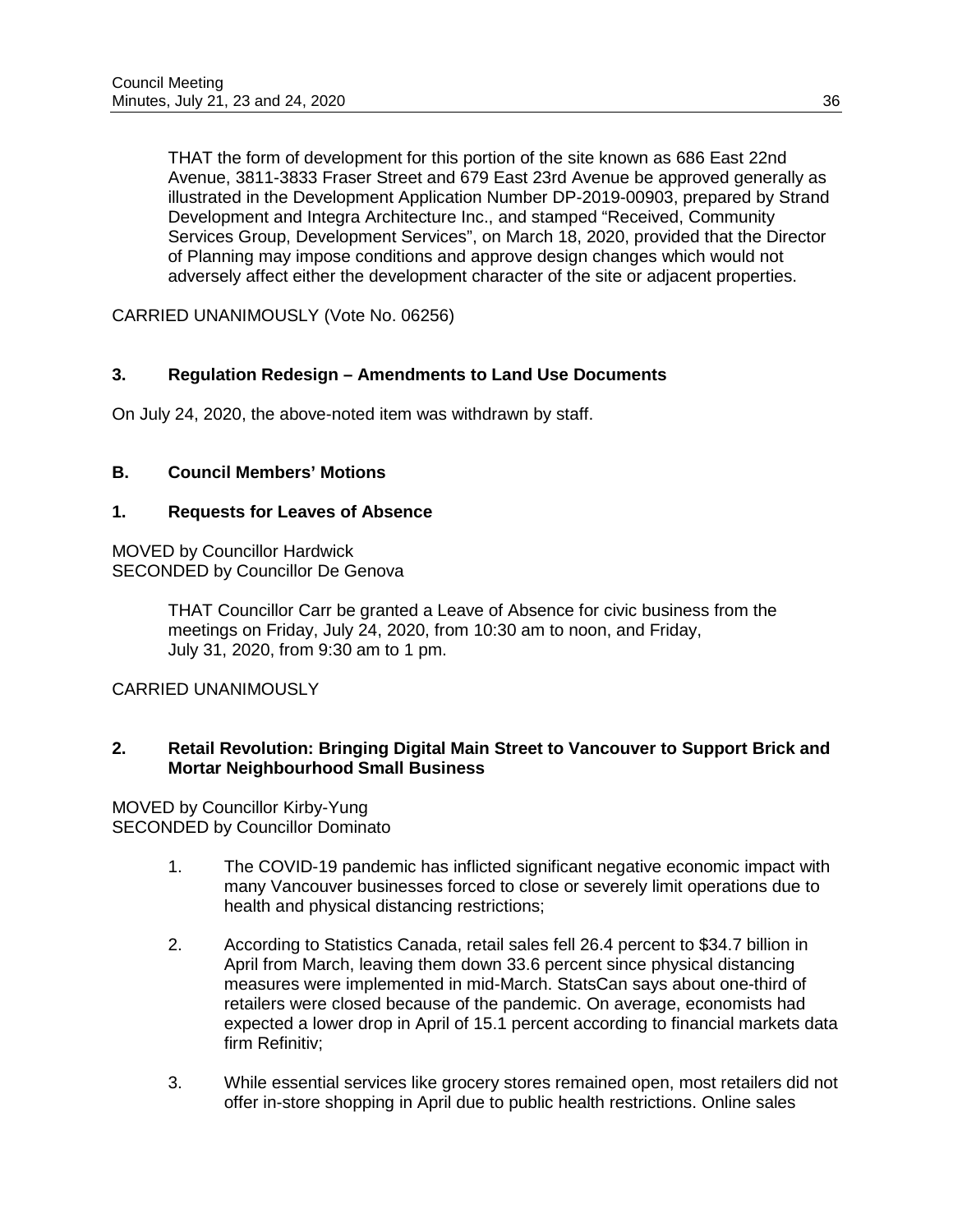surged to a record high, representing 9.5 percent of the total retail market. Many businesses started or expanded their online presence and curbside pick-up services in response to closures. However, many small businesses have not had the knowledge or resources to effectively expand online;

- 4. Vancouver has many retail-commercial districts across the city, with 22 Business Improvement Areas (BIAs) and roughly 15,000 small and medium-sized enterprises (SMEs) within them;
- 5. 98 percent of Vancouver businesses are SMEs with fewer than 50 employees. These businesses have a significant impact on Vancouver's local economy generating significant jobs and tax revenue. 34 percent of Provincial Gross Domestic Product is attributable to the small business sector;
- 6. BIAs across Vancouver cited that up to 90% of businesses in their districts closed – either voluntarily or due to mandatory orders – since the implementation of restrictions to support physical distancing. Many businesses are now reopening and struggling to adapt to the 'new normal';
- 7. Despite the easing of restrictions, small business and retail survival post-COVID-19 is uncertain due to continued health restrictions, increased safety and sanitation costs, economic recession, diminished consumer confidence, and increased preference and adaptation to the convenience and safety of shopping online;
- 8. A recent survey conducted by the BC Chamber of Commerce of 8,000 businesses in BC, showed 73 percent of businesses expect their revenues will drop by 50 percent or more, with nearly a quarter saying revenues will drop by 100 percent, as a result of current restrictions;
- 9. Permanent closure of storefronts in Vancouver would have significant negative impact on local employment and the vibrancy of neighbourhoods diminishing complete communities, local feel, and social connection;
- 10. Digital Main Street (DMS) was developed to support small 'bricks and mortar' businesses to be more competitive in online retail through digital transformation. DMS assists small businesses with building online presence and sales capacity through online resources and training and one-on-one coaching;
- 11. Digital Main Street was created by the City of Toronto and the Toronto Association of Business Improvement Areas (TABIA) in 2016. Funding from the Province of Ontario followed shortly after;
- 12. Small business retailers and operators still face high rents while struggling with lower customer counts. Online commerce and initiatives like DMS to augment physical location sales will be key to small business survival;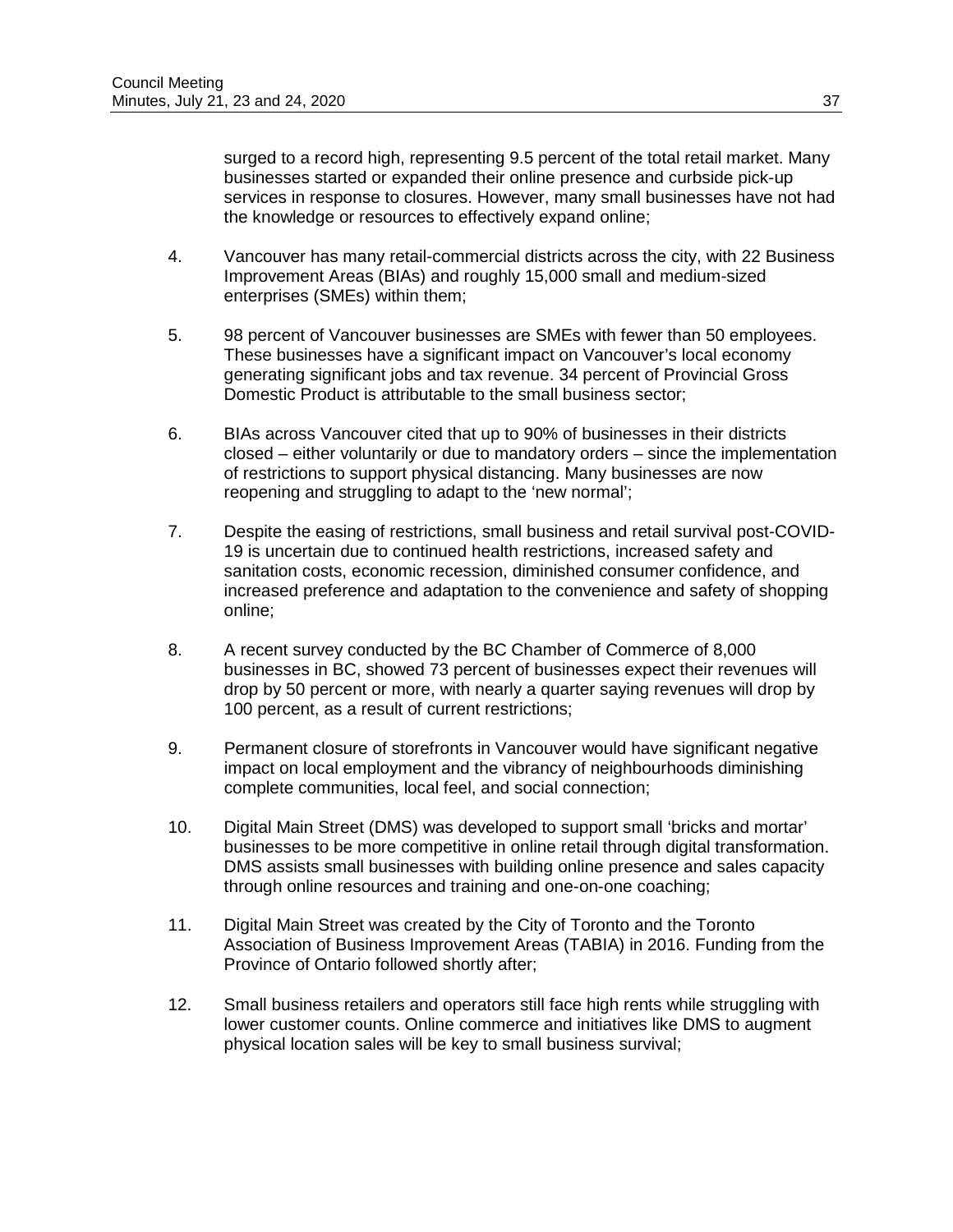- 13. The idea of bringing DMS to Vancouver and to BC led by Small Business BC is supported by the Vancouver BIA Partnership, BIA BC as well as the Vancouver Economic Commission and City staff;
- 14. Vancouver City Council and the City have a key role to play in championing and supporting economic recovery;
- 15. Initiatives like room to queue and room to load that have been implemented as a pandemic response, should be examined as a means to support a new type of retail anticipating increased pickup activity for orders placed online;
- 16. If Vancouver loses our small business, we lose the strength of our local economy. A LOCO BC survey found that spending at a local business equals 4.6X more impact with \$63 of every \$100 recirculating back into the local economy vs \$14 from spending at multinationals; and
- 17. With many small businesses on the verge of collapse, online commerce will help the sector survive, recover and create economic resilience for future crises. DMS is one great initiative that will need to be rolled into a larger recalibration that recognizes the wholesale shift in retail. Supports needed for our main streets span from taxation changes to placemaking and adjacent housing.

THEREFORE BE IT RESOLVED THAT the Mayor on behalf of Council write to the Minister of Economic Development and Official Languages and the Minister of Small Business, Export Promotion for the Government of Canada and the Minister of Jobs, Economic Development and Competitiveness for the Province of BC stating Council's support for bringing the Digital Main Street Program to Vancouver and to BC, and for Small Business BC to lead this initiative working in collaboration with Business Improvement Associations;

FURTHER THAT the above-mentioned letter be shared with Small Business BC, the Vancouver BIA Partnership, BIA BC and the Vancouver Economic Commission.

#### referred

REFERRAL MOVED by Councillor Kirby-Yung SECONDED by Councillor Hardwick

> THAT the motion entitled "Retail Revolution: Bringing Digital Main Street to Vancouver to Support Brick and Mortar Neighbourhood Small Business" be referred to the Standing Committee on Policy and Strategic Priorities meeting on Wednesday, July 22, 2020, in order to hear from speakers.

CARRIED UNANIMOUSLY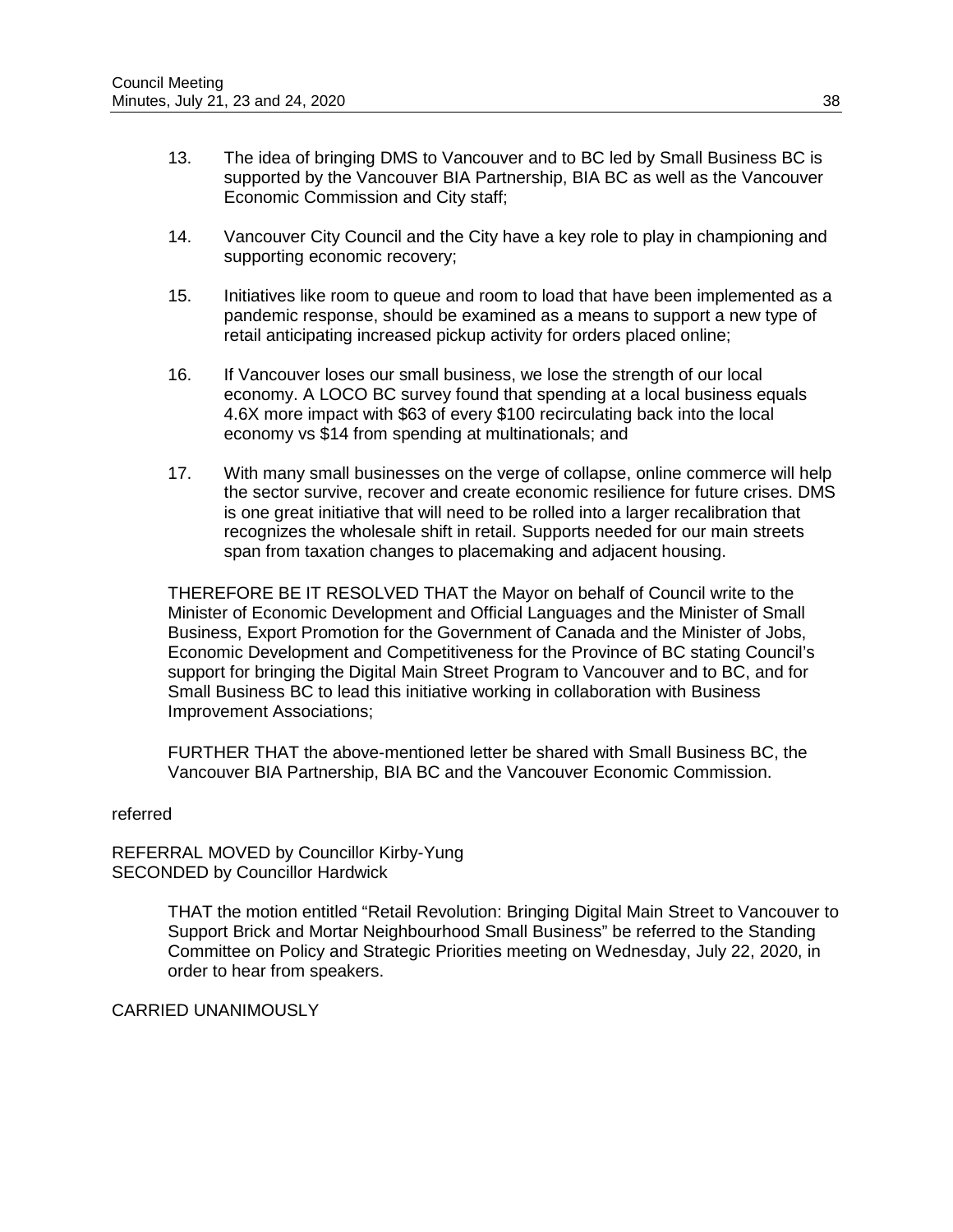## **3. Decriminalizing Poverty and Supporting Community-led Safety Initiatives**

MOVED by Councillor Swanson SECONDED by Councillor Boyle

### **WHEREAS**

- 1. Officers in the Vancouver Police Department routinely respond to calls that are related to social issues, including addiction, substance use, homelessness, mental health issues, and poverty;
- 2. Officers in the Vancouver Police Department continue to respond to mental health calls, reporting that they responded to more than 5,000 calls related to mental health in 2019 alone;
- 3. The police budget for the Vancouver Police Department has grown more than \$100 million over the last 10 years;
- 4. There is widespread recognition that police officers are routinely attending to calls that would be better dealt with by peer-, health-, social- and communitybased programming. Evidence suggests that criminalization and policing are not effective solutions or harm reduction strategies for these concerns. This evidence includes local communities, organizations, and residents who have called and are calling for support for existing and future alternative approaches;
- 5. A number of reports have made recommendations regarding the criminalization of Indigenous people, people who rely on public space, and people who use illicit substances, including *Red Women Rising* (Martin & Walia, 2019) and *Project Inclusion: Confronting Anti-Homeless and Anti-Substance User Stigma in British Columbia* (Bennett & Larkin, 2018);
- 6. Recommendations from *Red Women Rising* include:
	- a. Redirect growing municipal, provincial, and federal police and prison budgets towards solutions that increase safety for Indigenous women such as more housing, child care, income, healthcare, mental health and addictions services, and healing supports;
	- b. Repeal laws that criminalize or increase harm for women in the sex trade;
	- c. All levels of government must commit to using non-incarceration measures especially for poverty-related minor offenses. Governments must also provide sufficient and stable funding to Indigenous communities and organizations to provide alternatives to incarceration including community-based rehabilitation, diversion, community courts, and restorative justice methods geared towards Indigenous women; and
	- d. Fund a Bear Clan Patrol in the DTES that is led by Indigenous residents and based on Indigenous reciprocal responsibilities of safety, security, and kinship;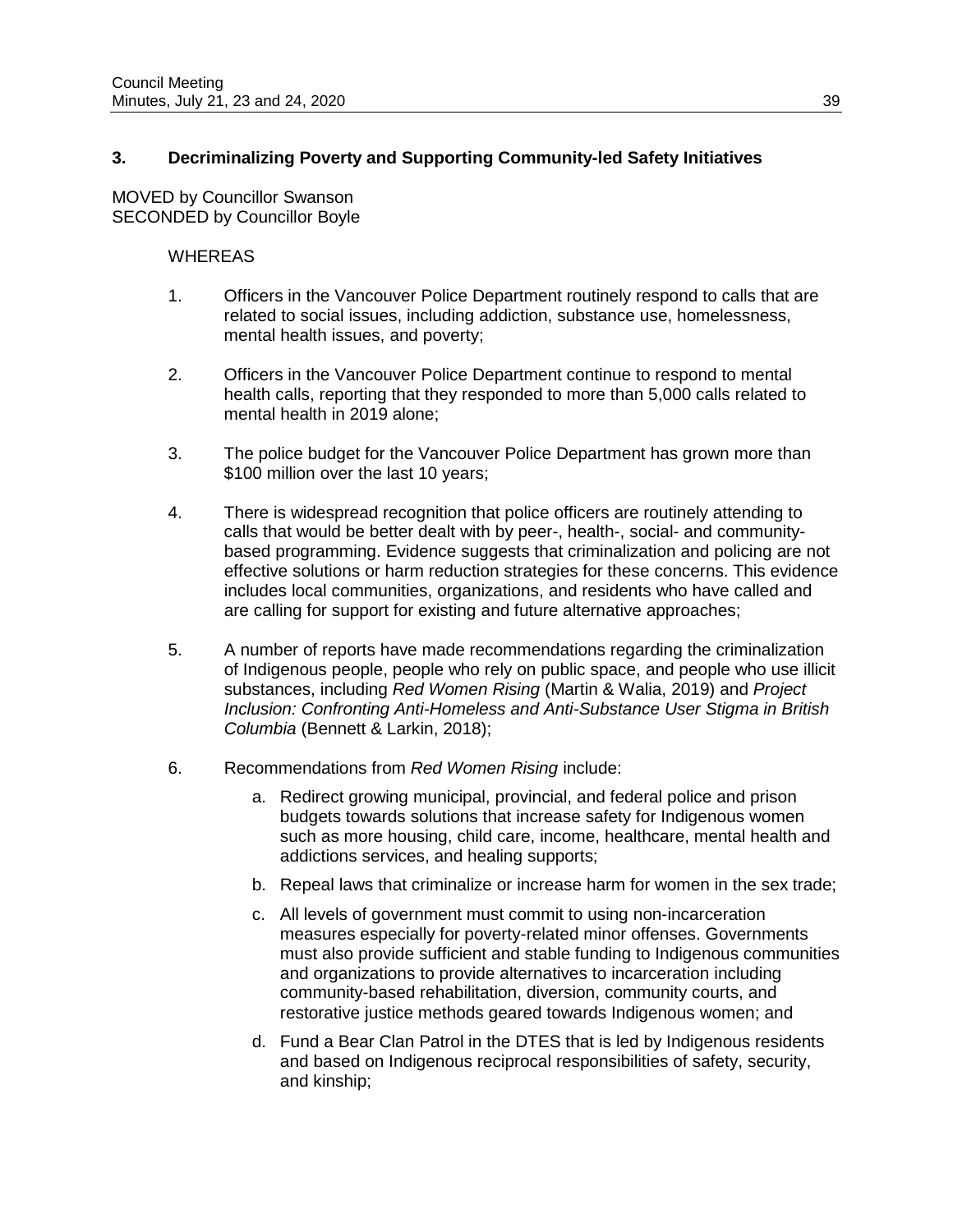- 7. Current policing practices disproportionately criminalize Black and Indigenous communities, as reflected in street check data, as well as rates of incarceration in provincial and federal prisons;
- 8. The Truth & Reconciliation Commission of Canada *Calls to Action* (2015) calls upon federal, provincial, and territorial governments to commit to the recognition and implementation of Aboriginal justice systems in a manner consistent with the Treaty and Aboriginal rights of Aboriginal peoples, the *Constitution Act, 1982*, and the *United Nations Declaration on the Rights of Indigenous Peoples*, endorsed by Canada (November 2012); and *Calls for Justice* (2019) resulting from the final report of the National Inquiry into Missing and Murdered Indigenous Women and Girls call for decolonizing approach to justice, including 11 recommendations specific to policing services; and
- 9. The City of Vancouver is committed to using an equity lens on social issues which include issues relating to police services.

## THEREFORE BE IT RESOLVED

- A. THAT Council ask the police board to itemize the work they do that is related to mental health, homelessness, drug use, sex work, and the amount of money spent on it, including the number of tickets issued from enforcing related bylaws as well as the cost of this enforcement
- B. THAT Council ask staff to seek input from BLM, WISH, CCAP, BCCLA, Hogan's Alley Society, Vancouver Aboriginal Transformative Justice Services Society, VANDU, PACE, DTES Women's Centre, Western Aboriginal Harm Reduction Society, Battered Women's Support Services, PIVOT and the John Howard Society, and other community groups about how the city could support existing and future community-based harm reduction and safety services.
- C. THAT Council ask staff to report back as soon as possible with a plan, timeline and budget to de-prioritize policing as a response to mental health, sex work, homelessness, and substance use and to prioritize funding community-led harm reduction and safety initiatives in these areas.
- D. THAT Council directs the Mayor to inform the Vancouver Police Board that it is this Council's priority to respond to mental health, sex work, homelessness, and substance use with community-led initiatives rather than policing.

#### referred

REFERRAL MOVED by Councillor Swanson SECONDED by Councillor Wiebe

> THAT the motion entitled "Decriminalizing Poverty and Supporting Community-led Safety Initiatives" be referred to the Standing Committee on Policy and Strategic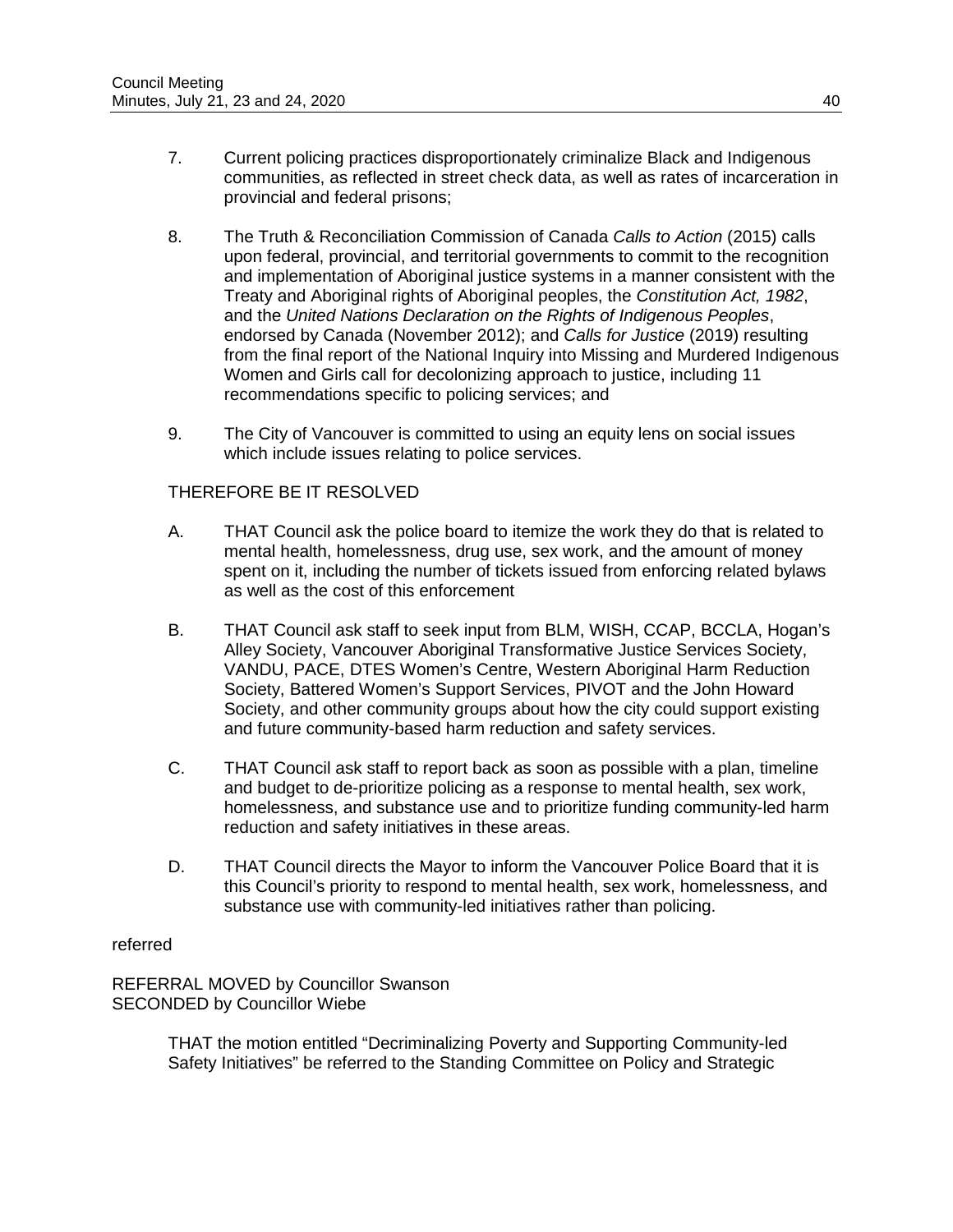Priorities meeting on Wednesday, July 22, 2020, in order to hear from speakers.

## CARRIED UNANIMOUSLY

## **4. Enhanced Mobility Options to Support Post Pandemic Recovery Through a Shared e-Scooter and an e-Bike Pilot Program**

On July 21, 2020, Councillor Kirby-Yung withdrew the above-noted motion.

## **5. Enabling Creative and Easily Replicated "Missing Middle" Housing Pilots**

MOVED by Councillor Dominato SECONDED by Councillor De Genova

### WHEREAS

- 1. It is the Mission of the City of Vancouver to create a great city of communities that cares about its people, the environment, and opportunities to live, work, and prosper;
- 2. Among the six core values that guide the City's Mission are the values of "Responsiveness," whereby the City is responsive to the needs of citizens and our City colleagues, and "Excellence," whereby we strive for the best results;
- 3. There is a significant equity problem and mismatch between our land use regulations and our local incomes: roughly 60% of the City of Vancouver's land base is currently zoned RS-1 for single detached housing, a form of development that is affordable to only roughly 5% of households based on Greater Vancouver incomes;
- 4. The City of Vancouver uses community plans to provide clear but flexible frameworks to guide positive change and development in neighbourhoods over a period of approximately 20 – 30 years. Community plans are policy documents that provide guidance and direction on a variety of topics, from land use and urban design, to housing, transportation, and community facilities. A community plan also recognizes aspects of the community valued by its citizens and addresses the specific issues and initiatives of each community area. Each community plan considers long-range and shorter-term goals, and works within broader objectives established for the entire city and at regional and provincial levels;
- 5. The 2012 Mayor's Task Force on Housing Affordability co-chaired by Olga Ilich, along with the Report from the Round table on Building Form and Design (the Geller Report), pointed to the need to increase the supply of different types of housing, particularly for families with children. The 2012 report recommended identifying opportunities to add ground-oriented medium density housing forms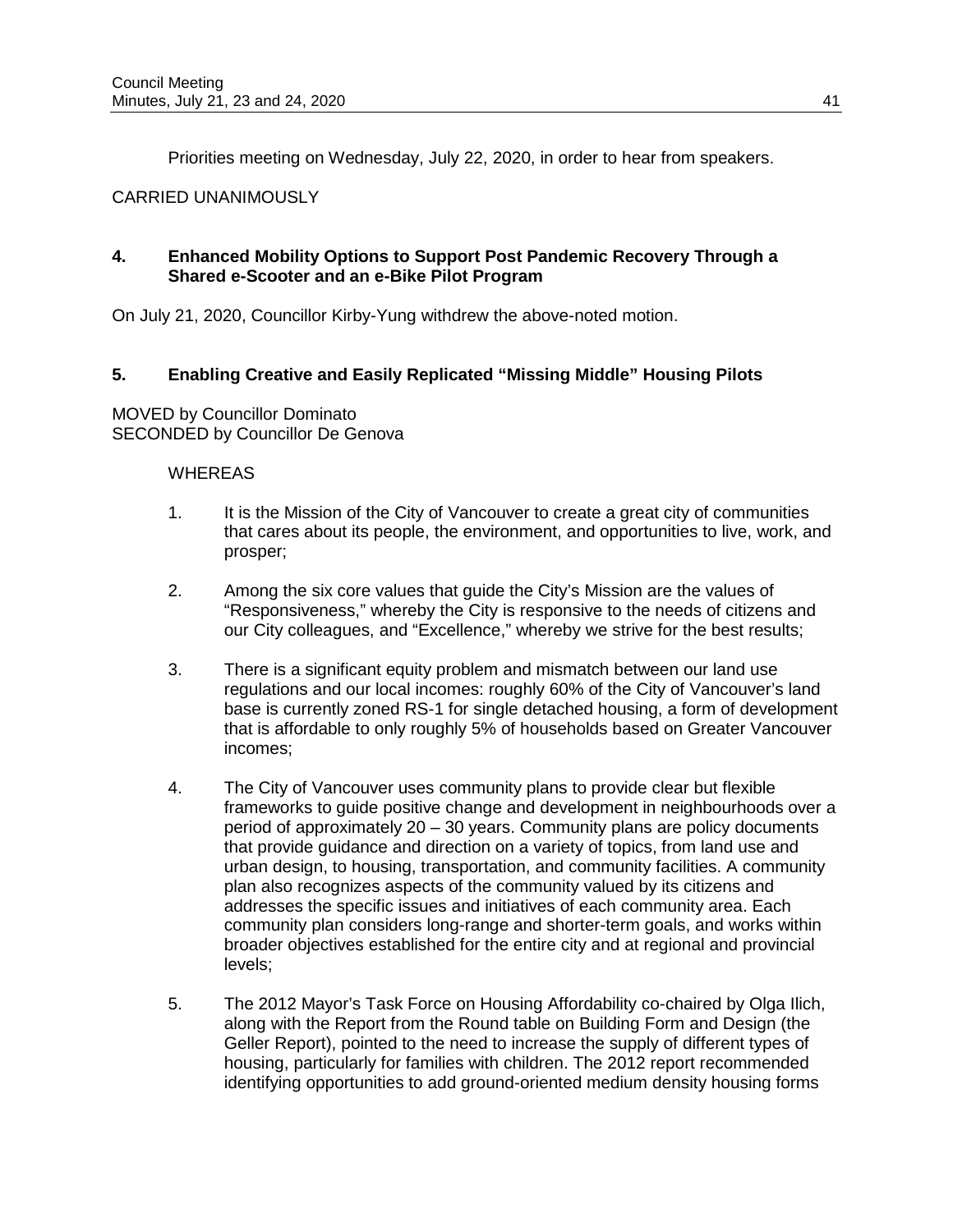such as townhouses, row houses or stacked townhouses in low-density residential areas;

- 6. The Mayor's Task Force on Housing Affordability report also encouraged the creative use of underutilized city land, such as streets, to enable affordable, ground-oriented medium density housing forms;
- 7. At the November 29, 2017, meeting of the Standing Committee of Council on Policy and Strategic Priorities, the previous Council approved the Housing Vancouver Strategy (2018 – 2027), including Appendices A and B of the Administrative Report dated November 15, 2017, entitled "*Housing Vancouver Strategy (2018 - 2027) and 3-Year Action Plan (2018 - 2020)*", as the basis for addressing Vancouver's housing affordability crisis, with direction to staff to proceed with next steps towards implementation;
- 8. A key objective of the [Housing Vancouver Strategy](https://vancouver.ca/people-programs/housing-vancouver-strategy.aspx) is a shift toward the right supply of housing to meet the needs of people who live and work in Vancouver. To meet the right supply targets, the City is continually looking at new opportunities to add housing choice across the city in low-density neighbourhoods as a key building block of a future city-wide plan. The aim is to deliver housing that falls into the "missing middle" between single-family homes and higher density apartments;
- 9. The intent of the Housing Vancouver Strategy is to provide a strong foundation for the future in Vancouver and for Vancouver to be a place where:
	- Neighbourhoods are full of families;
	- Young people can afford to buy a home; and
	- People of all incomes and backgrounds can participate in their communities;
- 10. In May 2018, City Staff embarked on a Regulation Redesign project to simplify the City's land use regulatory framework in order to improve permit processing – consistent with a corporate priority in the City's 2019 Corporate Plan (Goal 1C – Excellent Service) and consistent with a key regulatory framework action item in the Housing Vancouver strategy;
- 11. The key objectives of Regulation Redesign is to:
	- simplify regulations;
	- reconcile competing objectives;
	- improve consistency between by-laws and policies;
	- ensure land use policies and regulations advance City priorities; and
	- improve external and internal communication;
- 12. At the June 20, 2018, meeting of the Standing Committee of Council on Policy on Strategic Priorities, the previous Council endorsed a proposed program outlined in the Making Room Housing Program presentation dated June 19, 2018 (*Making*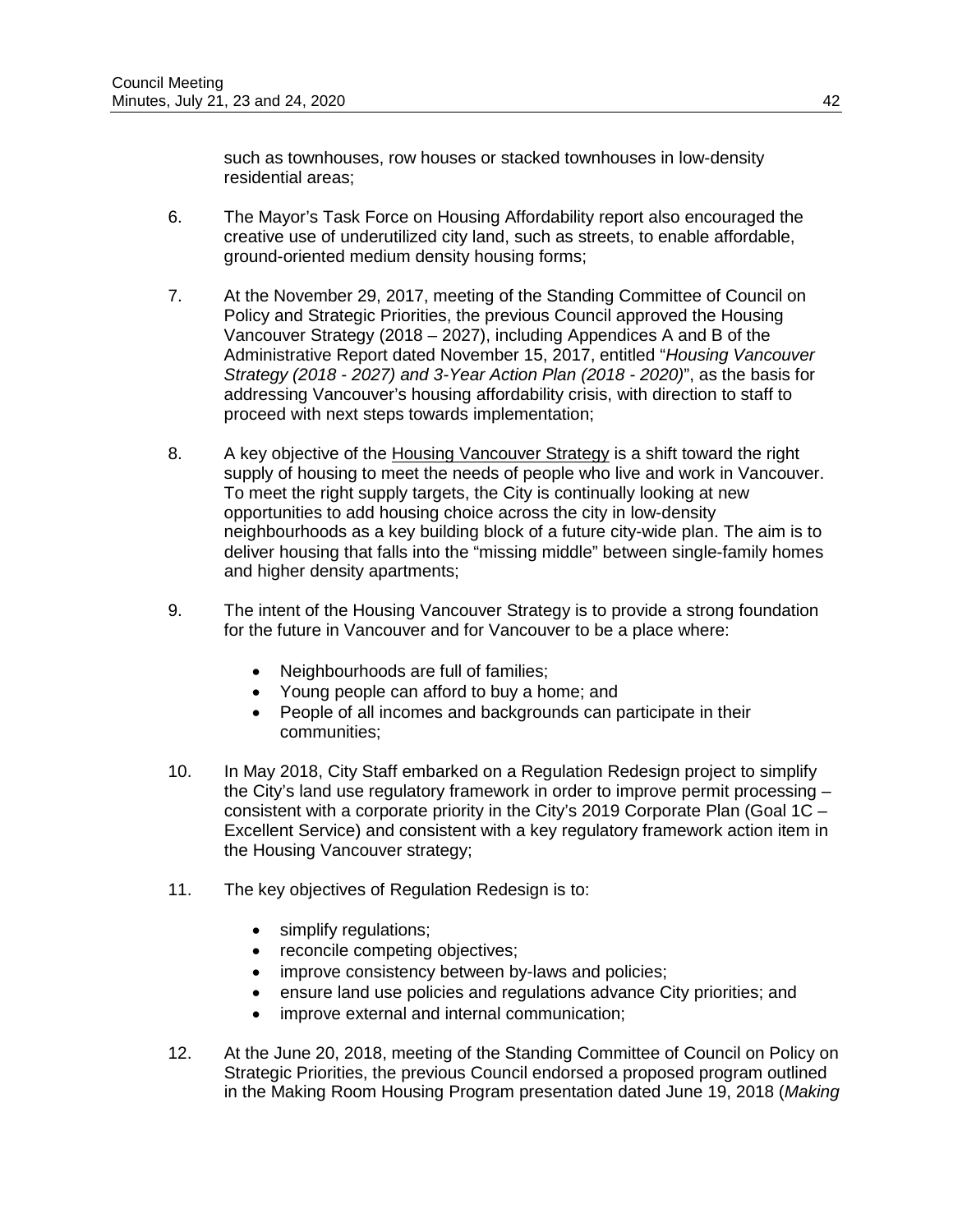*Room Housing Program: Overview and Quick Start Actions,* June 5, 2018). The Making Room Housing Program was created to address a key objective of the Housing Vancouver Strategy, namely, to add housing choice to neighbourhoods across Vancouver;

- 13. Following the October 20, 2018, municipal election, the newly-elected Council requested that staff focus planning efforts on initiating a City-wide Plan. As a result, the Making Room Housing Program was transitioned from being an independent planning program focused on adding housing choice to low density neighbourhoods into a broader integrated planning effort to create complete communities as part of the work of the City-wide Plan;
- 14. While the City of Vancouver has many plans and policies for communities, housing, transportation, and infrastructure, the City currently does not have a master plan that sets the direction for the entire city. The Vancouver Plan (i.e., City-wide Plan) is intended to help unify all of the City's existing plans, and prioritize future directions for the city we want to become, with an acknowledgement that the choices we make today will have a large impact on future generations and that without a clear vision, our daily decisions and policies may not lead us in a direction that we, as a city, desire;
- 15. At the May 15, 2019, meeting of the Standing Committee on Policy and Strategic Priorities, Council received a policy report from the General Manager of Planning, Urban Design and Sustainability (stemming from the Regulation Redesign project). The policy report recommended various regulatory amendments and the repeal of outdated or superseded policy and guideline documents. The regulatory changes were sought to help to update regulations, to make the Zoning and Development By-law more user-friendly, and to improve clarity for staff and applicants;
- 16. On November 14, 2019, City Staff embarked on the Vancouver Plan planning and engagement process and began asking the public questions to better understand the challenges and priorities of residents. To date, the listening process has heard the hopes, concerns, and aspirations of over 10,000 residents, employees, business owners, and visitors as part of the initial phase. The thoughts that have been gathered are considered to be valuable and will guide the next phase of the Vancouver Plan process and conversations on "The Future We Want.";
- 17. At the March 11, 2020, meeting of the Standing Committee on Policy and Strategic Priorities, Council received a update on Phase 1 of the Vancouver Plan process. Background and context information was included in the Staff presentation and the following points were noted as to why there is a need for a plan and why now:
	- It's a moment in time for Vancouver;
	- High level of public anxiety about present and future;
	- The power of a unifying vision and action strategy;
	- Leveraging regional alignment and partnerships;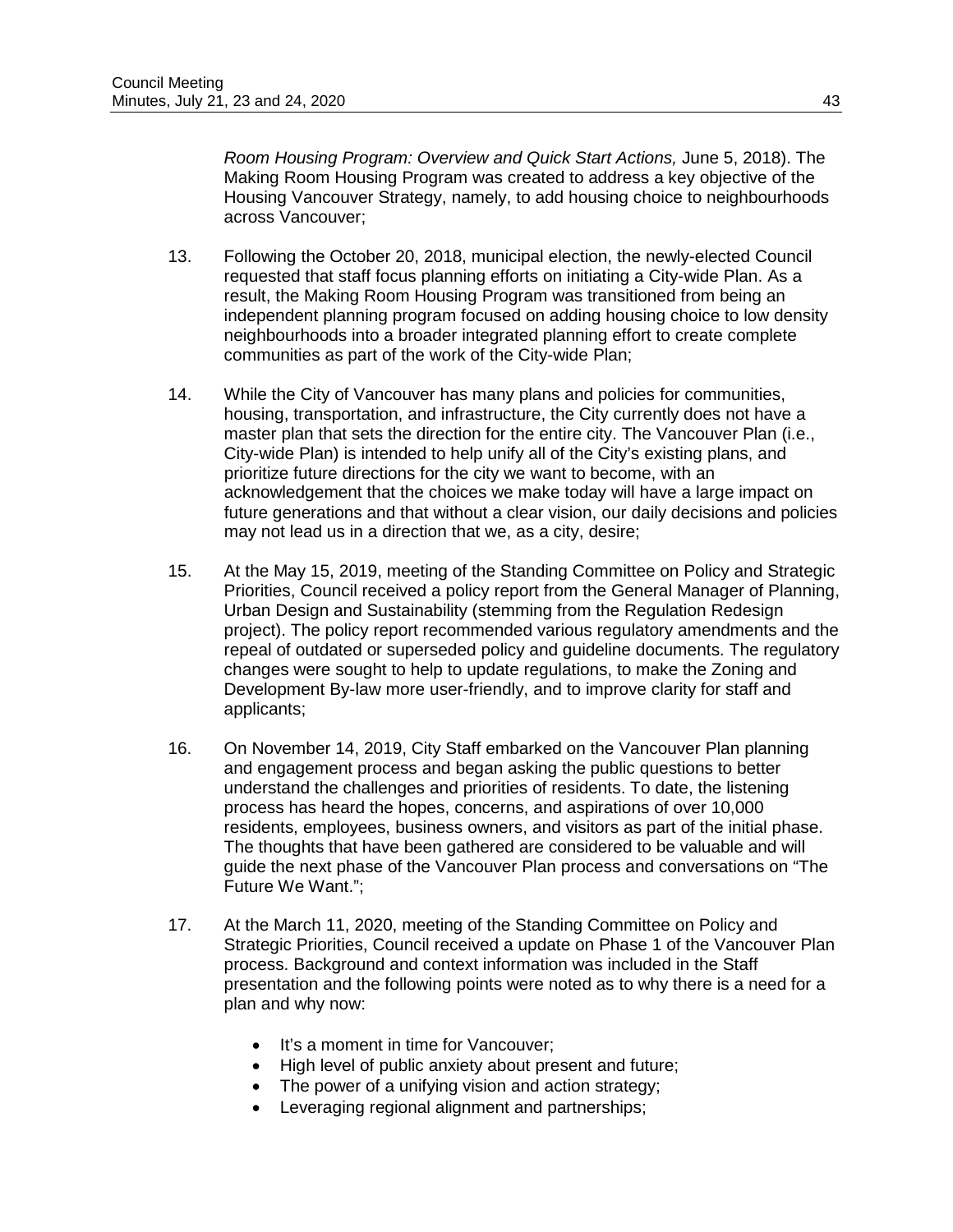- Framework for better decision-making; and
- Reforming ongoing civic engagement and building trust;
- 18. The Vancouver Plan will ultimately set directions to guide the city's future priorities into 2050 and beyond, and the timeline to move from a plan to the action phase is slated to take place between November 2021 and July 2022;
- 19. Due to the transitioning and subsuming of previous City planning processes into the new Vancouver Plan process, the City's existing Affordable Housing Choices Interim Rezoning Policy (AHC IRP), which was established to encourage innovation and enable real examples of ground-oriented and mid-rise affordable housing types to be tested for potential wider application and provide ongoing housing opportunities, has expired. New proposals for innovative housing are not being accepted under the program at this time and opportunities are potentially being missed as a result;
- 20. The ongoing need for innovation in the Vancouver housing market has never been greater and has been a hallmark of Vancouver planning efforts going back many decades. It has long been recognized that, if population growth and demographic changes in the city are to be accommodated successfully, developing various medium density forms that are economically viable and at the same time can be successfully accommodated within, or adjacent to, singlefamily neighbourhoods, is vitally important. Recognition of this fact is as evident today as it was in decades past as can be seen in such City policies and plans as CityPlan and the Neighbourhood Housing Demonstration Program from the 1990s; [i https://council.vancouver.ca/previous\\_years/970225/a5.htm](https://council.vancouver.ca/previous_years/970225/a5.htm)
- 21. The COVID-19 pandemic has revealed gaps in our housing framework and presented opportunities to be bold in tackling much needed housing forms. The Vancouver Plan has been refocused on recovery and short term recovery actions are being pursued for 2020. These include a focus on complete neighbourhoods, intergenerational living and affordable housing; and
- 22. Given the urgent need to shift toward the right supply of housing in the City that can meet the needs of the people who live and work in Vancouver, and meeting the right supply targets for that housing, it is imperative that the City continue to identify opportunities to add innovative new housing choice across the City in our lower-density neighbourhoods as a key building block of a future citywide plan. Council's ongoing aim should be to address the housing shortage identified as the "missing middle", as it relates to a middle income rental housing and affordable home ownership, as an ongoing priority as we work toward a comprehensive City-wide Vancouver Plan.

THEREFORE BE IT RESOLVED THAT Council direct staff to report back in Q4 2020 with short term recovery actions to enable creative and experimental ground-oriented housing types in RS and RT zones that:

- are suitable and affordable for a wider spectrum of Vancouver families;
- that can be easily replicated on a wider scale throughout the city, and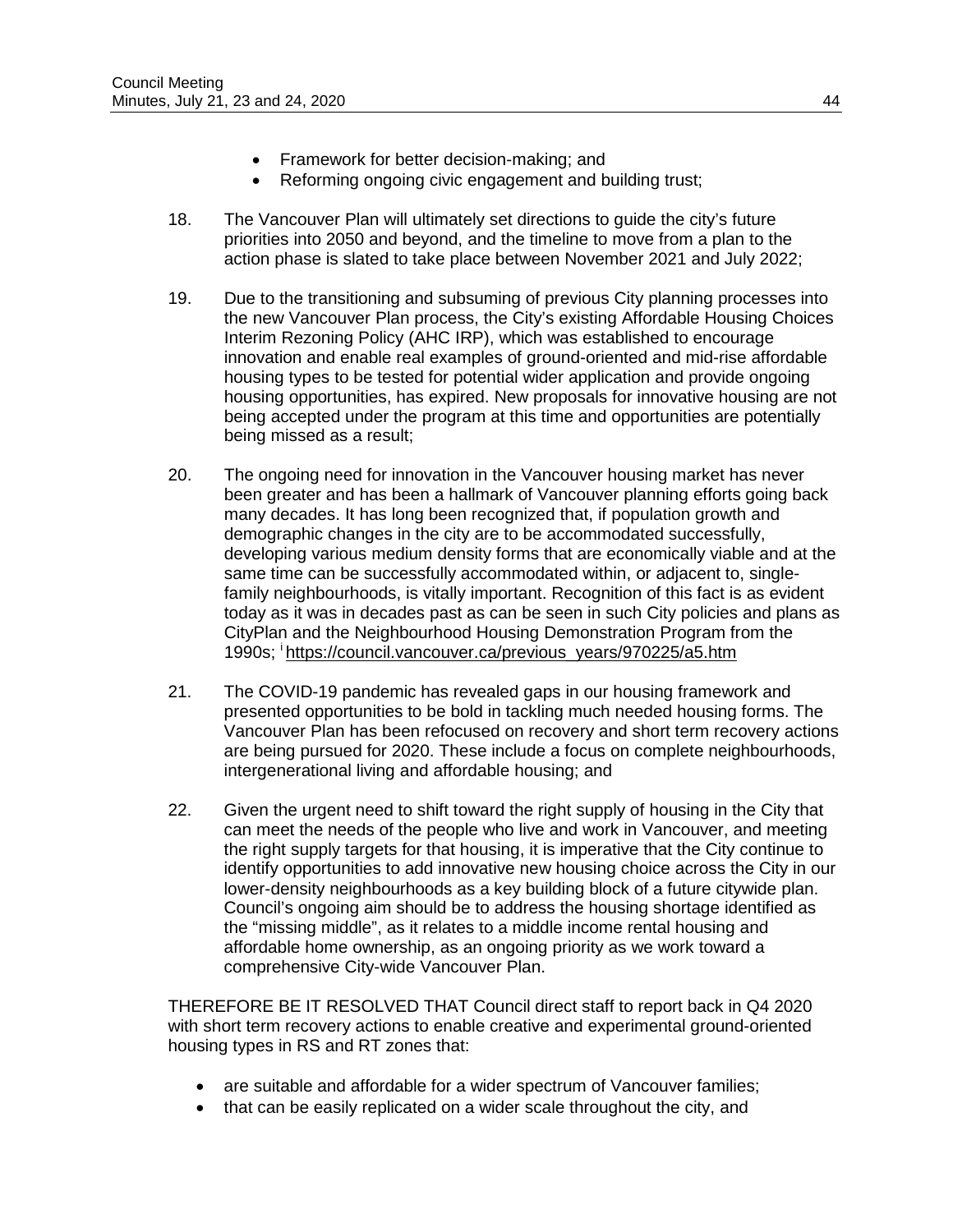• which would inherently complement and/or dovetail with the core objectives of a new City-wide Vancouver Plan;

so as not to lose out on innovative housing opportunities that could be lost due to the lack of a working policy, while the City and staff work toward the realization of a comprehensive Vancouver Plan;

FURTHER THAT any recommended short term recovery actions consider pilots on city owned and private land, consider rental and freehold tenure, incentives, and relaxations in height, density and parking for creative infill and ground oriented proposals that significantly widen the spectrum of housing affordability in these areas by increasing the intensity of land use whilst preserving good design and livability characteristic of Vancouver neighbourhoods;

AND FURTHER THAT Council direct staff to report back Q2 2021 on options for a revised policy framework that would enable additional density for housing options along arterials and transit hubs and would serve the needs of moderate income households, delivering more units than the current Moderate Income Rental Housing Pilot Program (MIRHPP).

referred

REFERRAL MOVED by Councillor Swanson SECONDED by Councillor Wiebe

> THAT the motion entitled "Enabling Creative and Easily Replicated "Missing Middle" Housing Pilots" be referred to the Standing Committee on Policy and Strategic Priorities meeting on Wednesday, July 22, 2020, in order to hear from speakers.

## CARRIED UNANIMOUSLY

## **NOTICE OF COUNCIL MEMBER'S MOTIONS**

#### **1. Open Option Parking Policy - Removing On-Site Parking Minimum Requirements**

Councillor Kirby-Yung submitted a notice of Council Member's motion on the above-noted matter. The motion may be placed on the Council meeting agenda of September 15, 2020, as a Council Member's Motion.

## **2. Making Pop-Up Seasonal Patios a Part of Every Summer in Vancouver**

Councillor Kirby-Yung submitted a notice of Council Member's motion on the above-noted matter. The motion may be placed on the Council meeting agenda of September 15, 2020, as a Council Member's Motion.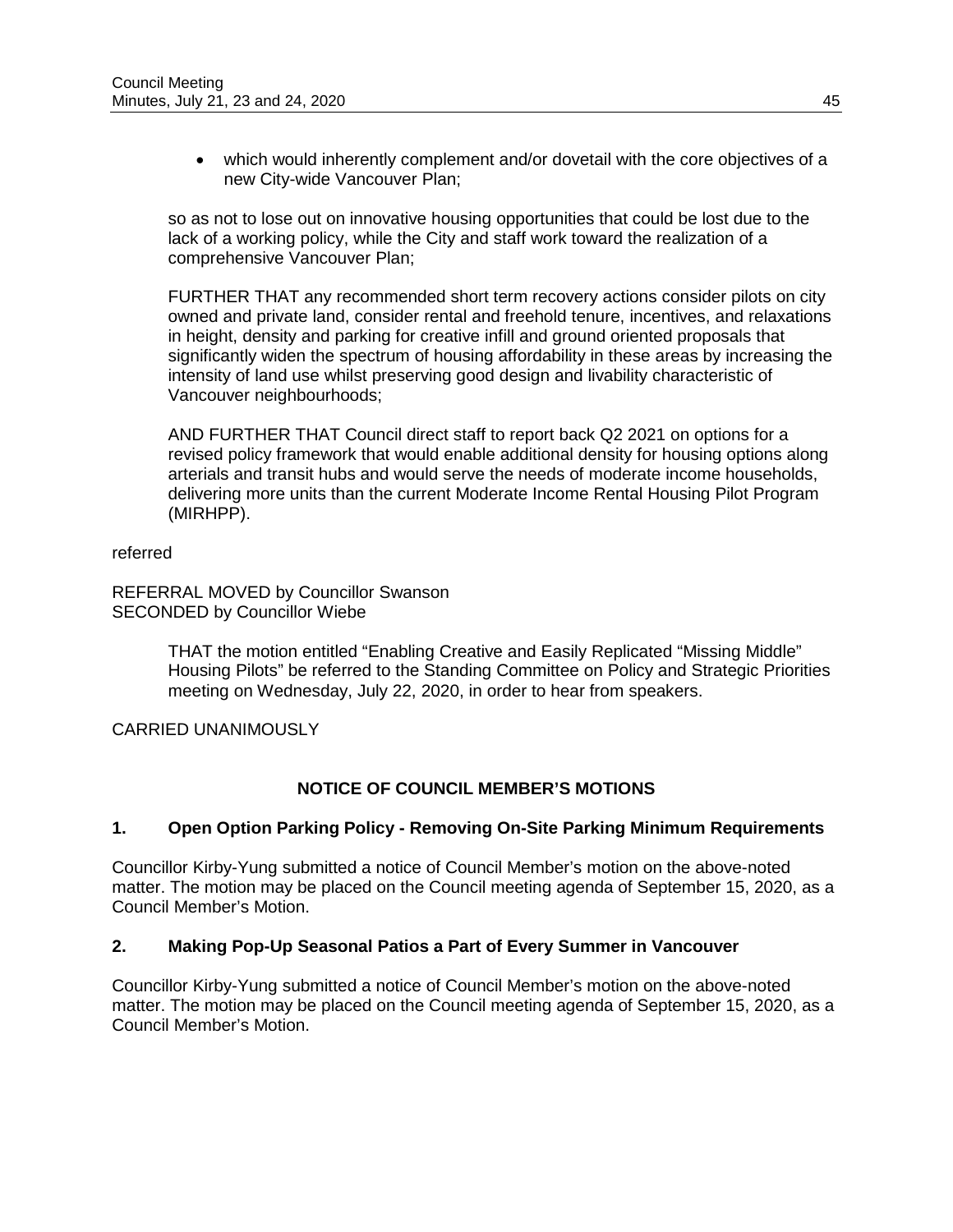### **3. Short Term Actions to Preserve and Expand Mental Health Access, Resources, and Housing in Grandview Woodlands**

Councillor De Genova submitted a notice of Council Member's motion on the above-noted matter. The motion may be placed on the Council meeting agenda of September 15, 2020, as a Council Member's Motion.

### **4. Turning the Key: Moving Forward Affordable Home Ownership Opportunities in the City of Vancouver**

Councillor De Genova submitted a notice of Council Member's motion on the above-noted matter. The motion may be placed on the Council meeting agenda of September 15, 2020, as a Council Member's Motion.

# **5. Mental Health and Addiction Reform**

Councillor Dominato submitted a notice of Council Member's motion on the above-noted matter. The motion may be placed on the Council meeting agenda of September 15, 2020, as a Council Member's Motion.

# **6. Circular City Strategy**

Councillor Wiebe submitted a notice of Council Member's motion on the above-noted matter. The motion may be placed on the Council meeting agenda of September 15, 2020, as a Council Member's Motion.

## **7. Social Impact Funding: A New Option for Supporting Local Services**

Councillor Bligh submitted a notice of Council Member's motion on the above-noted matter. The motion may be placed on the Council meeting agenda of September 15, 2020, as a Council Member's Motion.

## **8. Making Turnkey Housing Units From Community Amenity Contributions More Affordable**

Councillor Swanson submitted a notice of Council Member's motion on the above-noted matter. The motion may be placed on the Council meeting agenda of September 15, 2020, as a Council Member's Motion.

## **NEW BUSINESS**

## **1. Requests for Leaves of Absence**

MOVED by Councillor De Genova SECONDED by Councillor Carr

> THAT Mayor Stewart be granted a Leave of Absence for civic business from the meeting on Wednesday, July 22, 2020, from 9:30 am to noon.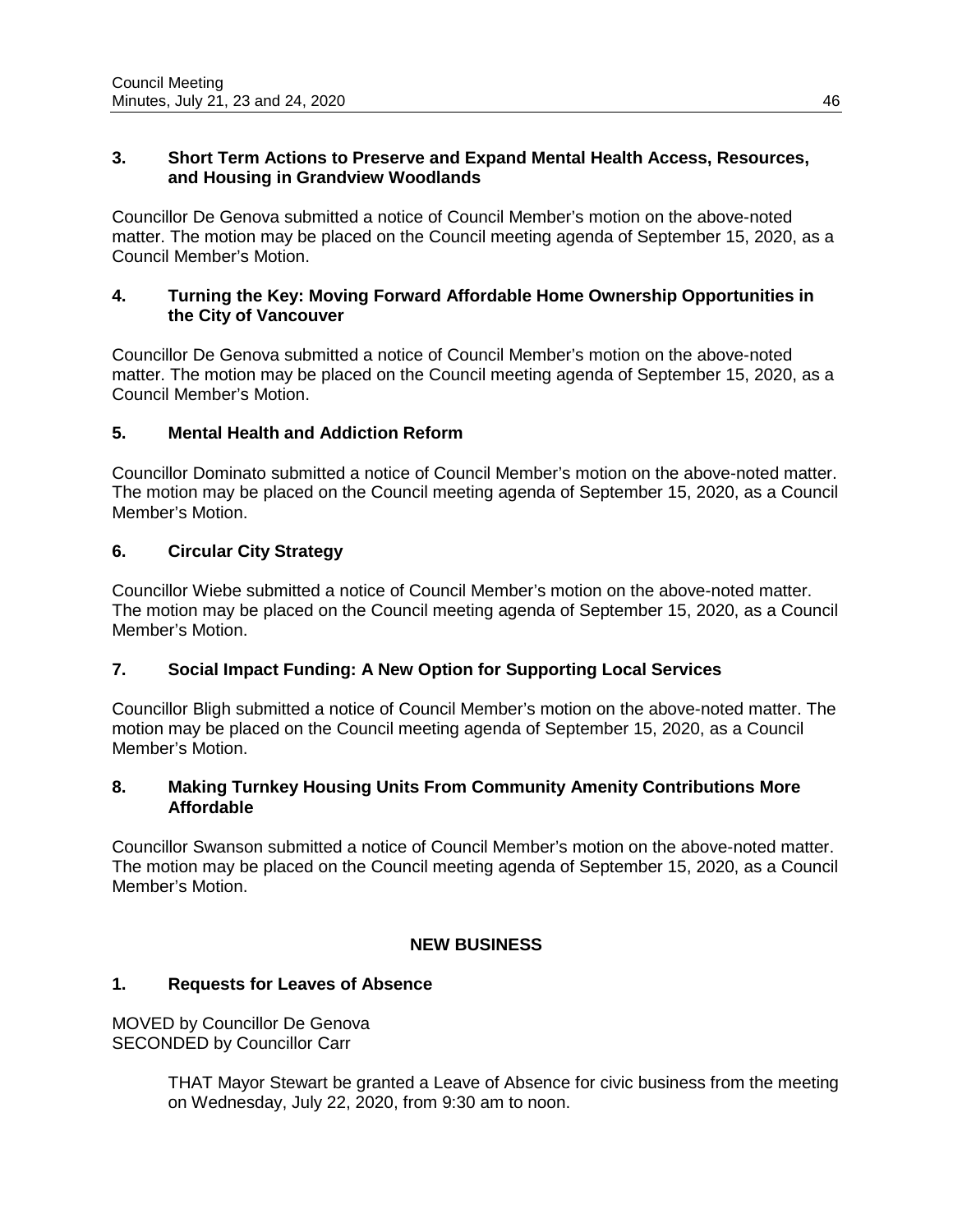#### CARRIED UNANIMOUSLY

MOVED by Councillor Carr SECONDED by Councillor Boyle

> THAT Councillor De Genova be granted a Leave of Absence for personal reasons from the meeting on Tuesday, July 21, 2020, from 6 pm onwards.

CARRIED UNANIMOUSLY

## **ENQUIRIES AND OTHER MATTERS**

## **1. Secured Rental Policy Consultation Deadline**

Councillor Carr enquired about the secured rental policy that is currently under consultation by the City with an end date of August 9 and with the unique circumstances of this summer, wondered if the end date could get pushed back into the fall. The City Manager advised to follow up with an answer via email to all of Council, after consulting with staff.

### **2. Update on Member Motion entitled "Discriminatory Covenants, Language and Encumbrances on Vancouver Land Titles"**

Councillor Kirby-Yung requested an update on the Member Motion entitled "Discriminatory Covenants, Language and Encumbrances on Vancouver Land Titles", approved at the Council meeting on February 25, 2020. The City Manager advised to provide Council with an update on this Member Motion, after consulting with staff.

## **3. Update on the Current Encampment Situation in Strathcona**

Councillor Kirby-Yung requested an update on the efforts being made by the City and the Province in order to address the recent emails received from residents and business owners in Strathcona around safety concerns due to the current encampment in the area and the challenges faced by the homeless residents. The Mayor advised that conversations have been ongoing with the Province on this topic, particularly with Minister Shane Simpson, Minister of Social Development and Poverty Reduction, and with Minister Selina Robinson, Minister of Municipal Affairs and Housing, and the solution would be to have more housing on an immediate basis. The Mayor noted that the Province just announced the purchase of three hotels in the Strathcona area, and more announcements will be coming in the future. Also, the Mayor advised that this conversation will be moving forward to the Prime Minister's Office in order to request the fulfilment of the initial commitment to bring temporary modular housing to the city. The Mayor noted his goal would be to have safe housing for all the people currently encamped in Strathcona Park and to work together with the Vancouver Police Department and the service agencies to ensure the safety of people living in the neighbourhood and in the park. The City Manager advised that City staff is engaging with BC Housing in providing support to the members of the public having to camp in this area and will continue to coordinate through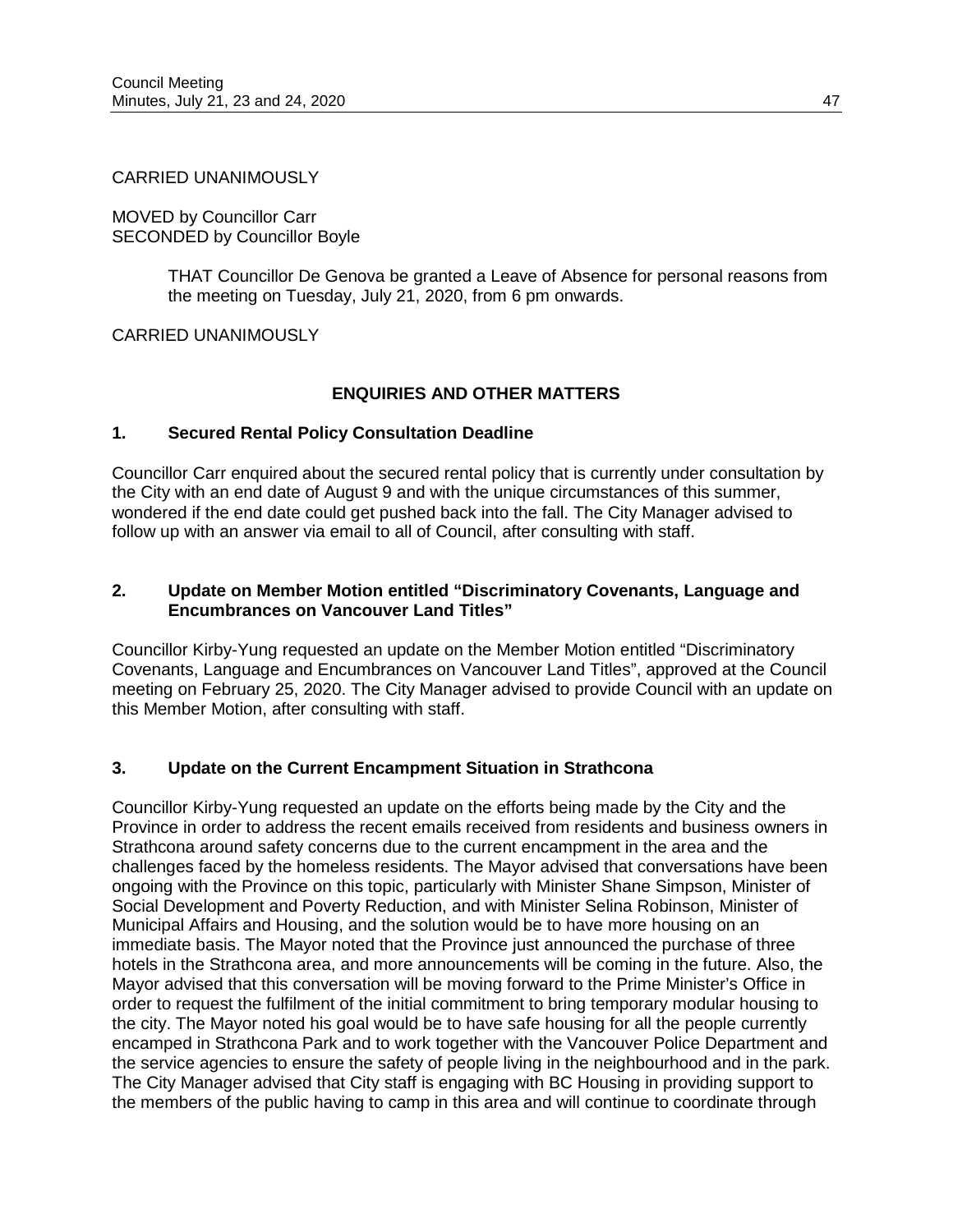the Mayor's Office.

# **4. Update on Housing Support for Residents of Downtown-South**

Councillor Kirby-Yung enquired about the status of the two hotels recently purchased by the City in the Downtown-South area, and if there are any updates on community discussions of housing agreements to support the residents in this area. The Mayor noted he is having ongoing conversations with Minister Shane Simpson, Minister of Social Development and Poverty Reduction, and also advised that he recently attended a meeting called by two local BIAs, attended by Adam Palmer, Chief Constable, Vancouver Police Department, and the City Manager, further discussing this topic. The Mayor is seeking the Province's support and resources to help in the transition of the two hotels and is hopeful it can be managed in a way that will lessen the impact on the community. The City Manager also advised about the communication between the City, the Province and BC Housing. The City Manager also noted that the City has drastically increased the cleaning protocols in that area and continue to work closely with BC Housing and Vancouver Coastal Health to support the new residents of those buildings and to make sure support is easily available.

# **5. Safety Concerns in Strathcona Park**

Councillor Fry furthered enquired on the Strathcona Park encampment, and noted his concern on possible future altercations as a result of illicit activities taking place in the park and would want an update on any actions being taken by the City to prevent these "chop shops" and to keep the public safe. Also, Councillor Fry requested an update on the Park Board's By-laws for overnight camping and permanent structures in parks. The City Manager noted that this is in the Park Board's jurisdiction and that City staff are working closely in supporting Park Board staff in delivering the intentions of the Park Board Commissioners. The City Manager noted that staff share similar concerns and the City has issued a Fire Chief's Order and will continue to work closely with the Park Board on how to best take care of this situation. The City Manager also confirmed that the City's Housing Outreach staff are not welcome in the park and are unable to offer support to the people residing in the park. The City Manager will liaise with the Vancouver Police Department in providing Council with an update on the measures taking place to mitigate the crime arising due to the chop shops in the park.

# **6. Update on Navigation Centres**

Councillor Dominato enquired if there have been any updates from the Province with respect to the two Navigation Centres announced in February and their future locations. The Mayor noted that he will have the Mayor's Office staff check in on this enquiry. The City Manager noted that there is an opportunity to have one Navigation Centre in Vancouver and one somewhere else in the province, and that the City has been working closely on a proposal together with BC Housing on the potential Navigation Centre in Vancouver. The City Manager also noted that the City has been in contact with Street-to-Home Foundation to see if they will join in on the partnership.